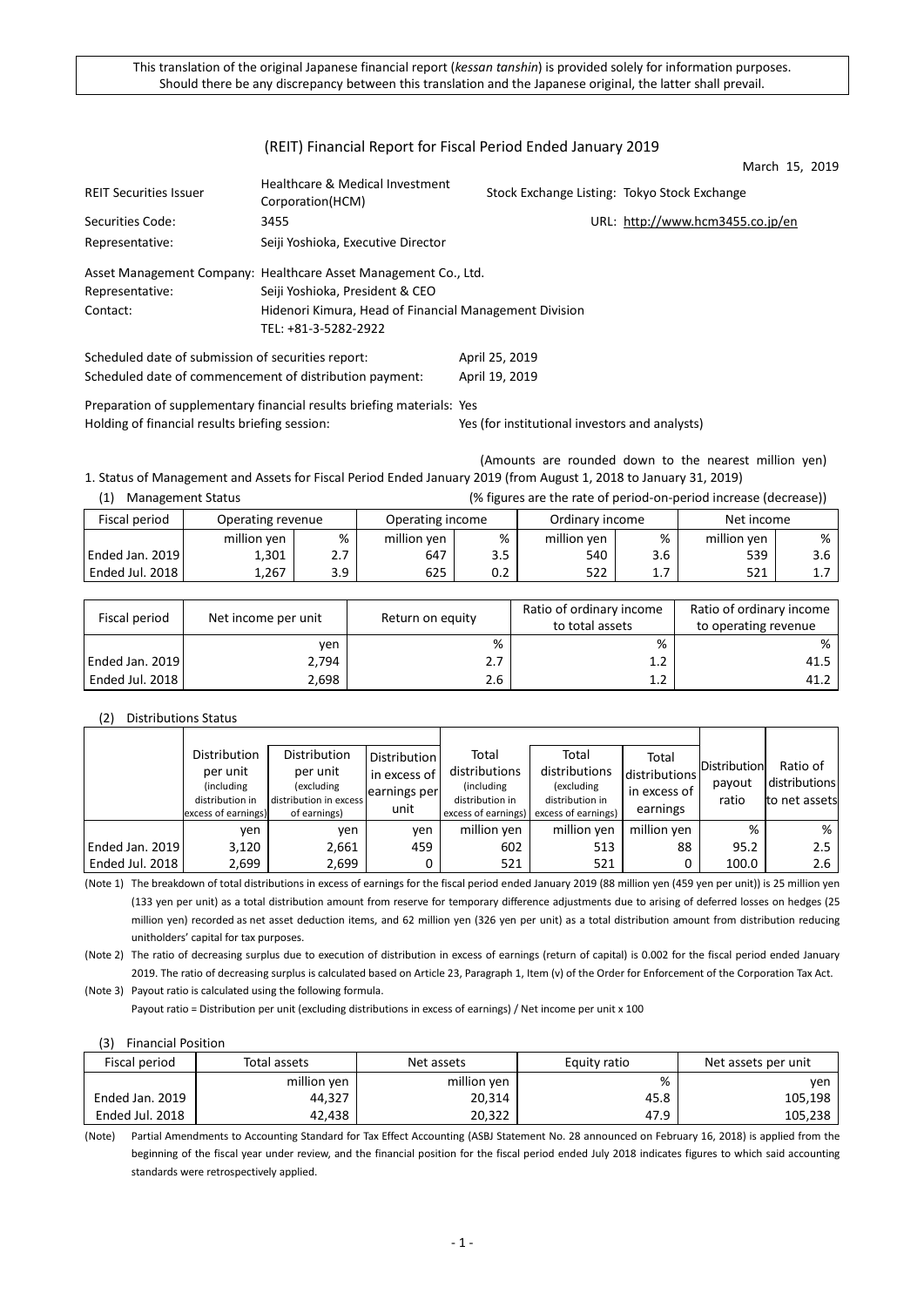| (4)<br>Status of Cash Flows |                                             |                                             |                                             |                                               |  |  |  |
|-----------------------------|---------------------------------------------|---------------------------------------------|---------------------------------------------|-----------------------------------------------|--|--|--|
| Fiscal period               | Net cash<br>provided by (used in) operating | Net cash<br>provided by (used in) investing | Net cash<br>provided by (used in) financing | Cash and cash equivalents at end<br>of period |  |  |  |
|                             | activities                                  | activities                                  | activities                                  |                                               |  |  |  |
|                             | million yen                                 | million yen                                 | million yen                                 | million yen                                   |  |  |  |
| Ended Jan. 2019             | 930                                         | (1,788)                                     | 1,196                                       | 1,401                                         |  |  |  |
| Ended Jul. 2018             | 980                                         | (54)                                        | (600)                                       | 1,062                                         |  |  |  |

# 2. Earnings Forecast for Fiscal Period Ending July 2019 (from February 1, 2019 to July 31, 2019) and Earnings Forecast for Fiscal Period Ending January 2020 (from August 1, 2019 to January 31, 2020)

#### (% figures are the rate of period-on-period increase (decrease))

| Fiscal period    | Operating revenue |      | Operating income |       | Ordinary income |       | Net income  |       | Distribution per<br>unit (excluding<br>distribution in<br>excess of<br>earnings) | Distribution in<br>excess of<br>earnings per<br>unit | Distribution<br>per unit<br>(including<br>distribution<br>in excess of<br>earnings) |
|------------------|-------------------|------|------------------|-------|-----------------|-------|-------------|-------|----------------------------------------------------------------------------------|------------------------------------------------------|-------------------------------------------------------------------------------------|
|                  | million yen       | %    | million yen      |       | % million ven   | %.    | million yen | %     | ven                                                                              | yen                                                  | ven                                                                                 |
| Ending Jul. 2019 | 2.006             | 54.2 | 1,178            | 82.1  | 1,018           | 88.3  | 1,017       | 88.5  | 3,270                                                                            | 285                                                  | 3,555                                                                               |
| Ending Jan. 2020 | 2,006             | 0.0  | 1,101            | (6.5) | 939             | (7.7) | 938         | (7.7) | 3,017                                                                            | 285                                                  | 3,302                                                                               |

(Reference) Forecast net income per unit (fiscal period ending July 2019) 3,279 yen Forecast net income per unit (fiscal period ending January 2020) 3,017 yen

# \* Other

(1) Changes in Accounting Policies, Changes in Accounting Estimates, and Retrospective Restatement

| $(1)$ Changes in accounting policies accompanying amendments to accounting standards, etc.: No |     |
|------------------------------------------------------------------------------------------------|-----|
| (2) Changes in accounting policies other than $(1)$ :                                          | No. |
| (3) Changes in accounting estimates:                                                           | No. |
| $\left( \begin{array}{ccc} 1 & 1 \\ 1 & 1 \end{array} \right)$                                 |     |

④ Retrospective restatement: No

# (2) Total Number of Investment Units Issued and Outstanding

- ① Total number of investment units issued and outstanding (including own investment units) at end of period Fiscal period ended January 2019 193,107 units Fiscal period ended July 2018 193,107 units
- ② Number of own investment units at end of period

Fiscal period ended January 2019 - units Fiscal period ended July 2018 - units

(Note) For the number of investment units serving as the basis for calculation of net income per unit, please see "Notes on Per Unit Information" on page 31.

# \* Presentation of Status of Implementation of Audit Procedures

At the time of disclosure of this financial report, audit procedures for financial statements pursuant to the Financial Instruments and Exchange Act have not been completed.

# \* Explanation of Appropriate Use of Earnings Forecast, and Other Matters of Special Note

The forecast is a future prospect judged by HCM based on information currently available and includes many uncertain factors. Actual operating revenue, operating income, ordinary income, net income, distribution per unit (excluding distribution in excess of earnings), distribution in excess of earnings per unit and distribution per unit (including distribution in excess of earnings) are subject to change due to changes in circumstances. In addition, the forecast is not a guarantee of the amount of distribution and distribution in excess of earnings. For the assumptions underlying the above forecast, please see "Assumptions Underlying Earnings Forecast for Fiscal Period Ending July 2019 and Fiscal Period Ending January 2020" on pages 11 and 12.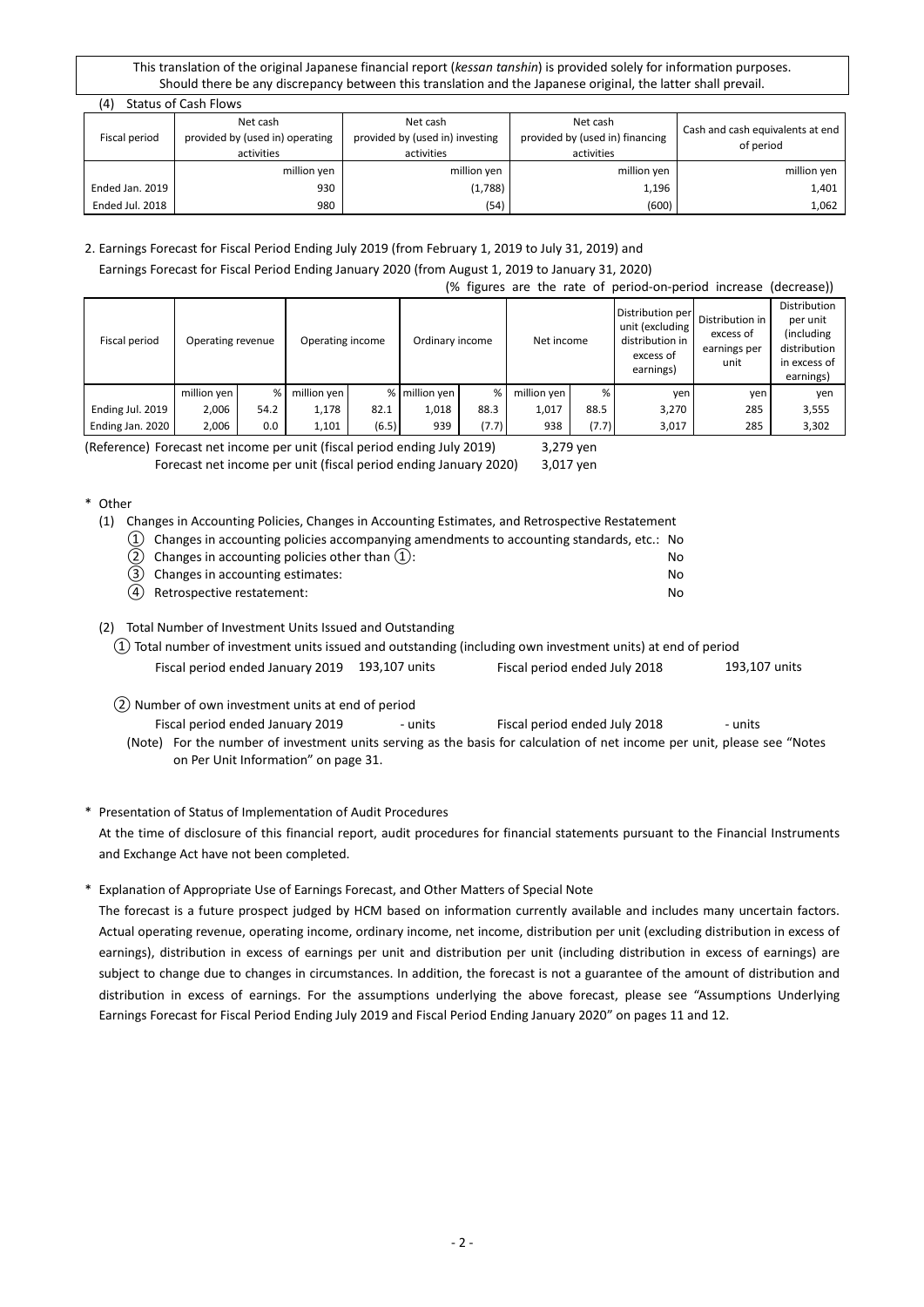| <b>Table of Contents</b> |  |  |  |  |  |  |  |
|--------------------------|--|--|--|--|--|--|--|
|                          |  |  |  |  |  |  |  |
|                          |  |  |  |  |  |  |  |
| (1)                      |  |  |  |  |  |  |  |
| (2)                      |  |  |  |  |  |  |  |
|                          |  |  |  |  |  |  |  |
|                          |  |  |  |  |  |  |  |
| (3)                      |  |  |  |  |  |  |  |
|                          |  |  |  |  |  |  |  |
| (1)                      |  |  |  |  |  |  |  |
| (2)                      |  |  |  |  |  |  |  |
| (3)                      |  |  |  |  |  |  |  |
| (4)                      |  |  |  |  |  |  |  |
| (5)                      |  |  |  |  |  |  |  |
| (6)                      |  |  |  |  |  |  |  |
| (7)                      |  |  |  |  |  |  |  |
| (8)                      |  |  |  |  |  |  |  |
| (9)                      |  |  |  |  |  |  |  |
|                          |  |  |  |  |  |  |  |
|                          |  |  |  |  |  |  |  |
| (1)                      |  |  |  |  |  |  |  |
| (2)                      |  |  |  |  |  |  |  |
|                          |  |  |  |  |  |  |  |
| (1)                      |  |  |  |  |  |  |  |
| (2)                      |  |  |  |  |  |  |  |
|                          |  |  |  |  |  |  |  |
| (2)                      |  |  |  |  |  |  |  |
|                          |  |  |  |  |  |  |  |
| (4)                      |  |  |  |  |  |  |  |
| (5)                      |  |  |  |  |  |  |  |
|                          |  |  |  |  |  |  |  |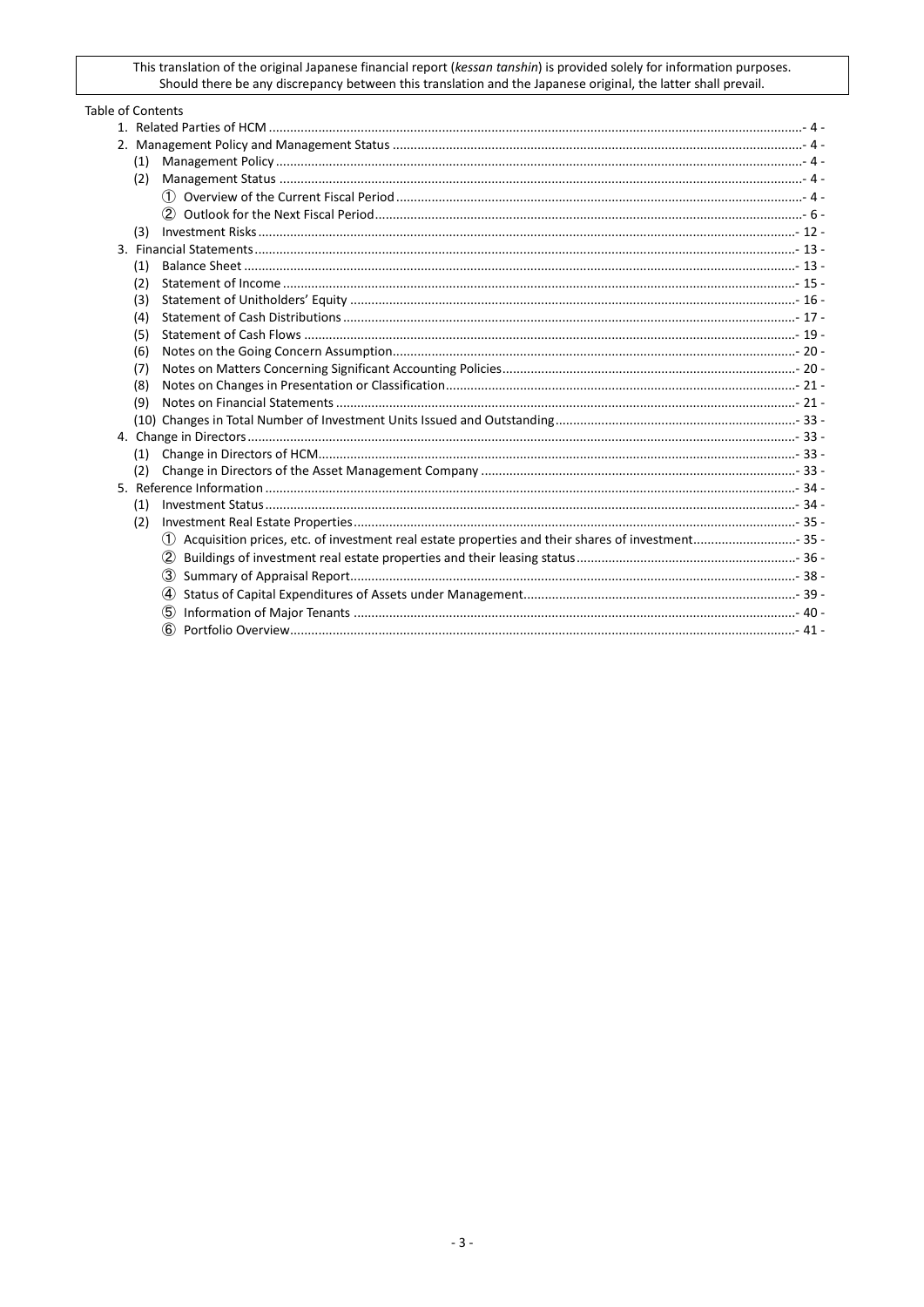#### <span id="page-3-0"></span>1. Related Parties of HCM

Disclosure is omitted because there is no significant change from "Structure of HCM" in the most recent securities report (submitted on October 26, 2018).

#### <span id="page-3-2"></span><span id="page-3-1"></span>2. Management Policy and Management Status

(1) Management Policy

Disclosure is omitted because there is no significant change from "Investment Policy," "Investment Targets" and "Distribution Policy" in the most recent securities report (submitted on October 26, 2018).

#### <span id="page-3-4"></span><span id="page-3-3"></span>(2) Management Status

#### ① Overview of the Current Fiscal Period

(a) Brief History of HCM

Healthcare & Medical Investment Corporation(hereinafter, "HCM") was established under the Act on Investment Trusts and Investment Corporations (Act No. 198 of 1951, as amended; hereinafter, the "Investment Trusts Act") with Healthcare Asset Management Co., Ltd. (hereinafter, the "Asset Management Company" or "HAM") as the organizer and investments in capital of 200 million yen (2,000 investment units) on December 9, 2014. An issuance of new investment units through public offering (106,500 units) was implemented on March 18, 2015, and HCM was listed on the Real Estate Investment Trust Securities Market of Tokyo Stock Exchange, Inc. (securities code: 3455) on March 19, 2015. In addition, an issuance of new investment units through third-party allotment (12,000 units) in line with public offering was implemented on April 21, 2015.

Following the above, HCM implemented issuance of new investment units through public offering (69,150 units) on February 1, 2017 as well as issuance of new investment units through third-party allotment (3,457 units) on March 1, 2017 in line with the public offering. As a result, the total number of investment units issued and outstanding stands at 193,107 units as of the end of the current fiscal period.

### (b) Investment Environment and Performance

#### a. Investment Environment

HCM was established on the background of the social situation in which expansion and enhancement of nursing care services and medical services by healthcare facilities has become an urgent issue, at the time when the population which bears nursing care continues to shrink while aging advances the fastest in developed nations and the number and percentage of the elderly among the total population is expected to remain on the rise for the time being.

The government has also set a target in "Housing Life Basic Plan (nationwide plan)",to increase the ratio of housing supply for the elderly to 4% in 2025 from 2.1% in 2014.

HCM seeks to realize a society where all people can live vibrantly and with peace of mind as well as to secure stable income and to achieve steady growth of the portfolio. HCM will make a stable investment in healthcare facilities, for which social demand is growing, to promote appropriate maintenance/management and new supply.

#### b. Performance

HCM acquired two properties (Hanakotoba Minami and Hanakotoba Miura) on October 1, 2018 with a total acquisition price of 1,686 million yen.

As a result, HCM owns 27 properties with a total leasable area of 124,160.80 m<sup>2</sup>, and the total number of tenants stands at 33 with an occupancy rate of 100.0% at the end of the current fiscal period.

(c) Overview of Financing

HCM upholds stable financial management as its basic policy for securing stable income and maintaining and enhancing asset value over the medium to long term. In the current fiscal period, HCM borrowed 1,750 million yen on October 1, 2018 to cover part of the acquisition and costs of the above two properties and related expenses. Furthermore, HCM refinanced 1,000 million yen of loans due for repayment on January 31, 2019.

As a result, unitholders' capital at the end of the current fiscal period stands at 19,800 million yen, the total number of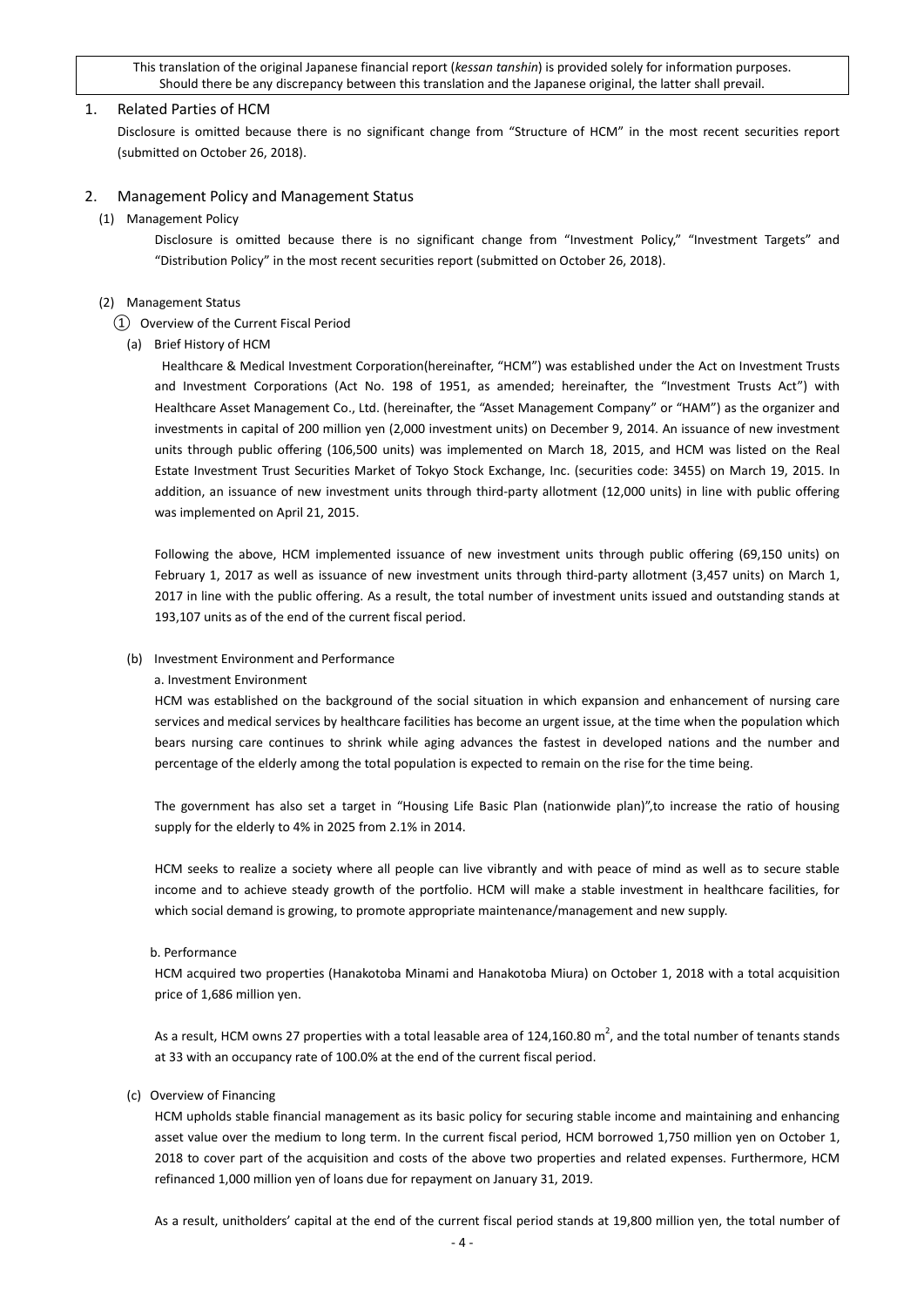investment units issued and outstanding at 193,107 units, and the total interest-bearing liabilities at 22,450 million yen.

As of the end of the current fiscal period, the ratio of interest-bearing liabilities (loan amount) to total assets (hereinafter, "LTV") is 50.6%.

| Rating category         | Rating       | Outlook |
|-------------------------|--------------|---------|
| Long-term issuer rating | A (single-A) | Stable  |
|                         |              |         |

#### HCM's rating as of January 31, 2019 is as follows.

HCM submitted a shelf registration statement of investment corporation bonds (excluding short-term investment corporation bonds) to the commissioner of the Kanto Local Finance Bureau on December 21, 2017. The following is the outline of the statement.

| Planned amount of issuance | 100 billion yen or less                                                                                                                                                     |
|----------------------------|-----------------------------------------------------------------------------------------------------------------------------------------------------------------------------|
| Planned period of issuance | From December 29, 2017 to December 28, 2019                                                                                                                                 |
| Use of fund                | Acquisition of specified assets (as defined in Article 2, Paragraph 1 of the Investment<br>Trusts Act), repayment of borrowings, redemption of investment corporation bonds |
|                            | (including short-term investment corporation bonds), return of tenant leasehold and<br>security deposits, payment for repair expenses, etc., operating fund, etc.           |

### (d) Overview of Business Performance and Distributions

As a result of the management described above, business performance in the current fiscal period was operating revenue of 1,301 million yen, operating income of 647 million yen, ordinary income of 540 million yen and net income of 539 million yen.

With respect to cash distributions, HCM has decided to distribute 513,857,727 million yen, which is the maximum integral multiple to 193,107 investment units issued and outstanding as the distribution of earnings, not exceeding the amount obtained after deducting the reversal of reserve for temporary difference adjustments (as defined in Article 2, Paragraph 2, Item (30) of the Ordinance on Accountings of Investment Corporations) from unappropriated retained earnings to be eligible for special provisions of the tax system on investment corporations (Article 67-15 of the Act on Special Measures Concerning Taxation (Act No. 26 of 1957, including subsequent revisions; hereinafter the "Special Taxation Measures Act")), that allows HCM to deduct the amount of profit distribution from its taxable income. Accordingly, distribution per unit for the period was 2,661 yen.

In addition, HCM is to make distribution in excess of earnings, of which amount is to be determined by HCM as an amount equivalent to net asset deduction items (as defined in Article 2, Paragraph 2, Item (30) (b) of the Ordinance on Accountings of Investment Corporations), considering the impact of net asset deduction items on distribution, pursuant to the policy for cash distribution in excess of earnings provided in Article 36, Paragraph 2 of its Articles of Incorporation. In the current fiscal period, since deferred losses on hedges of 25 million yen was recorded as net asset deduction items, HCM decided to make distribution of reserve for temporary difference adjustments in the amount of 25,683,231 yen. As a result, distribution in excess of earnings per unit (of reserve for temporary difference adjustments) came to 133 yen.

Furthermore, in accordance with the policy for cash distribution in excess of earnings provided in Article 36, Paragraph 2 of its Articles of Incorporation, HCM is to conduct distribution in excess of earnings (return of capital that falls under the category of distribution reducing unitholders' capital for tax purposes) in each period on a continuous basis. In the current fiscal period, HCM has decided to distribute 62,952,882 yen, an amount roughly equivalent to 20% of depreciation recorded in the current fiscal period, as distribution in excess of earnings. As a result, distribution in excess of earnings per unit (of other distribution in excess of earnings) came to 326 yen.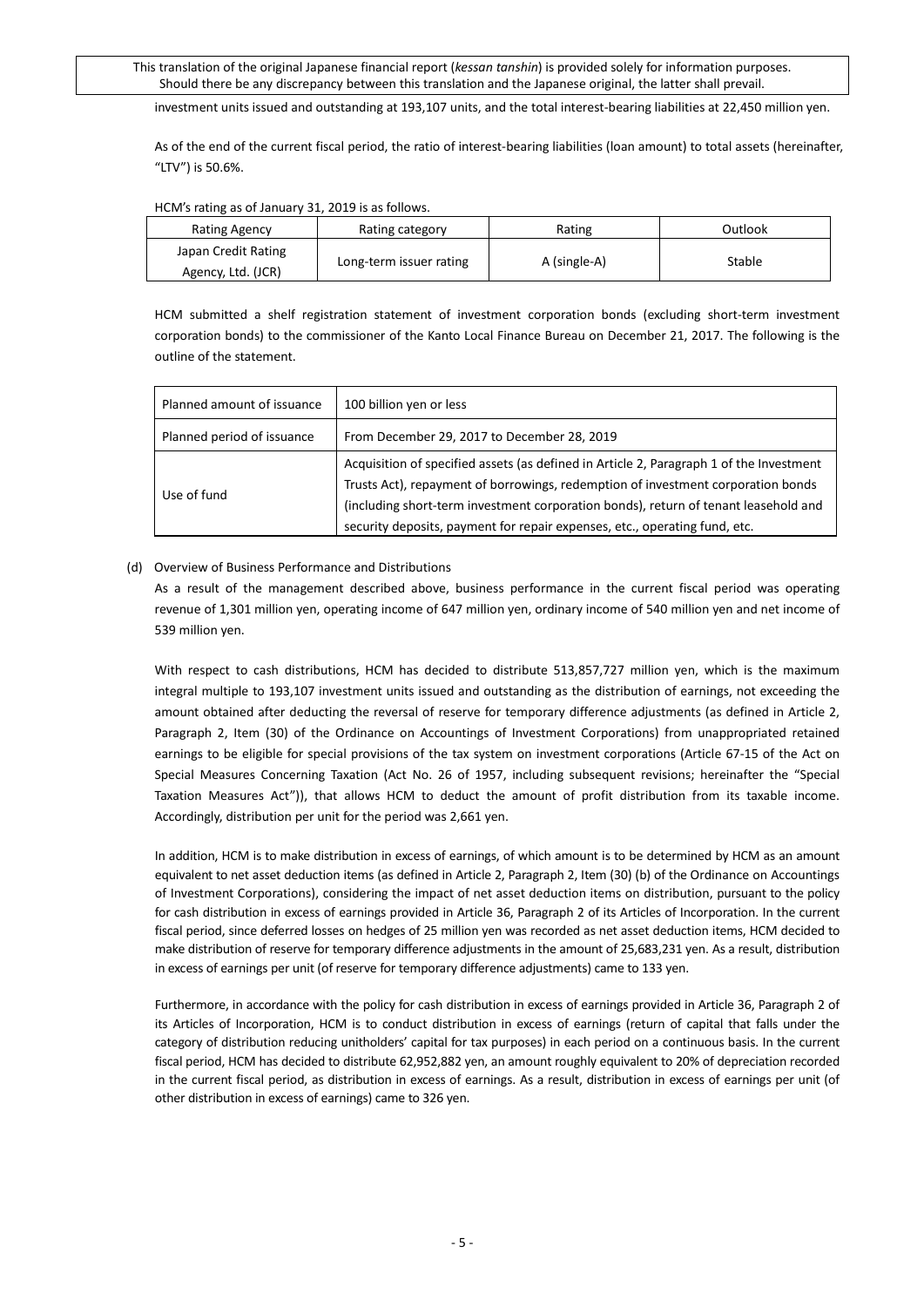(Note 1) Distribution in excess of earnings is distributed up to the amount equivalent to 20/100 of the depreciation recorded in the accounting period immediately before the accounting period when HCM will pay the said distribution, sufficiently taking into consideration the amount of capital expenditure necessary for maintaining and improving the competitiveness of HCM's Assets Under Management, the financial position of HCM and other factors.

However, distribution in excess of earnings may be conducted up to an amount lower than the above amount or may not be conducted when the implementation of distribution in excess of earnings up to the said amount is judged to be inappropriate based on the economic environment surrounding HCM, trends of the real estate market and leasing market, status of HCM's Assets Under Management and financial conditions.

(Note 2) Under the rules of The Investment Trusts Association, Japan (hereinafter, "The Investment Trusts Association"), closed-end type investment corporations are allowed to conduct distribution in excess of earnings up to an amount equivalent to 60/100 of the depreciation recorded on the last day of the accounting period.

#### <span id="page-5-0"></span>② Outlook for the Next Fiscal Period

(a) Investment Environment

In Japan, while the number of elderly households is increasing, the population which bears nursing care is on the decline, providing of nursing care services and medical services for a certain percentage of elderly households is inevitably needed. The expansion of the supply of healthcare facilities especially facilities and housing for the elderly is required in response to the expanding demand for nursing care and medical services.

While nursing care in the same household is forecasted to be difficult due to aging and change of family structure, new development and expansion of healthcare facilities is required to respond to the growing demand for nursing care and medical services, and measures to achieve them are being promoted.

The Headquarters for Japan's Economic Revitalization announced a policy to "enact a guideline concerning acquisition and management of housing for the elderly, etc. for the utilization of healthcare REITs with an aim to utilize private fund" as part of urban development to enable the elderly, etc. to walk and live safely in the "Japan Revitalization Strategy -JAPAN is BACK-" as of June 14, 2013.

Following this policy, the Ministry of Land, Infrastructure, Transport and Tourism announced the "Guideline related to the utilization of healthcare REITs targeting housing for the elderly, etc." on June 27, 2014 and the "Guideline related to REITs targeting hospital real estate" on June 26, 2015, as well as indicated the points to be noted in transactions of healthcare facilities such as the positioning of key executive with certain experience. With the enactment of these guidelines, it is considered that the opportunity for the operator to utilize healthcare REITs will increase.

In addition, "Housing Life Basic Plan (nationwide plan)" that was decided by the cabinet as of March 18, 2016 states a performance indicator of increasing the ratio of housing for the elderly to the elderly population to 4% in 2025 from 2.1% in 2014 based on the goal to "realize a housing life where the elderly can live independently".

As for the environment surrounding medical service-related facilities, etc., the government of Japan has promoted a "regional comprehensive care system," a future vision concerning the reorganization of medical service and nursing care functions for providing more effective and efficient medical and nursing care services through subdividing roles of the functions of hospitals and hospital beds for the needs of patients and enhancing cooperation in medical service and nursing care conceived in accordance with the increase of the elderly population in Japan. The government has further divided the functions of beds in medical institutions in line with the conditions of patients, aiming to provide appropriate medical service to all patients at an appropriate location in order to effectively utilize limited medical resources, and established guidelines (March 2015) for planning a community healthcare vision in prefectures. Prefectures have established a vision for community healthcare to adequately promote well-balanced, specialized medical functions and cooperation to suit the community, and will promote subdividing medical functions in accordance with medical needs by newly including such vision in medical planning.

Furthermore, it is said that there are approximately 8,400 hospitals (referring to "a facility for the hospitalization of not less than 20 patients, where physicians or dentists carry out medical practices or dental practices for the public or other specific groups of people" as defined in Article 1-5, Paragraph 1 of the Medical Care Act) in Japan but the ratio of earthquake-resistant hospitals in Japan remains at 72.9% according to a survey conducted in fiscal 2017. Hospitals are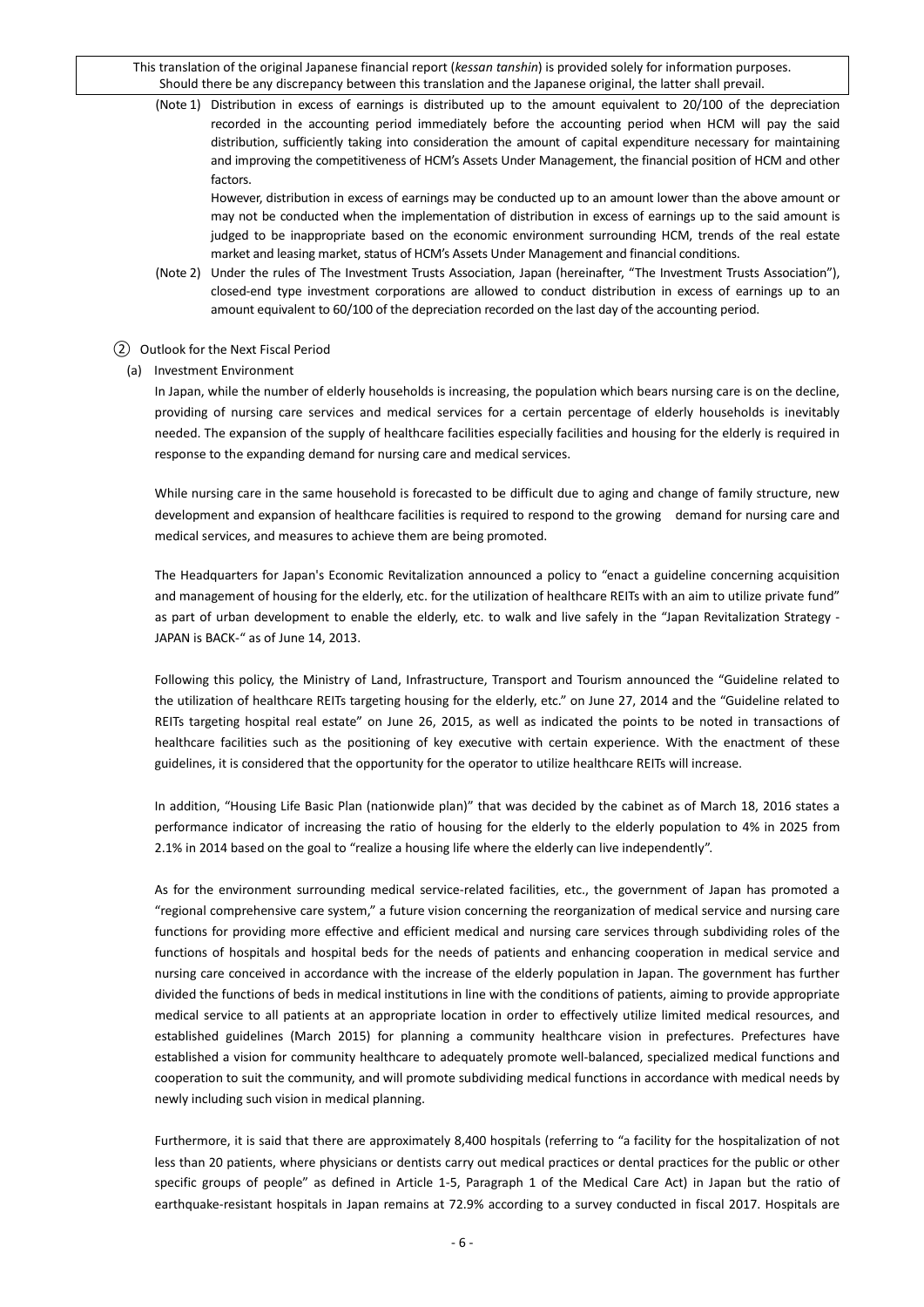used by an unspecified large number of people every day and can also be used as a community base in case of a disaster. Earthquake resistance is an urgent issue even from the viewpoint of strengthening the country's infrastructure.

Therefore, hospitals have capital investment needs, such as newly building hospital wards to meet the division of functions and changing current wards to meet other needs, making buildings earthquake-resistant and reconstructing buildings, and capital needs surrounding hospitals are projected to increase going forward.

Therefore, the market for healthcare facilities with a particular emphasis on the keywords "nursing care," "medical service" and "health," which HCM sets as acquisition targets, is believed to further expand in the future.

#### (b) Future Management Policy and Challenges to Address

With recognition of the above investment environment, HCM aims to secure stable revenue and steady growth of the portfolio while seeking to realize a society where all people can live vibrantly and with peace of mind, and manages assets based on the following policies.

#### a. Asset management policy for properties owned

Healthcare facilities possess a unique property feature in which not only location or specifications of buildings, but also the operational capability of the operator and management stability have a large impact on their value as real estate. When HCM acquires a healthcare facility, we aim to secure stable revenue for the medium to long term by, in principle, concluding a long-term lease agreement with fixed rent with the operator that operates the healthcare facility.

HCM conducts due diligence on the business feasibility of facilities, including analyzing the management and financial conditions of operators, along with real estate due diligence, in order to secure stable revenue over the medium to long term; and also implements continuous monitoring even after the acquisition.

#### b. Property acquisition policy

HCM may utilize the comprehensive capabilities of its sponsors, etc. including professional know-how and customer base, first refusal rights provided in the support agreements, based on the support agreements which the Asset Management Company has concluded with 12 sponsor companies and such.

Furthermore, the Asset Management Company may, for the purpose of making flexible property acquisition, request sponsors, etc. to temporarily own a property (warehousing) on the premise it be transferred to HCM.

HCM aims to maximize unitholder value over the medium to long term by best utilizing the extensive network and warehousing function of the sponsors, etc. and works for sustainable growth of the asset size as mentioned above.

#### c. Financing policy

HCM intends to build a stable financial base, to consider market condition upon financing, with aim to secure stable revenue over the medium to long term and maximize unitholder value.

With stable growth of HCM over the long term in mind, equity financing will be carried out flexibly, taking into consideration a multitude of factors including the timing of the acquisition of newly-acquired real estate-related assets and the possibility of utilizing the sponsor's warehousing capabilities, LTV, the timing for the repayment of interestbearing liabilities and the period remaining until repayment, as well as market conditions, while also considering the dilution of the rights of existing unitholders and the resulting decline, etc. in the trading price of investment units.

As to debt financing, stable and flexible leverage control will be implemented by diversifying repayment due dates and setting upper limit of LTV at 65% (may, however, exceed 65% temporarily). In addition, stable bank formation will be established by receiving financial advice from Sumitomo Mitsui Banking Corporation, one of the sponsors, based on the sponsor support agreement concluded between the bank and the Asset Management Company.

#### (c) Significant Subsequent Events

a. Acquisition of Assets

HCM concluded a purchase agreement related to the acquisition of the following eight trust beneficiary interests in real estate on January 11, 2019 and acquired them (hereinafter, the "Assets Acquired in the 9th fiscal period") on February 1,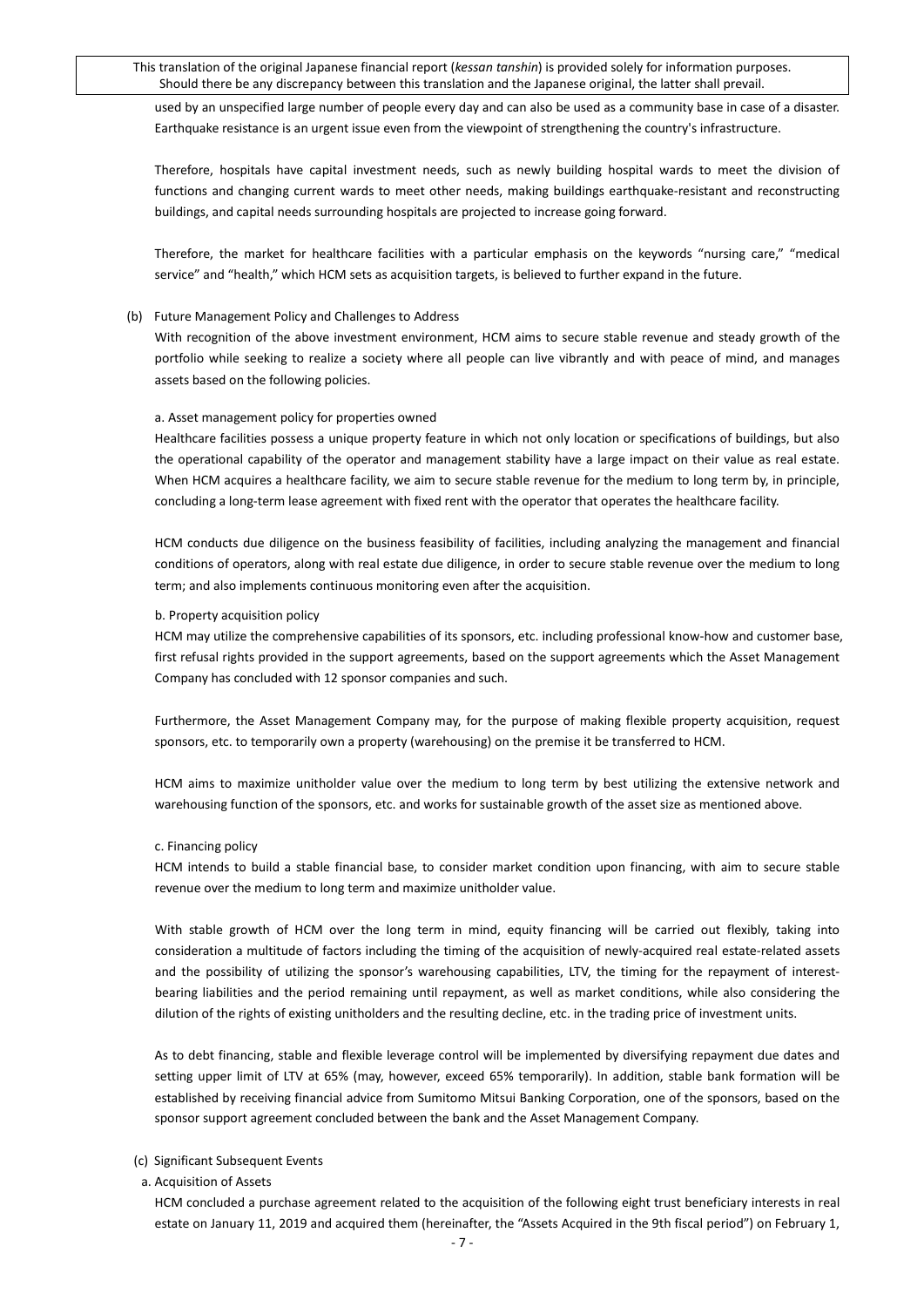| Property name                         | Location                        | Acquisition price<br>(million yen)(Note) | Date of acquisition |
|---------------------------------------|---------------------------------|------------------------------------------|---------------------|
| SOMPO CARE La vie Re<br>Hama-Kawasaki | Kawasaki-shi, Kanagawa          | 1,710                                    |                     |
| Hanakotoba Shin-Yokohama              | Yokohama-shi, Kanagawa          | 2,071                                    |                     |
| Hanakotoba Shin-Yokohama II           | Yokohama-shi, Kanagawa          | 375                                      |                     |
| Hanakotoba Odawara                    | Odawara-shi, Kanagawa           | 880                                      |                     |
| Verde Minowa                          | Takasaki-shi, Gunma             | 1,620                                    | February 1, 2019    |
| Verde Hotaka                          | Kawaba-mura, Tone-gun,<br>Gunma | 1,290                                    |                     |
| Sunny Life Kita-Shinagawa             | Shinagawa-ku, Tokyo             | 1,825                                    |                     |
| <b>SHIP Senri Building</b>            | Toyonaka-shi, Osaka             | 12,920                                   |                     |
| Total (8 properties)                  |                                 | 22,691                                   |                     |

(Note) "Acquisition price" does not include acquisition-related expenses, property tax, urban planning tax, consumption tax and local consumption tax.

### b. Issuance of New Investment Units

Based on the resolutions at the board of directors' meetings held on January 11, 2019 and January 22, 2019, HCM issued new investment units (112,280 units) by public placement in order to partially fund the acquisition of the Assets Acquired in the 9th fiscal period and issued new investment units (5,614 units) by third-party allotment with SMBC Nikko Securities Inc. as an allotted party for the purpose of repaying loans or partially funding acquisition of specified assets with cash on hand in the future. New investment units issued by public offering and by third-party allotment were paid in on February 1, 2019 and on February 27, 2019, respectively, and the amount paid-in came to 12,680 million yen. As a result, HCM's unitholders' capital stands at 32,480 million yen and the total number of investment units issued and outstanding stands at 311,001 units.

Issuance of new investment units by public offering

| Number of new investment units issued | : 112,280 units             |
|---------------------------------------|-----------------------------|
| issue price (offer price)             | : 111,442 yen per unit      |
| Total issuing price (offer price)     | : 12,512,707,760 yen        |
| Paid-in amount (issue value)          | : 107,555 yen per unit      |
| amount paid-in (issue value)          | : 12,076,275,400 yen        |
| Payment day                           | : February 1, 2019 (Friday) |
|                                       |                             |

Issuance of new investment units by third-party allotment

| Number of new investment units issued | : 5,614 units                   |
|---------------------------------------|---------------------------------|
| Paid-in amount (issuing value)        | : 107,555 yen per unit          |
| Total paid-in amount (issuing value)  | : 603,813,770 yen               |
| Due date of payment                   | : February 27, 2019 (Wednesday) |
| Allotted party                        | : SMBC Nikko Securities Inc.    |
|                                       |                                 |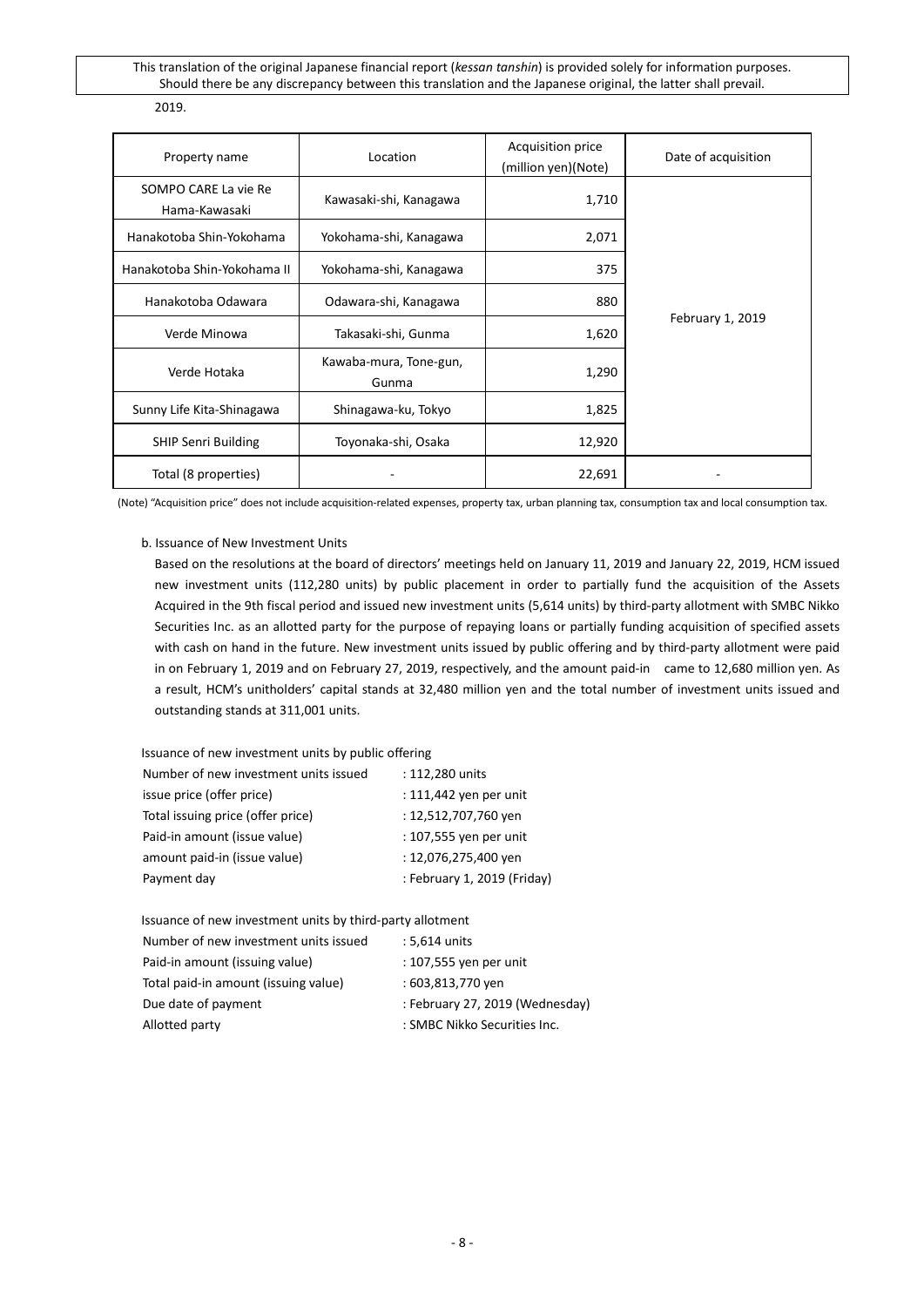# c. Borrowing of Funds

HCM implemented the following borrowings to partially fund the acquisition of the Assets Acquired in the 9th fiscal period and related expenses, as well as to carry out early repayment of existing loans.

| Lender                                                                                                                                                                                                                                                   | Loan<br>amount<br>(million yen) | Interest rate<br>(Note 1)            | Drawdown<br>date    | Repayment<br>date   | Repayment method                                        | Security                         |
|----------------------------------------------------------------------------------------------------------------------------------------------------------------------------------------------------------------------------------------------------------|---------------------------------|--------------------------------------|---------------------|---------------------|---------------------------------------------------------|----------------------------------|
| Nippon Life<br><b>Insurance Company</b><br>The Hiroshima Bank,<br>Ltd.<br>The Dai-ichi Life<br><b>Insurance Company</b><br>Limited                                                                                                                       | 2,000                           | 0.45353%<br>(Fixed interest<br>rate) |                     | January 31,<br>2022 |                                                         |                                  |
| Sumitomo Mitsui<br>Trust Bank, Ltd.<br>Sumitomo Mitsui<br><b>Banking Corporation</b><br>Resona Bank, Ltd.<br>The Nishi-Nippon<br>City Bank, Ltd.<br><b>Shinkin Central Bank</b><br>The Bank of<br>Fukuoka, Ltd.<br>The Gunma Bank,<br>Ltd.               | 4,000                           | 0.41988%<br>(Note 2)                 | February 1,<br>2019 | January 31,<br>2023 | Lump-sum<br>repayment on<br>principal repayment<br>date | Unsecured<br>and<br>unguaranteed |
| Sumitomo Mitsui<br><b>Banking Corporation</b><br>Sumitomo Mitsui<br>Trust Bank, Ltd.<br>Resona Bank, Ltd.<br>The Nishi-Nippon<br>City Bank, Ltd.<br>Shinkin Central Bank<br>The Bank of<br>Fukuoka, Ltd.<br>The Gunma Bank,<br>Ltd.<br>The 77 Bank, Ltd. | 5,750                           | 0.53900%<br>(Note 2)                 |                     | January 31,<br>2024 |                                                         |                                  |
| Total                                                                                                                                                                                                                                                    | 11,750                          | ÷,                                   | ÷,                  | ÷,                  | ×.                                                      |                                  |

(Note 1) Loan fees and other fees to be paid to the lenders are not included.

(Note 2) Interest rate swap agreements have been concluded and the indicated interest rates are those substantively fixed by the agreements.

# (d) Earnings Forecast Outlook

The following earnings forecast is expected for the fiscal period ending July 2019 (from February 1, 2019 to July 31, 2019) and the fiscal period ending January 2020 (from August 1, 2019 to January 31, 2020). For the assumptions underlying this outlook, please see "Assumptions Underlying Earnings Forecast for Fiscal Period Ending July 2019 and Fiscal Period Ending January 2020" below.

For the fiscal period ending July 2019 (from February 1, 2019 to July 31, 2019) and the fiscal period ending January 2020 (from August 1, 2019 to January 31, 2020, it is assumed that there is no change in the fair value of interest rate swaps, and of distribution in excess of earnings, that from reserve for temporary difference adjustments is not expected.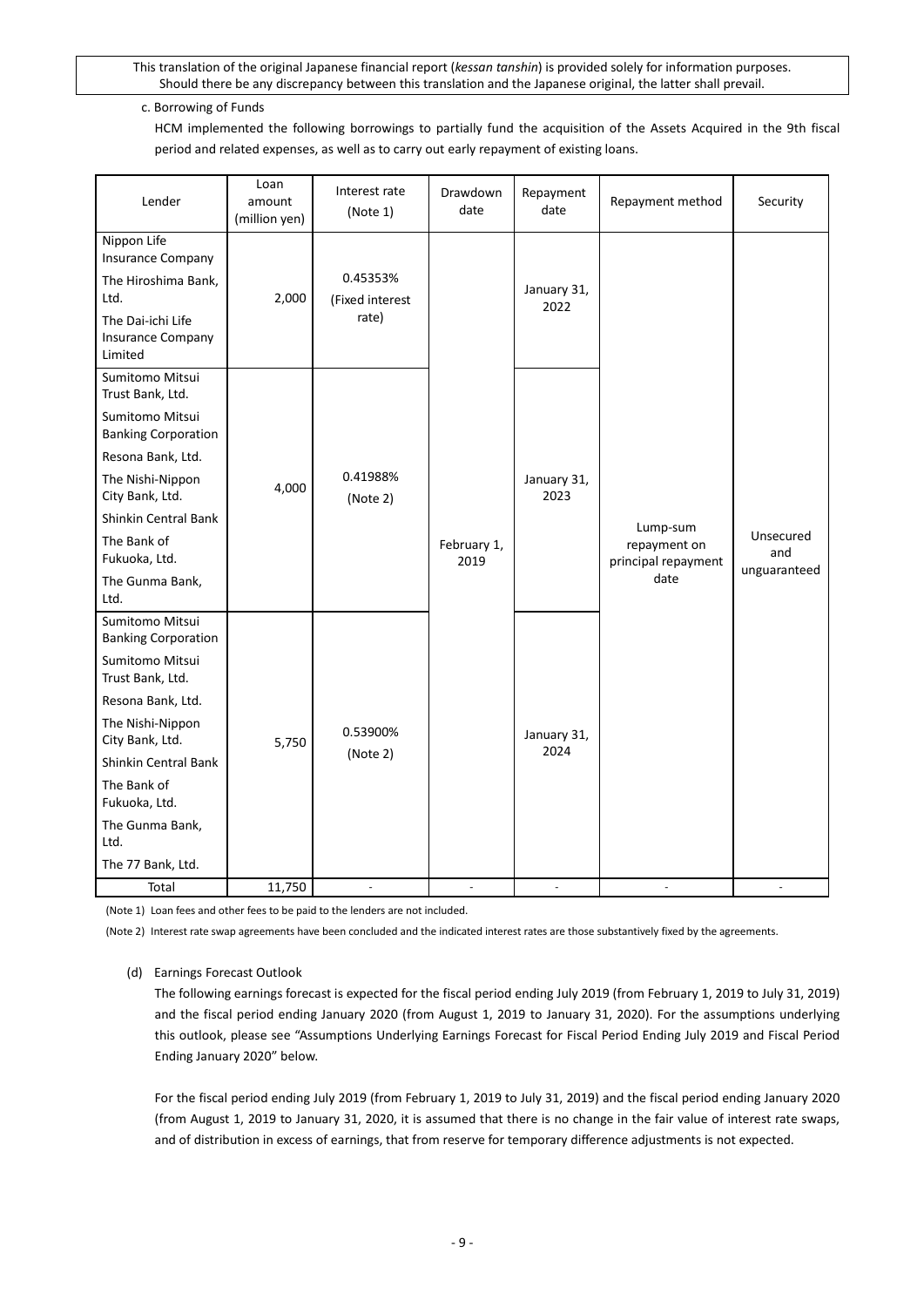| $\frac{1}{2}$ is the contract of $\frac{1}{2}$ , $\frac{1}{2}$ is the contract of $\frac{1}{2}$ is the contract of $\frac{1}{2}$ is the contract of $\frac{1}{2}$ is the contract of $\frac{1}{2}$ is the contract of $\frac{1}{2}$ is the contract of $\frac{1}{$ |                   |
|--------------------------------------------------------------------------------------------------------------------------------------------------------------------------------------------------------------------------------------------------------------------|-------------------|
| Operating revenue                                                                                                                                                                                                                                                  | 2,006 million yen |
| Operating income                                                                                                                                                                                                                                                   | 1,178 million yen |
| Ordinary income                                                                                                                                                                                                                                                    | 1,018 million yen |
| Net income                                                                                                                                                                                                                                                         | 1,017 million yen |
| Distribution per unit                                                                                                                                                                                                                                              | 3,270 yen         |
| (excluding<br>distribution<br>in<br>οf<br>excess<br>earnings)                                                                                                                                                                                                      |                   |
| Distribution in excess of earnings per unit                                                                                                                                                                                                                        | 285 yen           |
| Distribution per unit                                                                                                                                                                                                                                              | 3,555 yen         |
| (including distribution in excess of earnings)                                                                                                                                                                                                                     |                   |
| Fiscal period ending January 2020 (from August 1, 2019 to January 31, 2020)                                                                                                                                                                                        |                   |
| Operating revenue                                                                                                                                                                                                                                                  | 2,006 million yen |
| Operating income                                                                                                                                                                                                                                                   | 1,101 million yen |
| Ordinary income                                                                                                                                                                                                                                                    | 939 million yen   |
| Net income                                                                                                                                                                                                                                                         | 938 million yen   |
| Distribution per unit                                                                                                                                                                                                                                              | 3,017 yen         |
| (excluding distribution<br>in<br>οf<br>excess                                                                                                                                                                                                                      |                   |
| earnings)                                                                                                                                                                                                                                                          |                   |
| Distribution in excess of earnings per unit                                                                                                                                                                                                                        | 285 yen           |
| Distribution per unit                                                                                                                                                                                                                                              | 3,302 yen         |
| (including distribution in excess of earnings)                                                                                                                                                                                                                     |                   |
|                                                                                                                                                                                                                                                                    |                   |

Fiscal period ending July 2019 (from February 1, 2019 to July 31, 2019)

(Note) As to the forecast figures above, actual operating revenue, operating income, ordinary income, net income, distribution per unit (excluding distribution in excess of earnings), distribution in excess of earnings per unit and distribution per unit (including distribution in excess of earnings) may differ as a result of discrepancies from assumptions arising due to additional acquisition or sale of real estate, etc., change in the real estate market, etc., fluctuation of interest rates, changes in other situations surrounding HCM in the future and other factors. In addition, the forecast is not a guarantee of the amount of distribution or distribution in excess of earnings.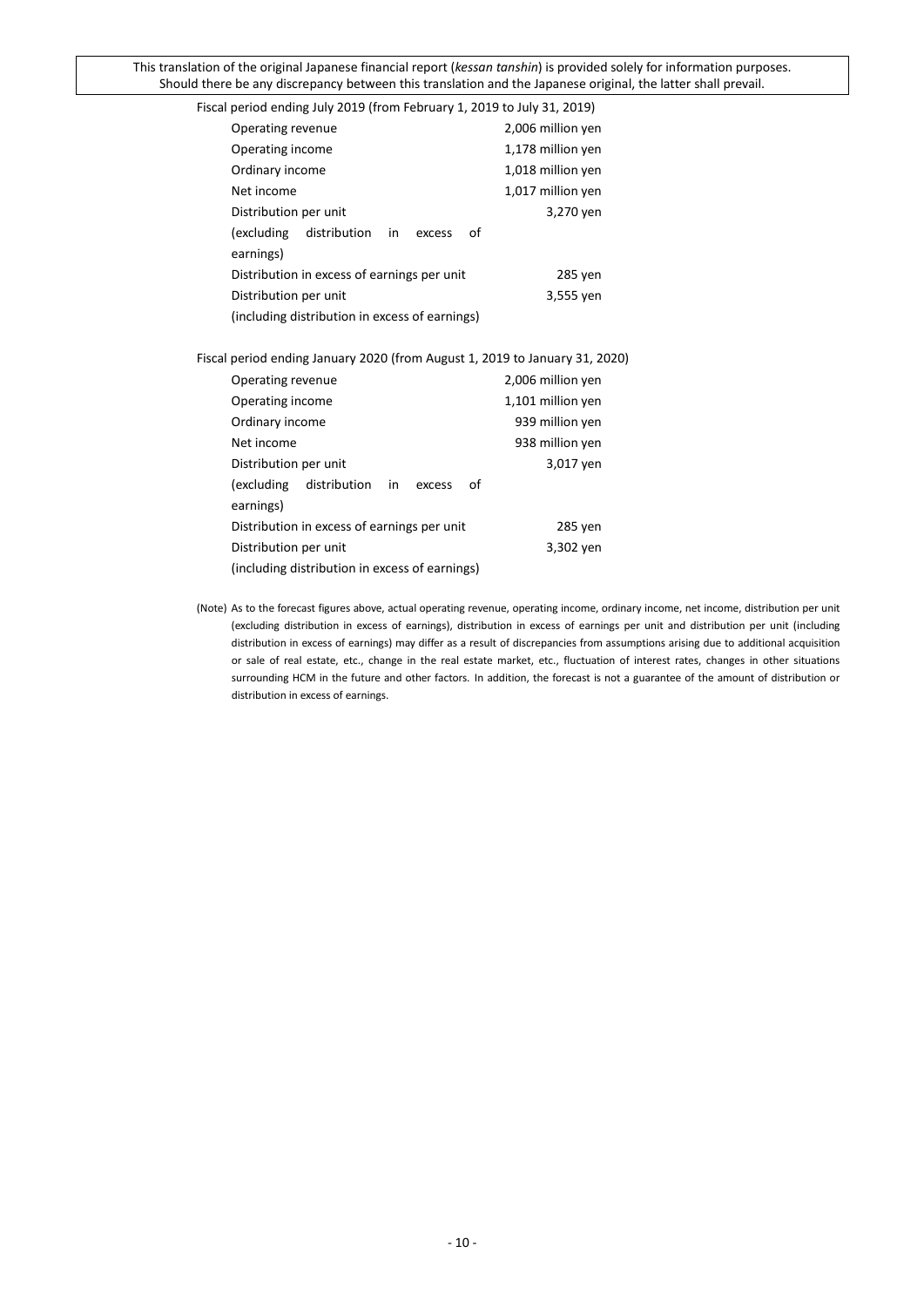Assumptions Underlying Earnings Forecast for Fiscal Period Ending July 2019 and Fiscal Period Ending January 2020

| Item                                                                       | Assumptions                                                                                                                                                                                                                                                                                                                                                                                                                                                                                                                                                                                                                                                                                                                                                                                                                                                                                                                                                                                                                                                                                                                                                                                                |  |  |  |  |
|----------------------------------------------------------------------------|------------------------------------------------------------------------------------------------------------------------------------------------------------------------------------------------------------------------------------------------------------------------------------------------------------------------------------------------------------------------------------------------------------------------------------------------------------------------------------------------------------------------------------------------------------------------------------------------------------------------------------------------------------------------------------------------------------------------------------------------------------------------------------------------------------------------------------------------------------------------------------------------------------------------------------------------------------------------------------------------------------------------------------------------------------------------------------------------------------------------------------------------------------------------------------------------------------|--|--|--|--|
| Accounting period                                                          | · Fiscal period ending July 2019 (9th fiscal period): from February 1, 2019 to July 31, 2019 (181 days)<br>· Fiscal period ending January 2020 (10th fiscal period): from August 1, 2019 to January 31, 2020 (184 days)                                                                                                                                                                                                                                                                                                                                                                                                                                                                                                                                                                                                                                                                                                                                                                                                                                                                                                                                                                                    |  |  |  |  |
| Assets under<br>management                                                 | It is assumed that there will be no changes (acquisition of new properties, sale of the assets under<br>management, etc.) in the trust beneficiary interests in real estate (35 properties in total) owned by<br>HCM as of the date of this document (hereinafter, the "Assets Under Management") through to the<br>end of the fiscal period ending January 2020.<br>. There may actually be changes due to acquisition of new properties, or sale of the Assets Under<br>Management, etc. in the future.                                                                                                                                                                                                                                                                                                                                                                                                                                                                                                                                                                                                                                                                                                  |  |  |  |  |
| Operating<br>revenue                                                       | . Lease business revenue from the Assets Under Management is calculated by considering and analyzing<br>the lease agreement of each Asset Under Management effective as of the date of this document,<br>tenants and market condition, etc.<br>· For operating revenue, it is assumed that there will be no default or non-payment of rents by tenants.                                                                                                                                                                                                                                                                                                                                                                                                                                                                                                                                                                                                                                                                                                                                                                                                                                                    |  |  |  |  |
| Operating<br>expenses                                                      | • The main breakdown of rental business expenses, the major component of operating expense, is as follows.<br>Fiscal period ending July<br>Fiscal period ending January 2020<br>2019<br>90 million yen<br>Property tax<br>90 million yen<br>18 million yen<br>19 million yen<br>Repair expenses<br>Depreciation<br>440 million yen<br>442 million yen<br>45 million yen<br>46 million yen<br>Other expenses related to<br>rent business<br>. Out of rental business expenses, the major component of operating expense, expenses other than<br>depreciation is calculated based on the past figures reflecting factors for change in expenses.<br>· In purchasing and selling real estate in general, real property tax and urban planning tax are calculated by<br>period distribution with previous owners and settled at the time of acquisition, but as HCM incudes this<br>settlement money in acquisition cost, they are not recoded as expenses in the year of acquisition.<br>Accordingly, real property tax and urban planning tax of the Assets Acquired in the 9th fiscal period will<br>not be recorded as expenses in the fiscal period ending July 2019 and the fiscal period ending January |  |  |  |  |
|                                                                            | 2020, and such for fiscal 2020 will be recorded as expenses from the fiscal period ending July 2020.<br>Moreover, the total amount of real property tax and urban planning tax to be included in the<br>acquisition cost of the Assets Acquired in the 9th fiscal period is 90 million yen.<br>. For repair expenses, the Asset Management Company records the expenses , it deems necessary for<br>each property in each period. However, as repair expenses may increase or additional repair may be<br>required due to unpredictable factors, actual expanses may differ significantly from the forecast.<br>• Depreciation is calculated by using the straight-line method including ancillary expenses.<br>• The asset management fee paid to the Asset Management Company is assumed to be 142 million yen<br>for the fiscal period ending July 2019 and 200 million yen for the fiscal period ending January 2020.<br>· Investment unit issuance expenses accompanying the issuance of new investment units are                                                                                                                                                                                     |  |  |  |  |
| Non-operating<br>expenses                                                  | depreciated evenly over 3 years and are assumed to be 10 million yen for the fiscal period ending July<br>2019 and 10 million yen for the fiscal period ending January 2020.<br>· Interest expenses and other borrowing related expenses are assumed to be 148 million yen for the<br>fiscal period ending July 2019 and 151 million yen for the fiscal period ending January 2020.                                                                                                                                                                                                                                                                                                                                                                                                                                                                                                                                                                                                                                                                                                                                                                                                                        |  |  |  |  |
| Loans                                                                      | . As of the date of the document, HCM has a balance of loans outstanding of 32,450 million yen. It is<br>assumed that there will be no change in the balance of loans outstanding at the end of the fiscal period<br>ending July 2019 and the fiscal period ending January 2020 after the refinancing of 7,700 million yen of<br>loans due for repayment on January 31, 2020.                                                                                                                                                                                                                                                                                                                                                                                                                                                                                                                                                                                                                                                                                                                                                                                                                              |  |  |  |  |
| Investment units                                                           | · The assumption is the total number of investment units issued and outstanding as of the date of this<br>document, which is 311,001 units. And the assumption is that there will be no change in the number of<br>investment units due to issuance of new investment units, etc. through to the end of the fiscal period<br>ending January 2020.<br>• Distribution per unit is calculated based on the forecasted number of units issued and outstanding at<br>the end of period of 311,001 units for the fiscal period ending July 2019 and for the fiscal period ending<br>January 2020, respectfully.                                                                                                                                                                                                                                                                                                                                                                                                                                                                                                                                                                                                  |  |  |  |  |
| Distribution per unit<br>(excluding distribution<br>in excess of earnings) | · Distribution per unit (excluding distribution in excess of earnings) is calculated with the assumption being<br>the cash distribution policy provided in the Articles of Incorporation of HCM.<br>· Distribution per unit (excluding distribution in excess of earnings) may vary due to various factors,<br>including fluctuation in rent revenue accompanying change in Assets Under Management, change in                                                                                                                                                                                                                                                                                                                                                                                                                                                                                                                                                                                                                                                                                                                                                                                             |  |  |  |  |
| Distribution in excess of<br>earnings per unit                             | tenants, etc. or incurrence of unexpected repairs.<br>· Distribution in excess of earnings per unit is calculated pursuant to the policies provided in the Articles<br>of Incorporation of HCM, policies provided below, other applicable laws and regulations, rules of self-<br>regulatory organizations, etc. The total amount of distribution in excess of earnings is assumed to be 88<br>million yen for the fiscal period ending July 2019 and the fiscal period ending January 2020,<br>respectively.<br>• The total amount of distribution in excess of earnings is distributed up to the amount equivalent to<br>20/100 of the depreciation recorded in the accounting period immediately before the accounting<br>period when HCM will pay the said distribution, sufficiently taking into consideration the amount of<br>capital expenditure necessary for maintaining and improving the competitiveness of HCM's Assets<br>Under Management and the financial position of HCM.                                                                                                                                                                                                                |  |  |  |  |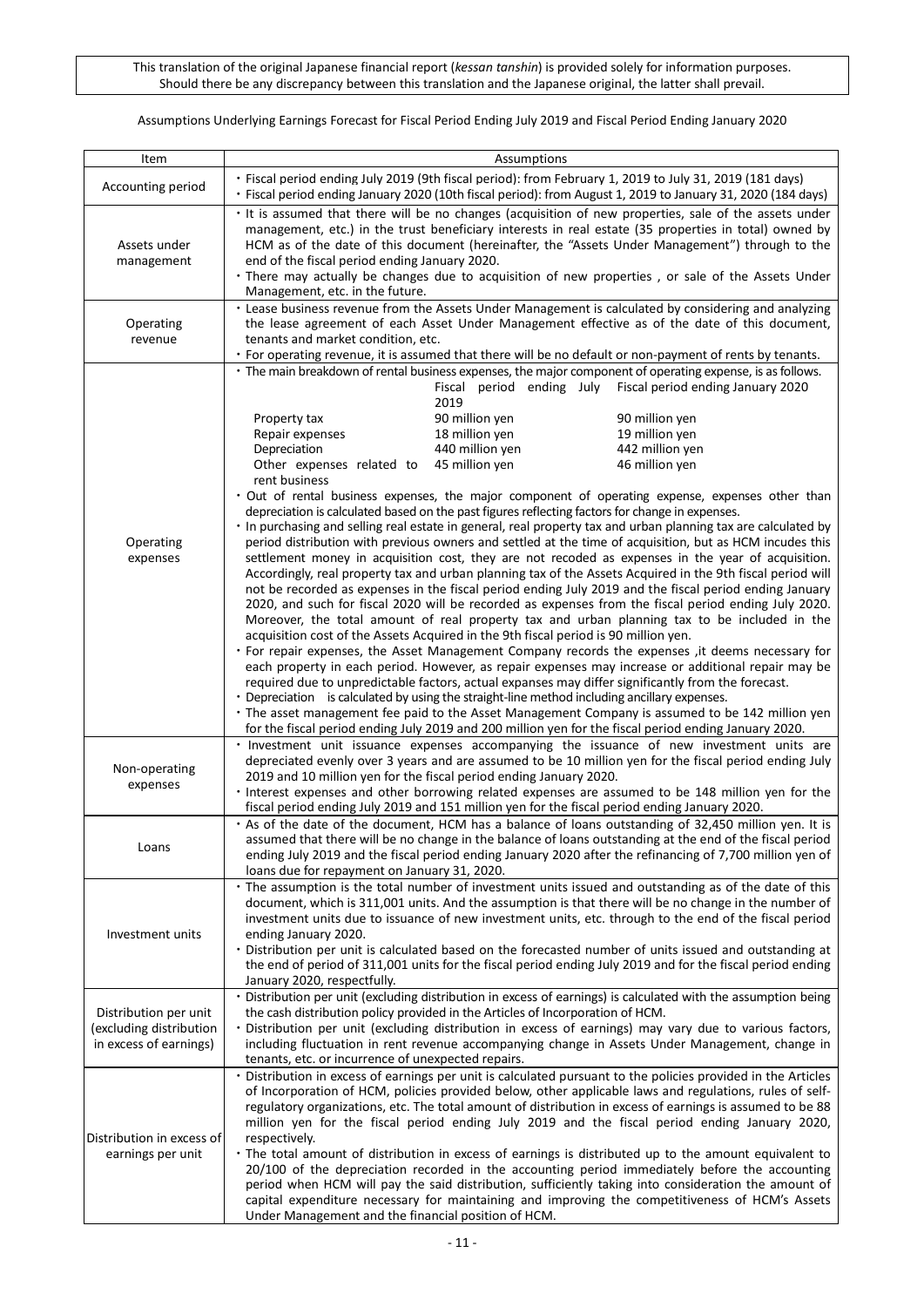| Item  | Assumptions                                                                                                                                                                                                                                                                                                                                                                                                                                                                                                                                                                                                                                                                                                                                    |
|-------|------------------------------------------------------------------------------------------------------------------------------------------------------------------------------------------------------------------------------------------------------------------------------------------------------------------------------------------------------------------------------------------------------------------------------------------------------------------------------------------------------------------------------------------------------------------------------------------------------------------------------------------------------------------------------------------------------------------------------------------------|
|       | . However, distribution in excess of earnings may be conducted up to an amount lower than the above<br>amount or may not be conducted when the implementation of distribution in excess of earnings up to<br>the said amount is judged to be inappropriate based on the economic environment surrounding HCM,<br>trends of the real estate market and leasing market, status of HCM's Assets Under Management and<br>financial conditions.<br>• For the fiscal period ending July 2019 and the fiscal period ending January 2020, the assumption is that<br>there is no change in the fair value of interest rate swaps, and of distribution in excess of earnings, that<br>from reserve for temporary difference adjustments is not expected. |
| Other | • The assumption is that there will be no revision of laws and regulations, tax systems, accounting<br>standards, securities listing regulations, rules of The Investment Trusts Association, Japan, etc. that will<br>impact the forecast figures above.<br>. The assumption is that there will be no unforeseen serious change in general economic trends, real<br>estate market conditions, etc.                                                                                                                                                                                                                                                                                                                                            |

### <span id="page-11-0"></span>(3) Investment Risks

Disclosure is omitted as there is no significant change from "Investment Risks" in the securities registration statement (submitted on January 11, 2019).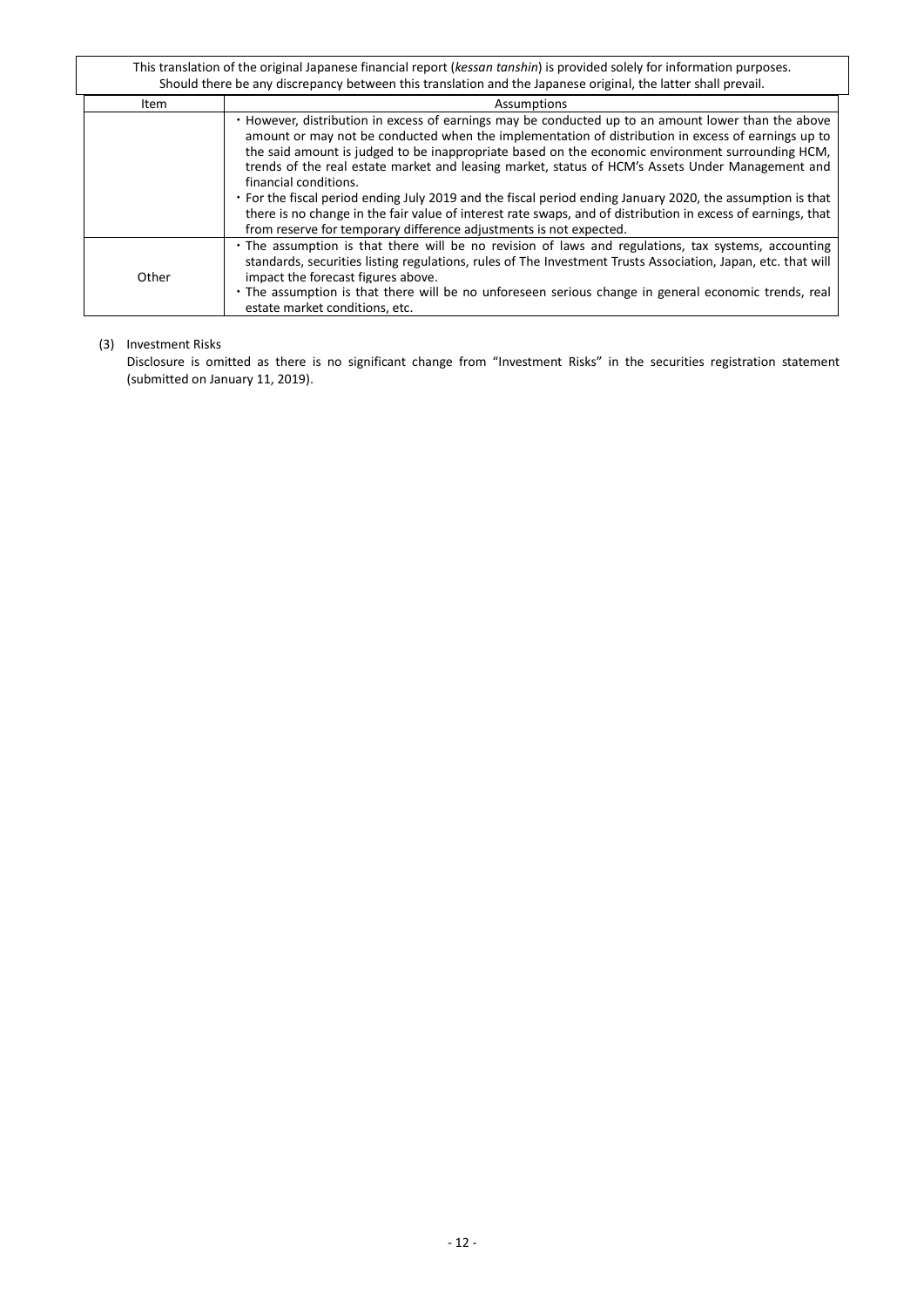# <span id="page-12-0"></span>3. Financial Statements

<span id="page-12-1"></span>(1) Balance Sheet

|                                             |                                                 | (Unit: thousands of yen)                       |
|---------------------------------------------|-------------------------------------------------|------------------------------------------------|
|                                             | Previous fiscal period<br>(As of Jul. 31, 2018) | Current fiscal period<br>(As of Jan. 31, 2019) |
| Assets                                      |                                                 |                                                |
| Current assets                              |                                                 |                                                |
| Cash and deposits                           | 1,018,147                                       | 1,318,873                                      |
| Cash and deposits in trust                  | 44,708                                          | 108,051                                        |
| Prepaid expenses                            | 75,524                                          | 73,355                                         |
| Total current assets                        | 1,138,381                                       | 1,500,281                                      |
| Non-current assets                          |                                                 |                                                |
| Property, plant and equipment               |                                                 |                                                |
| <b>Buildings in trust</b>                   | 22,637,736                                      | *1<br>23,545,014                               |
| Accumulated depreciation                    | (1,649,802)                                     | (1,960,490)                                    |
| Buildings in trust, net                     | 20,987,933                                      | 21,584,524                                     |
| Structures in trust                         | 74,248                                          | 76,898                                         |
| Accumulated depreciation                    | (4,834)                                         | (5, 927)                                       |
| Structures in trust, net                    | 69,414                                          | 70,970                                         |
| Machine and device in trust                 | 11,556                                          | 13,456                                         |
| Accumulated depreciation                    | (1, 416)                                        | (2,010)                                        |
| Machine and device in trust, net            | 10,139                                          | 11,446                                         |
| Tools, furniture and fixtures in trust      | 32,858                                          | 40,623                                         |
| Accumulated depreciation                    | (3, 513)                                        | (6, 577)                                       |
| Tools, furniture and fixtures in trust, net | 29,344                                          | 34,046                                         |
| Land in trust                               | 20,052,662                                      | 21,009,170                                     |
| Construction in progress in trust           |                                                 | 4,594                                          |
| Total property, plant and equipment         | 41,149,494                                      | 42,714,752                                     |
| Intangible assets                           |                                                 |                                                |
| Software                                    | 4,574                                           | 3,465                                          |
| Total intangible assets                     | 4,574                                           | 3,465                                          |
| Investments and other assets                |                                                 |                                                |
| Security deposits                           | 10,000                                          | 10,000                                         |
| Long-term prepaid expenses                  | 120,867                                         | 89,220                                         |
| Derivatives                                 | 455                                             |                                                |
| Deferred tax assets                         |                                                 | 16                                             |
| Total investments and other assets          | 131,323                                         | 99,237                                         |
| Total non-current assets                    | 41,285,392                                      | 42,817,455                                     |
| Deferred assets                             |                                                 |                                                |
| Investment unit issuance expenses           | 14,947                                          | 9,964                                          |
| Total deferred assets                       | 14,947                                          | 9,964                                          |
| <b>Total assets</b>                         | 42,438,720                                      | 44,327,701                                     |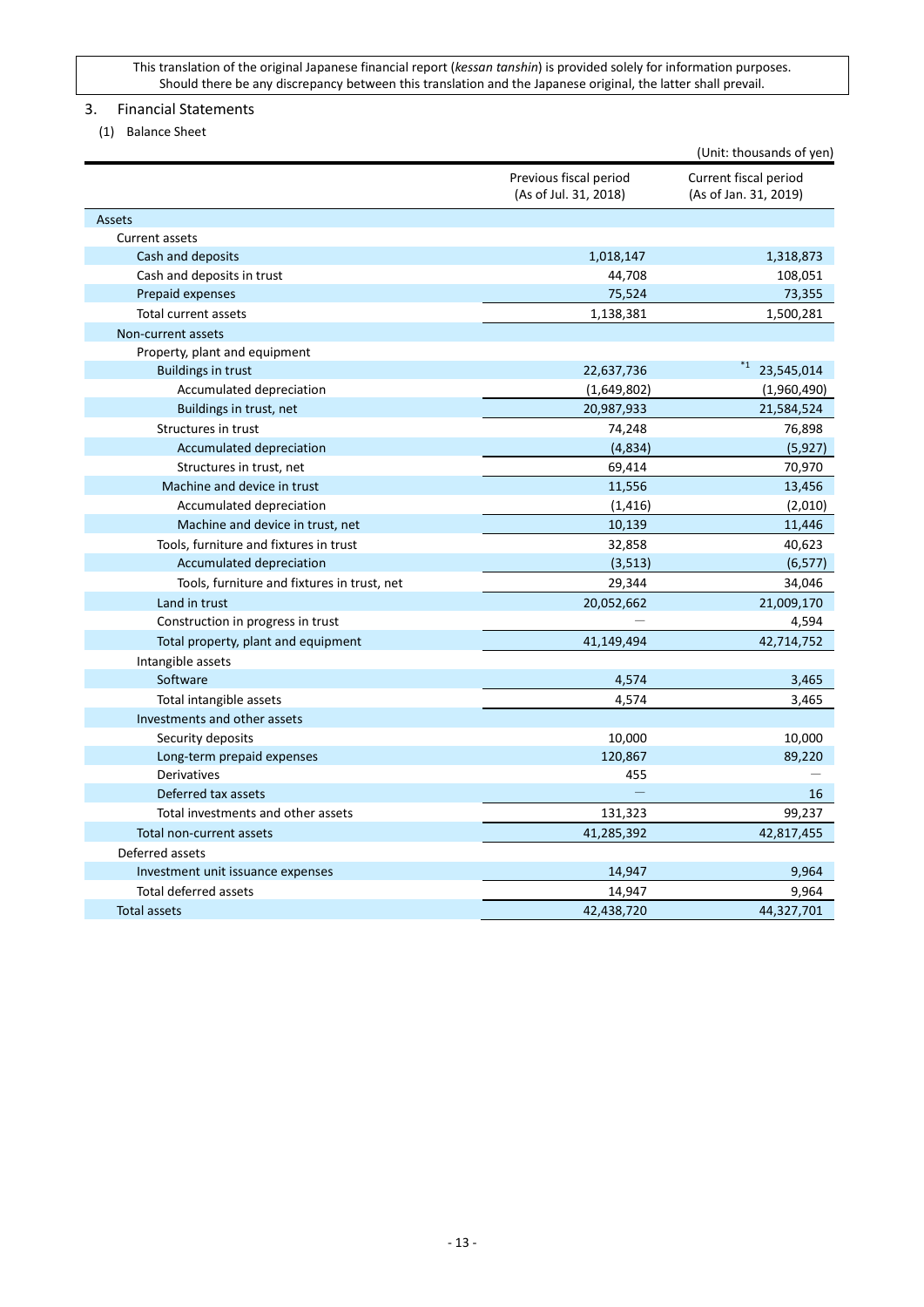|                                                    |                                                 | (Unit: thousands of yen)                       |
|----------------------------------------------------|-------------------------------------------------|------------------------------------------------|
|                                                    | Previous fiscal period<br>(As of Jul. 31, 2018) | Current fiscal period<br>(As of Jan. 31, 2019) |
| Liabilities                                        |                                                 |                                                |
| <b>Current liabilities</b>                         |                                                 |                                                |
| Operating accounts payable                         | 18,557                                          | 40,868                                         |
| Short-term loans payable                           | 1,000,000                                       | 2,750,000                                      |
| Current portion of long-term loans payable         |                                                 | 6,700,000                                      |
| Accounts payable - other                           | 21,163                                          | 88,452                                         |
| <b>Accrued expenses</b>                            | 141,850                                         | 145,439                                        |
| Income taxes payable                               | 857                                             | 950                                            |
| Accrued consumption taxes                          | 9,798                                           | 5,243                                          |
| Advances received                                  | 204,953                                         | 211,457                                        |
| Deposits received                                  | 72                                              | 283                                            |
| <b>Total current liabilities</b>                   | 1,397,253                                       | 9,942,694                                      |
| Non-current liabilities                            |                                                 |                                                |
| Long-term loans payable                            | 19,700,000                                      | 13,000,000                                     |
| Tenant leasehold and security deposits             | 1,009,999                                       | 1,009,999                                      |
| Tenant leasehold and security deposits in trust    | 9,104                                           | 34,604                                         |
| Deferred tax liabilities                           | 131                                             |                                                |
| Derivatives liabilities                            |                                                 | 25,769                                         |
| <b>Total non-current liabilities</b>               | 20,719,235                                      | 14,070,373                                     |
| <b>Total liabilities</b>                           | 22,116,488                                      | 24,013,068                                     |
| Net assets                                         |                                                 |                                                |
| Unitholders' equity                                |                                                 |                                                |
| Unitholders' capital                               | 19,800,696                                      | 19,800,696                                     |
| Surplus                                            |                                                 |                                                |
| Unappropriated retained earnings (undisposed loss) | 521,223                                         | 539,706                                        |
| <b>Total surplus</b>                               | 521,223                                         | 539,706                                        |
| Total unitholders' equity                          | 20,321,920                                      | 20,340,403                                     |
| Valuation and translation adjustments              |                                                 |                                                |
| Deferred gains or losses on hedges                 | 312                                             | (25, 769)                                      |
| Total valuation and translation adjustments        | 312                                             | (25,769)                                       |
| Total net assets                                   | $*2$<br>20,322,232                              | $*2$<br>20,314,633                             |
| Total liabilities and net assets                   | 42,438,720                                      | 44,327,701                                     |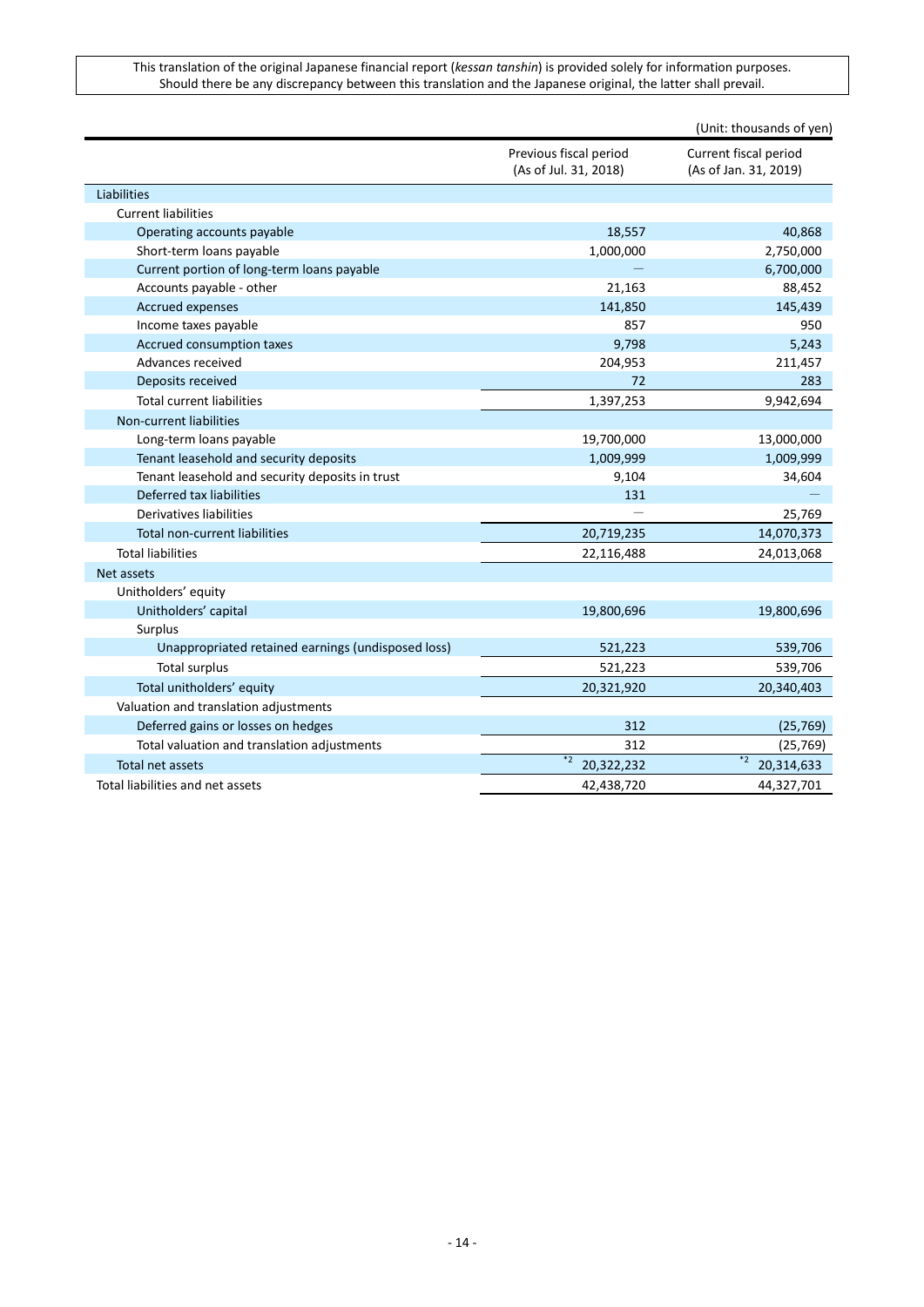<span id="page-14-0"></span>(2) Statement of Income

|                                                           |                                              | (Unit: thousands of yen)                    |
|-----------------------------------------------------------|----------------------------------------------|---------------------------------------------|
|                                                           | Previous fiscal period<br>From: Feb. 1, 2018 | Current fiscal period<br>From: Aug. 1, 2018 |
|                                                           | To: Jul. 31, 2018                            | To: Jan. 31, 2019                           |
| Operating revenue                                         |                                              |                                             |
| Lease business revenue                                    | $*_{1}$<br>1,260,324                         | $*_{1}$<br>1,294,178                        |
| Other lease business revenue                              | $1^{*1}$ 6,948                               | 1, 7, 031                                   |
| Total operating revenue                                   | 1,267,273                                    | 1,301,210                                   |
| <b>Operating expenses</b>                                 |                                              |                                             |
| Expenses related to rent business                         | $*_{1}$<br>441,644                           | $*_{1}$<br>448,967                          |
| Asset management fee                                      | 119,445                                      | 122,274                                     |
| Asset custody fee                                         | 2,118                                        | 2,164                                       |
| Administrative service fees                               | 15,406                                       | 15,482                                      |
| Directors' compensations                                  | 3,000                                        | 3,000                                       |
| Property tax                                              | 15,942                                       | 16,886                                      |
| Other operating expenses                                  | 44,578                                       | 45,433                                      |
| Total operating expenses                                  | 642,135                                      | 654,208                                     |
| Operating income                                          | 625,137                                      | 647,002                                     |
| Non-operating income                                      |                                              |                                             |
| Interest income                                           | 7                                            | 3                                           |
| Insurance income                                          | 3,397                                        |                                             |
| Interest on refund of consumption taxes and other         | 79                                           |                                             |
| Reversal of distribution payable                          |                                              | 533                                         |
| Total non-operating income                                | 3,484                                        | 537                                         |
| Non-operating expenses                                    |                                              |                                             |
| Interest expenses                                         | 61,449                                       | 65,046                                      |
| Investment unit issuance expenses                         | 5,903                                        | 4,982                                       |
| Borrowing expenses                                        | 39,266                                       | 36,885                                      |
| Total non-operating expenses                              | 106,619                                      | 106,914                                     |
| Ordinary income                                           | 522,001                                      | 540,625                                     |
| <b>Extraordinary income</b>                               |                                              |                                             |
| Subsidy income                                            |                                              | $*2$<br>6,489                               |
| Total extraordinary income                                |                                              | 6,489                                       |
| <b>Extraordinary losses</b>                               |                                              |                                             |
| Loss on tax purpose reduction entry of non-current assets |                                              | *3<br>6,489                                 |
| Total extraordinary losses                                |                                              | 6,489                                       |
| Income before income taxes                                | 522,001                                      | 540,625                                     |
| Income taxes - current                                    | 858                                          | 950                                         |
| Income taxes - deferred                                   | $\overline{2}$                               | (4)                                         |
| Total income taxes                                        | 860                                          | 946                                         |
| Net income                                                | 521,141                                      | 539,678                                     |
| Retained earnings brought forward                         | 82                                           | 27                                          |
| Unappropriated retained earnings (undisposed loss)        | 521,223                                      | 539,706                                     |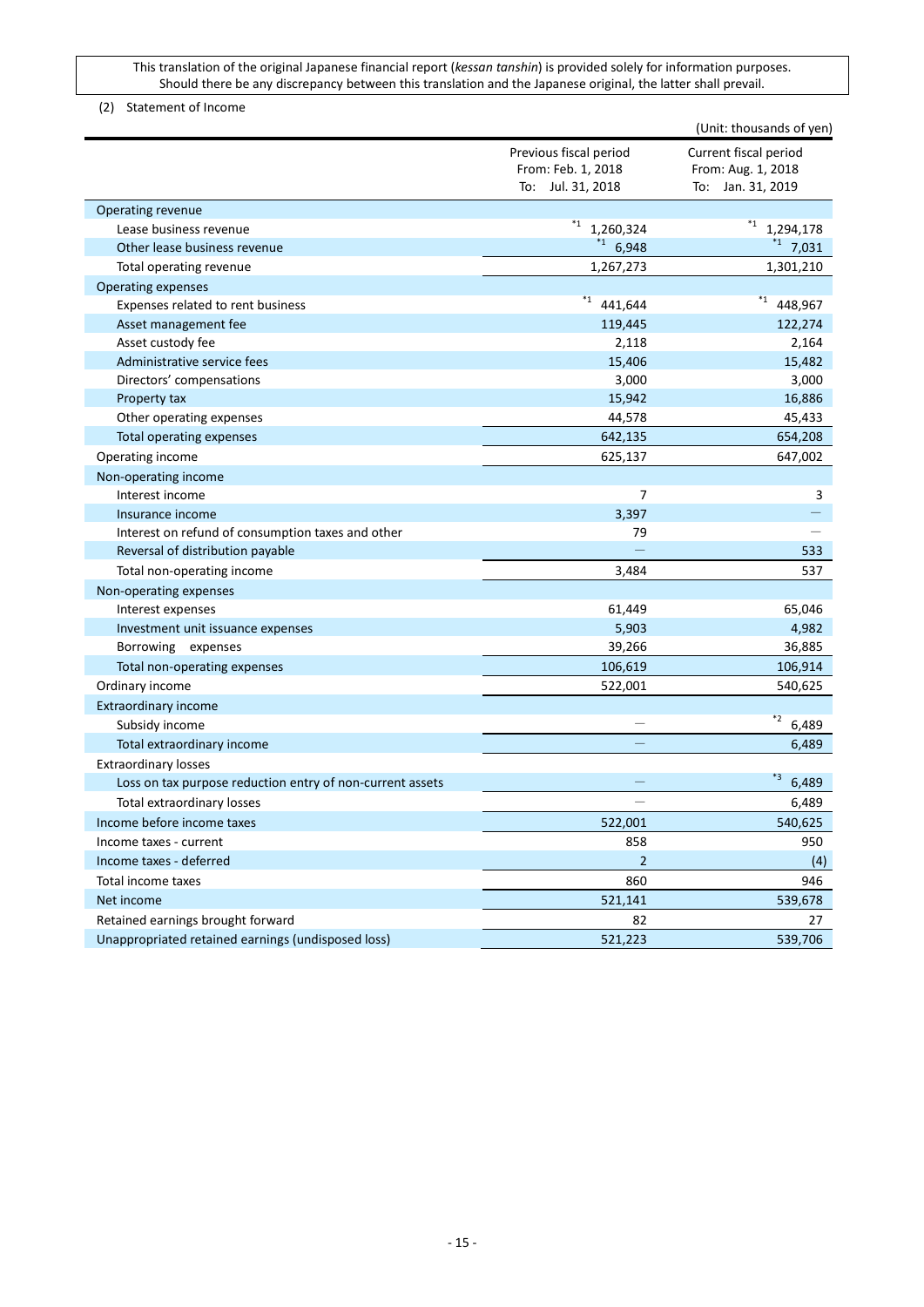# <span id="page-15-0"></span>(3) Statement of Unitholders' Equity

Previous fiscal period (from February 1, 2018 to July 31, 2018)

|                                                                                    |                         |                                                          |                  |                        |                                          |                                             | (Unit: thousands of yen) |
|------------------------------------------------------------------------------------|-------------------------|----------------------------------------------------------|------------------|------------------------|------------------------------------------|---------------------------------------------|--------------------------|
|                                                                                    | Unitholders' equity     |                                                          |                  |                        | Valuation and translation<br>adjustments |                                             |                          |
|                                                                                    | Surplus                 | Total                                                    | Deferred         | Total                  | Total                                    |                                             |                          |
|                                                                                    | Unitholders'<br>capital | Unappropriated<br>retained earnings<br>(undisposed loss) | Total<br>surplus | unitholders'<br>equity | gains or<br>losses on<br>hedges          | valuation and<br>translation<br>adjustments | net assets               |
| Balance at beginning<br>of current period                                          | 19,800,696              | 512,395                                                  | 512,395          | 20,313,091             | ٠                                        |                                             | 20,313,091               |
| Changes of items<br>during period                                                  |                         |                                                          |                  |                        |                                          |                                             |                          |
| Dividends of surplus                                                               |                         | (512, 312)                                               | (512, 312)       | (512, 312)             |                                          |                                             | (512, 312)               |
| Net income                                                                         |                         | 521,141                                                  | 521,141          | 521,141                |                                          |                                             | 521,141                  |
| Changes of items<br>other than<br>unitholders' equity<br>during the period,<br>net |                         |                                                          |                  |                        | 312                                      | 312                                         | 312                      |
| Total changes of items<br>during the period                                        |                         | 8,828                                                    | 8,828            | 8,828                  | 312                                      | 312                                         | 9,140                    |
| Balance at the end of<br>current period                                            | *1<br>19,800,696        | 521,223                                                  | 521,223          | 20,321,920             | 312                                      | 312                                         | 20,322,232               |

Current fiscal period (from August 1, 2018 to January 31, 2019)

|                                                                             |                         |                                                          |                  |                        |                                 |                                             | (Unit: thousands of yen) |       |
|-----------------------------------------------------------------------------|-------------------------|----------------------------------------------------------|------------------|------------------------|---------------------------------|---------------------------------------------|--------------------------|-------|
|                                                                             | Unitholders' equity     |                                                          |                  |                        |                                 | Valuation and translation<br>adjustments    |                          |       |
|                                                                             |                         | Surplus                                                  |                  | Total                  |                                 | Deferred                                    | Total                    | Total |
|                                                                             | Unitholders'<br>capital | Unappropriated<br>retained earnings<br>(undisposed loss) | Total<br>surplus | unitholders'<br>equity | gains or<br>losses on<br>hedges | valuation and<br>translation<br>adjustments | net assets               |       |
| Balance at beginning<br>of current period                                   | 19,800,696              | 521,223                                                  | 521,223          | 20,321,920             | 312                             | 312                                         | 20,322,232               |       |
| Changes of items<br>during period                                           |                         |                                                          |                  |                        |                                 |                                             |                          |       |
| Dividends of surplus                                                        |                         | (521, 195)                                               | (521, 195)       | (521, 195)             |                                 |                                             | (521, 195)               |       |
| Net income                                                                  |                         | 539,678                                                  | 539,678          | 539,678                |                                 |                                             | 539,678                  |       |
| Changes of items<br>other than<br>unitholders' equity<br>during period, net |                         |                                                          |                  |                        | (26,081)                        | (26,081)                                    | (26,081)                 |       |
| Total changes of items<br>during the period                                 |                         | 18,483                                                   | 18,483           | 18,483                 | (26,081)                        | (26,081)                                    | (7, 598)                 |       |
| Balance at end of<br>current the period                                     | *1<br>19,800,696        | 539,706                                                  | 539,706          | 20,340,403             | (25, 769)                       | (25, 769)                                   | 20,314,633               |       |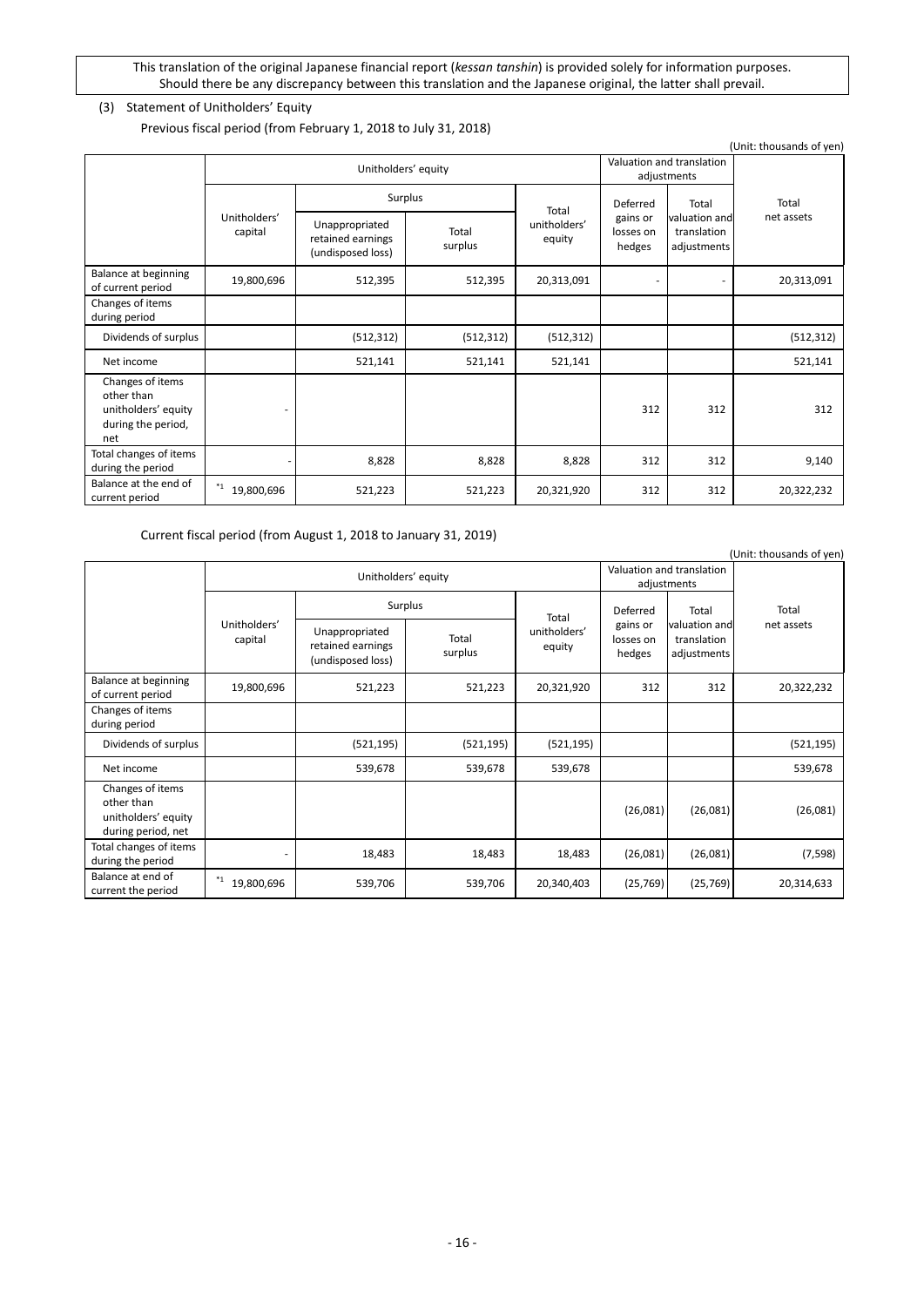<span id="page-16-0"></span>(4) Statement of Cash Distributions

|                                                                                                                  |                                                                                                                                                                                                                                                                                                                                                                                                                                                                                                                                                                                                                                                                                                                                                                                                             | (Unit: yen)                                                                                                                                                                                                                                                                                                                                                                                                                                                                                                                                                                                                                                                                                                                                                                                                                                                                                                                                                                                                                                                                                                                       |
|------------------------------------------------------------------------------------------------------------------|-------------------------------------------------------------------------------------------------------------------------------------------------------------------------------------------------------------------------------------------------------------------------------------------------------------------------------------------------------------------------------------------------------------------------------------------------------------------------------------------------------------------------------------------------------------------------------------------------------------------------------------------------------------------------------------------------------------------------------------------------------------------------------------------------------------|-----------------------------------------------------------------------------------------------------------------------------------------------------------------------------------------------------------------------------------------------------------------------------------------------------------------------------------------------------------------------------------------------------------------------------------------------------------------------------------------------------------------------------------------------------------------------------------------------------------------------------------------------------------------------------------------------------------------------------------------------------------------------------------------------------------------------------------------------------------------------------------------------------------------------------------------------------------------------------------------------------------------------------------------------------------------------------------------------------------------------------------|
|                                                                                                                  | Previous fiscal period<br>From: Feb. 1, 2018<br>To: Jul. 31, 2018                                                                                                                                                                                                                                                                                                                                                                                                                                                                                                                                                                                                                                                                                                                                           | Current fiscal period<br>From: Aug. 1, 2018<br>To: Jan. 31, 2019                                                                                                                                                                                                                                                                                                                                                                                                                                                                                                                                                                                                                                                                                                                                                                                                                                                                                                                                                                                                                                                                  |
| Unappropriated retained earnings<br>I.                                                                           | 521,223,376                                                                                                                                                                                                                                                                                                                                                                                                                                                                                                                                                                                                                                                                                                                                                                                                 | 539,706,448                                                                                                                                                                                                                                                                                                                                                                                                                                                                                                                                                                                                                                                                                                                                                                                                                                                                                                                                                                                                                                                                                                                       |
| II. Distribution in excess of earnings                                                                           |                                                                                                                                                                                                                                                                                                                                                                                                                                                                                                                                                                                                                                                                                                                                                                                                             | 88,636,113                                                                                                                                                                                                                                                                                                                                                                                                                                                                                                                                                                                                                                                                                                                                                                                                                                                                                                                                                                                                                                                                                                                        |
| Of which, reserve for temporary difference<br>adjustments                                                        |                                                                                                                                                                                                                                                                                                                                                                                                                                                                                                                                                                                                                                                                                                                                                                                                             | 25,683,231                                                                                                                                                                                                                                                                                                                                                                                                                                                                                                                                                                                                                                                                                                                                                                                                                                                                                                                                                                                                                                                                                                                        |
| Of which, other deduction from unitholders'<br>capital                                                           |                                                                                                                                                                                                                                                                                                                                                                                                                                                                                                                                                                                                                                                                                                                                                                                                             | 62,952,882                                                                                                                                                                                                                                                                                                                                                                                                                                                                                                                                                                                                                                                                                                                                                                                                                                                                                                                                                                                                                                                                                                                        |
| III. Amount of distributions                                                                                     | 521,195,793                                                                                                                                                                                                                                                                                                                                                                                                                                                                                                                                                                                                                                                                                                                                                                                                 | 602,493,840                                                                                                                                                                                                                                                                                                                                                                                                                                                                                                                                                                                                                                                                                                                                                                                                                                                                                                                                                                                                                                                                                                                       |
| [distributions per unit]                                                                                         | [2,699]                                                                                                                                                                                                                                                                                                                                                                                                                                                                                                                                                                                                                                                                                                                                                                                                     | [3, 120]                                                                                                                                                                                                                                                                                                                                                                                                                                                                                                                                                                                                                                                                                                                                                                                                                                                                                                                                                                                                                                                                                                                          |
| Of which, distributions of earnings                                                                              | 521,195,793                                                                                                                                                                                                                                                                                                                                                                                                                                                                                                                                                                                                                                                                                                                                                                                                 | 513,857,727                                                                                                                                                                                                                                                                                                                                                                                                                                                                                                                                                                                                                                                                                                                                                                                                                                                                                                                                                                                                                                                                                                                       |
| (Of which, distributions of earnings per unit)                                                                   | [2,699]                                                                                                                                                                                                                                                                                                                                                                                                                                                                                                                                                                                                                                                                                                                                                                                                     | [2,661]                                                                                                                                                                                                                                                                                                                                                                                                                                                                                                                                                                                                                                                                                                                                                                                                                                                                                                                                                                                                                                                                                                                           |
| Of which, reserve for temporary difference<br>adjustments                                                        |                                                                                                                                                                                                                                                                                                                                                                                                                                                                                                                                                                                                                                                                                                                                                                                                             | 25,683,231                                                                                                                                                                                                                                                                                                                                                                                                                                                                                                                                                                                                                                                                                                                                                                                                                                                                                                                                                                                                                                                                                                                        |
| (Of which, distributions in excess of earnings<br>per unit (of reserve for temporary difference<br>adjustments)) |                                                                                                                                                                                                                                                                                                                                                                                                                                                                                                                                                                                                                                                                                                                                                                                                             | $[133]$                                                                                                                                                                                                                                                                                                                                                                                                                                                                                                                                                                                                                                                                                                                                                                                                                                                                                                                                                                                                                                                                                                                           |
| Of which, other distributions in excess of                                                                       |                                                                                                                                                                                                                                                                                                                                                                                                                                                                                                                                                                                                                                                                                                                                                                                                             | 62,952,882                                                                                                                                                                                                                                                                                                                                                                                                                                                                                                                                                                                                                                                                                                                                                                                                                                                                                                                                                                                                                                                                                                                        |
| earnings                                                                                                         |                                                                                                                                                                                                                                                                                                                                                                                                                                                                                                                                                                                                                                                                                                                                                                                                             |                                                                                                                                                                                                                                                                                                                                                                                                                                                                                                                                                                                                                                                                                                                                                                                                                                                                                                                                                                                                                                                                                                                                   |
| (Of which, distributions in excess of earnings<br>per units (of other distributions in excess of<br>earnings))   |                                                                                                                                                                                                                                                                                                                                                                                                                                                                                                                                                                                                                                                                                                                                                                                                             | $[326]$                                                                                                                                                                                                                                                                                                                                                                                                                                                                                                                                                                                                                                                                                                                                                                                                                                                                                                                                                                                                                                                                                                                           |
| IV. Retained earnings carried forward                                                                            | 27,583                                                                                                                                                                                                                                                                                                                                                                                                                                                                                                                                                                                                                                                                                                                                                                                                      | 25,848,721                                                                                                                                                                                                                                                                                                                                                                                                                                                                                                                                                                                                                                                                                                                                                                                                                                                                                                                                                                                                                                                                                                                        |
| Method of calculation of amount of distributions                                                                 | accordance<br>with<br>the<br>cash<br>In.<br>distribution policy described in<br>Article 36, Paragraph 1 of its Articles<br>of Incorporation, HCM determines<br>that the amount of distribution shall<br>exceed the amount equivalent to<br>90% of its distributable profit as<br>stipulated in Article 67-15 of the Act<br>on Special Measures Concerning<br>Taxation, and shall be up to its profits<br>as the maximum amount. Following<br>this policy, HCM has decided that it<br>distribute 521,195,793yen,<br>shall<br>which is the maximum integral<br>multiple to 193,107 units issued and<br>outstanding as the distribution of<br>earnings. HCM has decided not to<br>make cash distribution in excess of<br>earnings defined in Article 36,<br>Paragraph 2 of HCM's Articles of<br>Incorporation. | accordance<br>with<br>the<br>cash<br>In.<br>distribution policy described in<br>Article 36, Paragraph 1 of its Articles<br>of Incorporation, HCM determines<br>that the amount of distribution shall<br>exceed the amount equivalent to<br>90% of its distributable profit as<br>stipulated in Article 67-15 of the Act<br>on Special Measures Concerning<br>Taxation, and shall be up to its profits<br>as the maximum amount. Following<br>this policy, HCM has decided to<br>distribute 513,857,727yen, which is<br>the maximum integral multiple to<br>193,107 units issued and outstanding<br>as the distribution of earnings, not<br>exceeding the amount obtained after<br>deducting the reversal of reserve for<br>temporary difference adjustments<br>(as defined in Article 2, Paragraph 2,<br>Item (30) of the Ordinance on<br>Accountings<br>of<br>Investment<br>Corporations) from unappropriated<br>retained<br>earnings.<br>Accordingly,<br>distribution per unit for the period<br>was 2,661 yen.<br>In addition, HCM is to make<br>distribution in excess of earnings, of<br>which amount is to be determined by |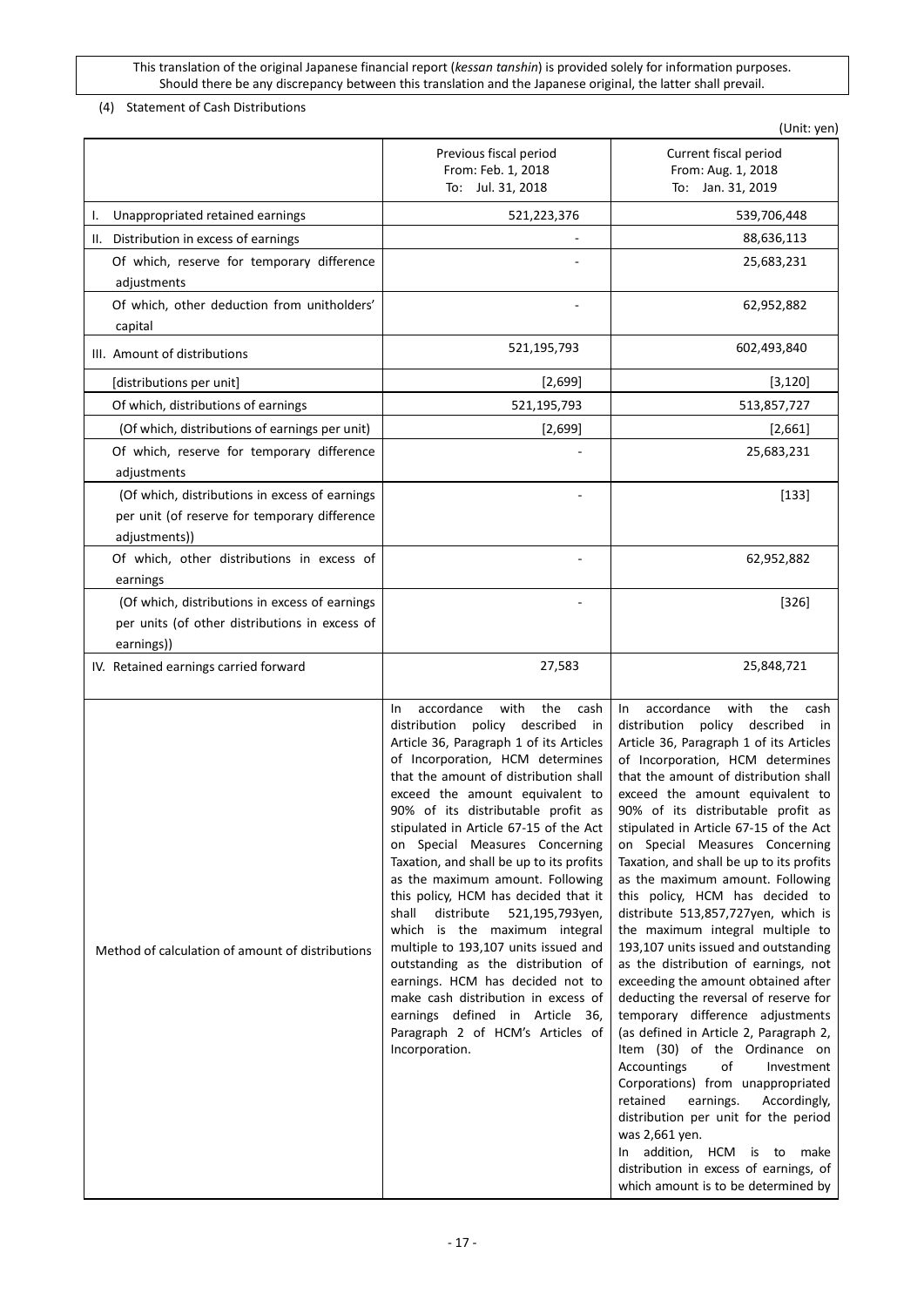|                                                  | HCM as an amount equivalent to net        |
|--------------------------------------------------|-------------------------------------------|
|                                                  | asset deduction items (as defined in      |
|                                                  | Article 2, Paragraph 2, Item (30) (b) of  |
|                                                  | the Ordinance on Accountings of           |
|                                                  | Investment<br>Corporations),              |
|                                                  | considering the impact of net asset       |
|                                                  | deduction items on distribution,          |
|                                                  | pursuant to the policy for cash           |
|                                                  | distribution in excess of earnings        |
|                                                  | provided in Article 36, Paragraph 2 of    |
|                                                  | its Articles of Incorporation. During     |
|                                                  | the current fiscal period, since          |
|                                                  | deferred losses on hedges of 25           |
|                                                  | million yen was recorded as net asset     |
|                                                  | deduction items, HCM decided to           |
|                                                  | make distribution of reserve for          |
|                                                  | temporary difference adjustments in       |
|                                                  | the amount of 25,683,231 yen. As a        |
|                                                  | result, distribution in excess of         |
|                                                  | earnings per unit (of reserve for         |
| Method of calculation of amount of distributions | temporary difference adjustments)         |
|                                                  | came to 133 yen.                          |
|                                                  | Furthermore, in accordance with the       |
|                                                  | policy for cash distribution in excess of |
|                                                  | earnings provided in Article 36,          |
|                                                  | Paragraph 2 of its Articles<br>of         |
|                                                  | Incorporation, HCM is to conduct          |
|                                                  | distribution in excess of earnings        |
|                                                  | (return of capital that falls under the   |
|                                                  | category of distribution reducing         |
|                                                  | unitholders' capital for tax purpose) in  |
|                                                  | each period on a continuous basis.        |
|                                                  | During the current fiscal period, HCM     |
|                                                  | has decided to distribute 62,952,882      |
|                                                  | yen, an amount roughly equivalent to      |
|                                                  | 20% of depreciation recorded in the       |
|                                                  | current fiscal period, as distribution in |
|                                                  | excess of earnings. As a result,          |
|                                                  | distribution in excess of earnings per    |
|                                                  | unit (of other distribution in excess of  |
|                                                  |                                           |
|                                                  | earnings) came to 326 yen.                |

(Note 1) Distribution in excess of earnings is distributed up to the amount equivalent to 20/100 of the depreciation recorded in the accounting period immediately before the period when HCM will pay this distribution, sufficiently taking into consideration the amount of capital expenditure necessary for maintaining and improving the competitiveness of HCM's Assets Under Management and the financial position of HCM.

However, distribution in excess of earnings may be conducted up to an amount lower than the above amount or may not be conducted when the implementation of distribution in excess of earnings up to this amount is judged to be inappropriate based on the economic environment surrounding HCM, trends of the real estate market and leasing market, status of HCM's Assets Under Management and financial conditions.

(Note 2) Under the rules of The Investment Trusts Association, closed-end investment corporations are allowed to conduct distribution in excess of earnings up to an amount equivalent to 60/100 of the depreciation recorded on the last day of the accounting period.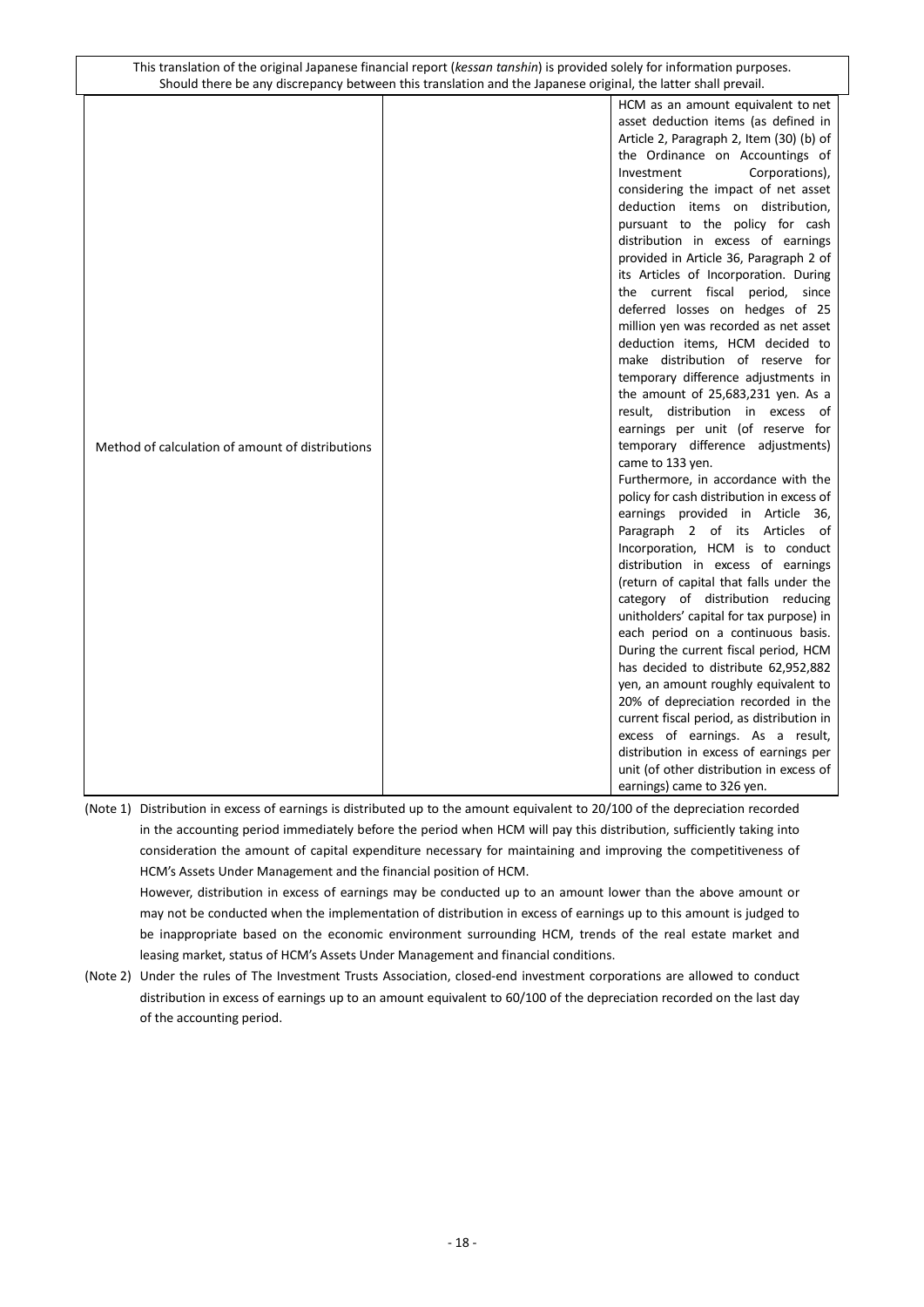## <span id="page-18-0"></span>(5) Statement of Cash Flows

|                                                             |                        | (Unit: thousands of yen) |
|-------------------------------------------------------------|------------------------|--------------------------|
|                                                             | Previous fiscal period | Current fiscal period    |
|                                                             | From: Feb. 1, 2018     | From: Aug. 1, 2018       |
|                                                             | To: Jul. 31, 2018      | To: Jan. 31, 2019        |
| Cash flows from operating activities                        |                        |                          |
| Income before income taxes                                  | 522,001                | 540,625                  |
| Depreciation                                                | 309,062                | 316,547                  |
| Loss on tax purpose reduction entry of non-current assets   |                        | 6,489                    |
| Borrowing related expenses                                  | 39,266                 | 36,885                   |
| Investment unit issuance expenses                           | 5,903                  | 4,982                    |
| Interest income                                             | (7)                    | (3)                      |
| Interest on refund                                          | (79)                   |                          |
| Interest expenses                                           | 61,449                 | 65,046                   |
| Decrease (increase) in consumption taxes refund receivable  | 101,055                |                          |
| Decrease (increase) in prepaid expenses                     | (4, 318)               | 3,660                    |
| Increase (decrease) in operating accounts payable           | (4, 296)               | 22,310                   |
| Increase (decrease) in accounts payable - other             | 3,624                  | (5,844)                  |
| Increase (decrease) in accrued consumption taxes            | 9,798                  | (4, 554)                 |
| Increase (decrease) in accrued expenses                     | (1, 389)               | 3,260                    |
| Increase (decrease) in advances received                    | 1,533                  | 6,503                    |
| Increase (decrease) in Long-term advances received          | (50)                   |                          |
| Increase (decrease) in deposits received                    |                        | 210                      |
| Other, net                                                  |                        | (533)                    |
| Subtotal                                                    | 1,043,552              | 995,585                  |
| Interest income received                                    | 7                      | 3                        |
| Interest on refund received                                 | 79                     |                          |
| Interest expenses paid                                      | (62, 222)              | (64, 718)                |
| Income taxes paid                                           | (900)                  | (857)                    |
| Net cash provided by (used in) operating activities         | 980,516                | 930,013                  |
| Cash flows from investing activities                        |                        |                          |
| Purchase of property, plant and equipment in trust          | (54, 656)              | (1,813,752)              |
| Payments of tenant leasehold and security deposits in trust |                        | 25,500                   |
| Net cash provided by(used in)investing activities           | (54, 656)              | (1,788,252)              |
| Cash flows from financing activities                        |                        |                          |
| Payments for restricted deposits in trust                   |                        | (25,500)                 |
| Proceeds from short-term loans payable                      | 1,000,000              | 2,750,000                |
| Repayments of short-term loans payable                      | (1,000,000)            | (1,000,000)              |
| Proceeds from long-term loans payable                       | 7,000,000              |                          |
| Repayments of long-term loans payable                       | (7,000,000)            |                          |
| Borrowing related expenses                                  | (89, 218)              | (6, 730)                 |
| Dividends paid                                              | (511, 422)             | (520, 961)               |
| Net cash provided by (used in) financing activities         | (600, 641)             | 1,196,808                |
| Net increase (decrease) in cash and cash equivalents        | 325,218                | 338,568                  |
| Cash and cash equivalents at beginning of period            | 737,638                | 1,062,856                |
| Cash and cash equivalents at end of period                  | $*1$ ,062,856          | $\overline{1}$ 1,401,425 |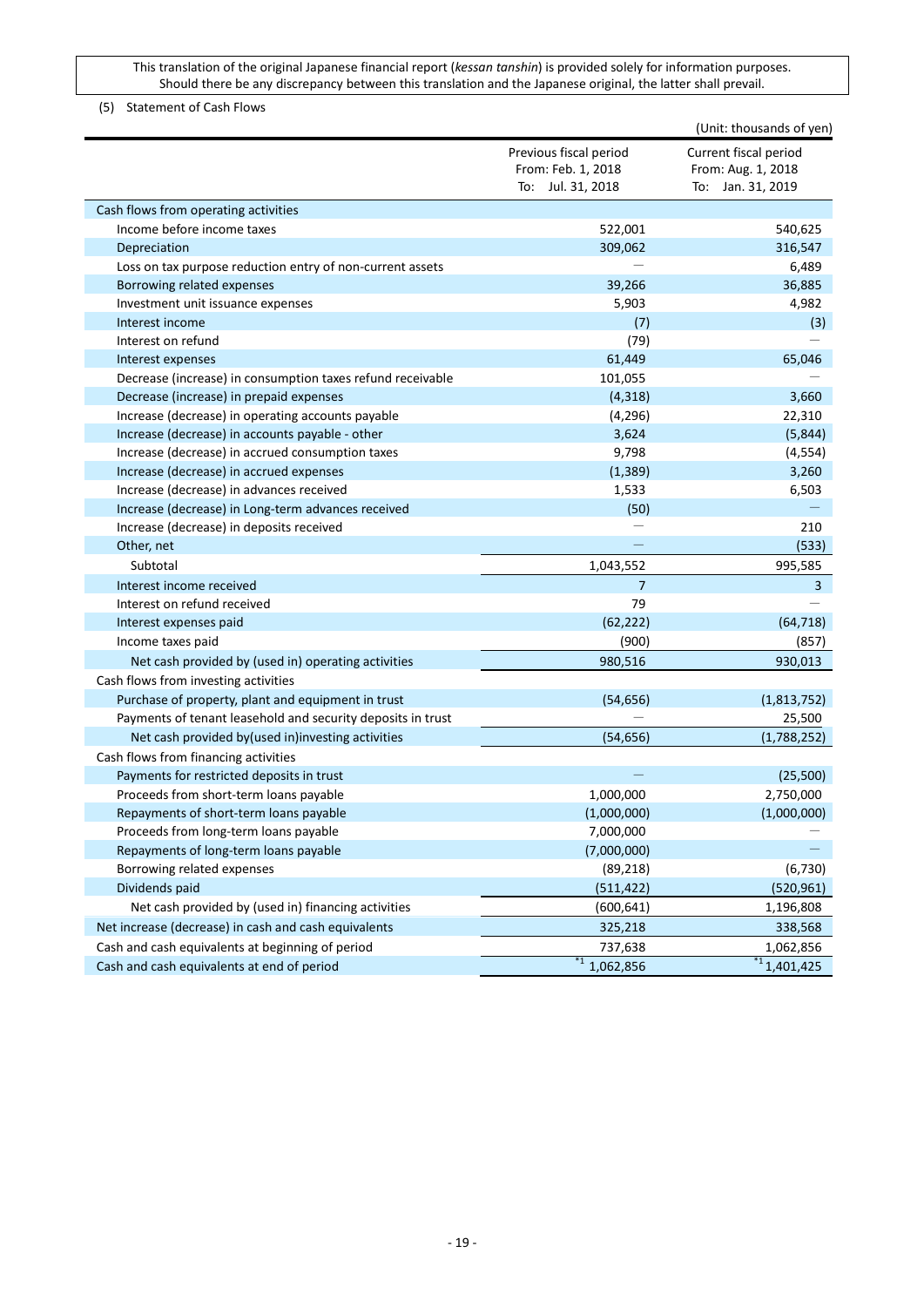# <span id="page-19-0"></span>(6) Notes on the Going Concern Assumption Not applicable.

<span id="page-19-1"></span>(7) Notes on Matters Concerning Significant Accounting Policies

| 1. | Method of depreciation of   | (1) Property, plant and equipment                                                          |
|----|-----------------------------|--------------------------------------------------------------------------------------------|
|    | non-current assets          | The straight-line method is adopted.                                                       |
|    |                             | The useful life of principal property, plant and equipment is as follows:                  |
|    |                             | <b>Buildings in trust</b><br>6-69 years                                                    |
|    |                             | Structures in trust<br>$10-53$ years                                                       |
|    |                             | Machine and device in trust<br>10 years                                                    |
|    |                             | Tools, furniture and fixtures in trust 6-15 years                                          |
|    |                             | Intangible assets<br>(2)                                                                   |
|    |                             | The straight-line method is adopted.                                                       |
| 2. | Accounting for deferred     | Investment unit issuance expenses                                                          |
|    | assets                      | Depreciated evenly over 3 years.                                                           |
|    | Standards for               |                                                                                            |
| 3. |                             | Accounting for fixed asset tax, etc.                                                       |
|    | revenue and expense         | For fixed asset tax, city planning tax, depreciable asset tax, etc. on real estate, etc.   |
|    | recognition                 | owned, the accounting is that, of the tax amount assessed and determined, the              |
|    |                             | amount corresponding to the concerned accounting period is expensed as expenses            |
|    |                             | related to rent business.                                                                  |
|    |                             | In connection with the acquisition of real estate including trust beneficiary interests in |
|    |                             | real estate, the amount equivalent to real property tax, etc. for the initial fiscal year, |
|    |                             | which was settled with the seller, is not recorded as expenses but included in the cost    |
|    |                             | of acquisition of the concerned real estate, etc. There was no amount equivalent to        |
|    |                             | real property tax, etc. included in the cost of acquisition of real estate, etc. for the   |
|    |                             | previous fiscal period, and the amount was 1,558 thousand yen for the current fiscal       |
|    |                             | period.                                                                                    |
| 4. | Method of Hedge             | Hedge accounting approach<br>(1)                                                           |
|    | Accounting                  | Deferred hedge accounting. Special treatment is applied for interest rate swap             |
|    |                             | transactions that satisfy the requirements for special treatment.                          |
|    |                             | Hedging instruments and hedge items<br>(2)                                                 |
|    |                             | Hedging instruments: Interest rate swap transaction                                        |
|    |                             | Hedge items: Interest on loans                                                             |
|    |                             | (3) Hedging policy                                                                         |
|    |                             | HCM conducts interest rate swap transactions for hedging risks provided in the             |
|    |                             | Articles of Incorporation of HCM, pursuant to the risk management basic policy.            |
|    |                             |                                                                                            |
|    |                             | Method of assessing hedge effectiveness<br>(4)                                             |
|    |                             | Hedge effectiveness is assessed by comparing the cumulative fluctuation of cash            |
|    |                             | flows for hedging instruments and the cumulative fluctuation of cash flows for             |
|    |                             | hedge items and confirming the ratio of both fluctuations. However, the                    |
|    |                             | assessment of hedge effectiveness for interest rate swap transactions that satisfy         |
|    |                             | the requirements for special treatment is omitted.                                         |
| 5. | Cash and cash               | Cash and cash equivalents in the statement of cash flows comprise cash on hand and         |
|    | equivalentsas stated in the | cash in trust, demand deposits and deposits in trust, and short-term investments with      |
|    | statement of cash flows     | a maturity of three months or less from the date of acquisition that are readily           |
|    |                             | convertible to cash and that are subject to an insignificant risk of changes in value.     |
|    |                             |                                                                                            |
| 6. | Other significant matters   | Accounting for trust beneficiary interests in real estate, etc.<br>(1)                     |
|    | serving as the basis for    | Concerning trust beneficiary interests in real estate, etc. owned, all accounts of         |
|    | preparation of              | assets and liabilities within trust assets as well as all accounts of revenue and          |
|    | financial statements        | expenses from the trust assets are recognized in the relevant account item of the          |
|    |                             | balance sheet and the statement of income.                                                 |
|    |                             | The following material items of the trust assets recognized in the relevant account        |
|    |                             | item are separately listed on the balance sheet.                                           |
|    |                             | (1) Cash and deposits in trust                                                             |
|    |                             | (2) Buildings in trust; structures in trust; machine and device in trust; tools,           |
|    |                             | furniture and fixtures in trust; land in trust; Construction in progress in trust          |
|    |                             | (3) Leasehold and guarantee deposits received in trust                                     |
|    |                             | (2) Accounting for consumption tax, etc.                                                   |
|    |                             | Consumption tax and local consumption tax are excluded from transaction                    |
|    |                             | amounts.                                                                                   |
|    |                             | Non-deductible consumption taxes on acquisition of assets is included in the cost          |
|    |                             | of acquisition of each asset.                                                              |
|    |                             |                                                                                            |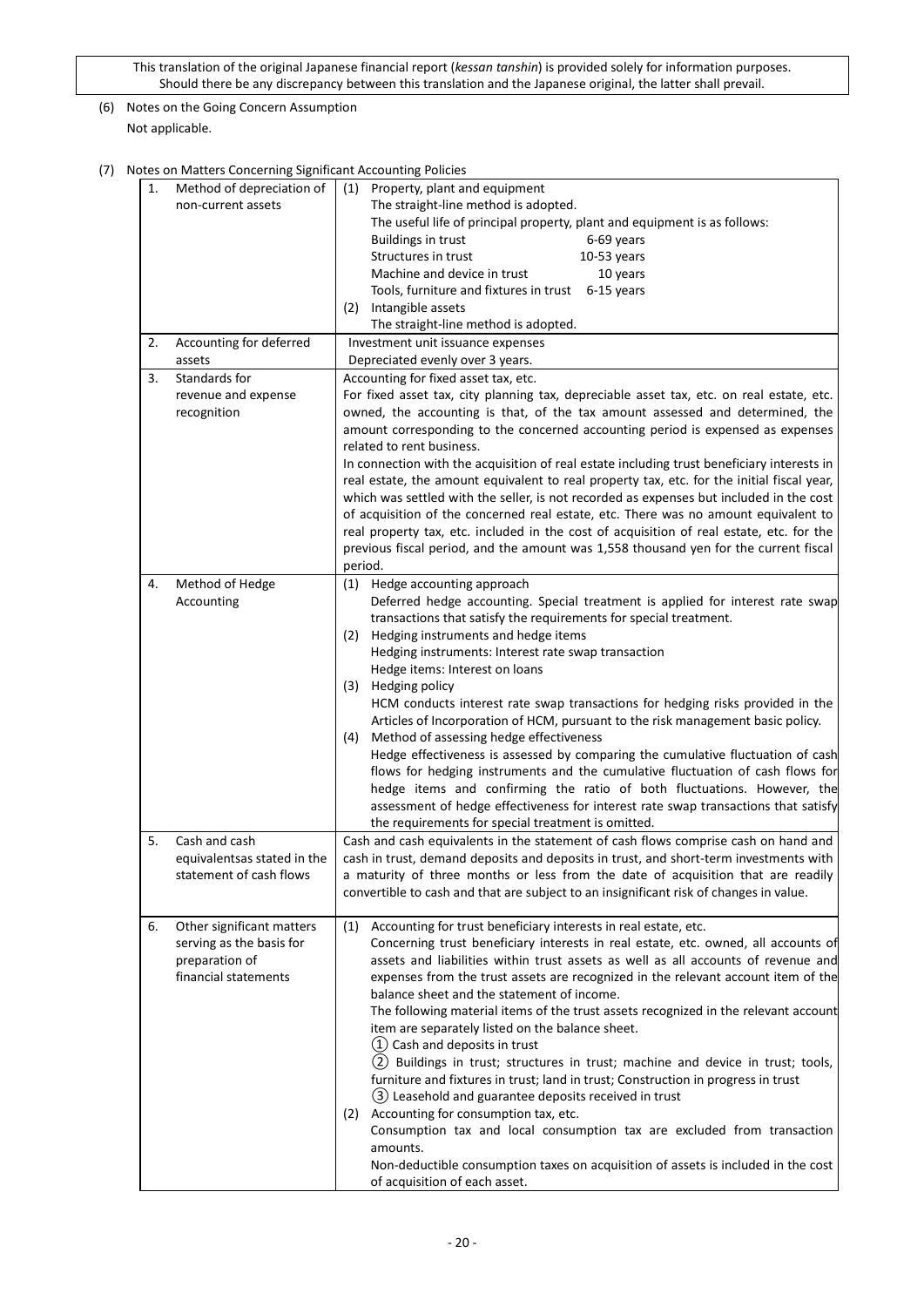## <span id="page-20-0"></span>(8) Notes on Changes in Presentation or Classification

[Change in Line with Application of "Partial Amendments to 'Accounting Standard for Tax Effect Accounting'"] By applying "Partial Amendments to 'Accounting Standard for Tax Effect Accounting'" (ASBJ Statement No. 28, February 16, 2018) from the beginning of the current fiscal period, presentation method is changed to classifying deferred tax assets under investments and other assets and deferred tax liabilities under non-current liabilities.

As the result, deferred tax assets under current assets (12 thousand yen) in the balance sheet for the previous fiscal period is included in deferred tax liabilities under non-current liabilities (131 thousand yen) in that for the current fiscal period.

[Additional Information]

[Notes on Reserve and Reversal of Reserve for Temporary Difference Adjustments] Previous fiscal period (from February 1, 2018 to July 31, 2018) Not applicable.

Current fiscal period (from August 1, 2018 to January 31, 2019)

1. Reasons, related assets and amounts of reserve

Due to arising of deferred losses on hedges (net asset deduction items) at the end of the fiscal year under review from assessment of fair value of interest rate swap transactions to which hedge accounting is applied, 25,683 thousand yen of reserve for temporary difference adjustments is recorded.

2. Method of reversal

In accordance with elimination of deferred losses on hedges (net asset deduction items) by period-end reassessment of said interest rate swap transactions in the next period onward, a corresponding amount of reserve for temporary difference adjustments will be reversed

#### <span id="page-20-1"></span>(9) Notes on Financial Statements

[Notes on Balance Sheet]

\*1 Reduction entry amount of property, plant and equipment received as governmental subsidy, etc.

|                    |                                                | (Unit: thousands of yen)                        |
|--------------------|------------------------------------------------|-------------------------------------------------|
|                    | Current fiscal period<br>(As of Jul. 31, 2018) | Previous fiscal period<br>(As of Jan. 31, 2019) |
| Buildings in trust | $\overline{a}$                                 | 6,489                                           |

\*2 Minimum net assets as provided in Article 67, Paragraph 4 of the Act on Investment Trusts and Investment Corporations

|                                                 | (Unit: thousands of yen)                       |
|-------------------------------------------------|------------------------------------------------|
| Previous fiscal period<br>(As of Jul. 31, 2018) | Current fiscal period<br>(As of Jan. 31, 2019) |
| 50,000                                          | 50,000                                         |
|                                                 |                                                |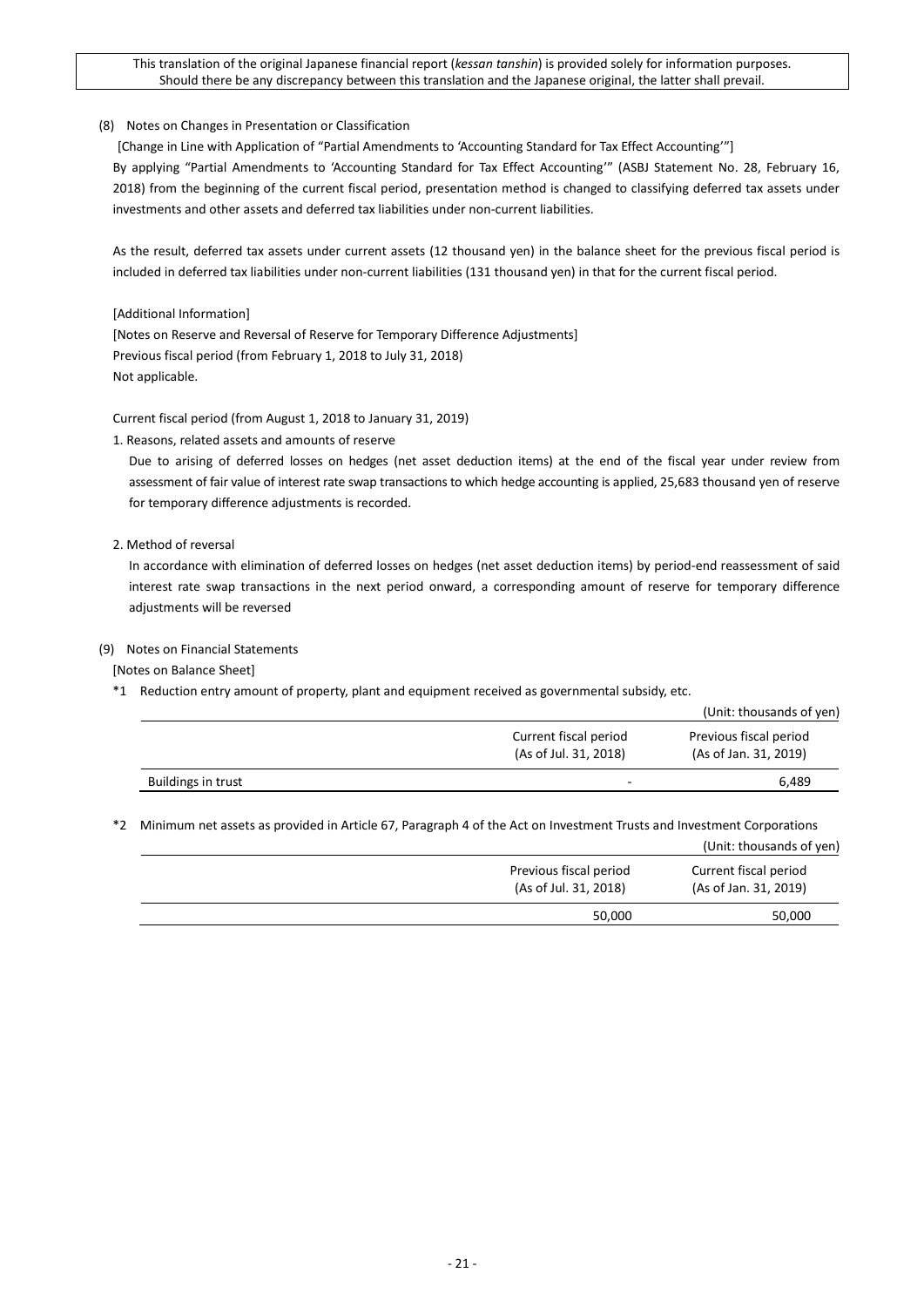## [Notes on Statement of Income]

\*1 Breakdown of operating income (loss) from real estate leasing

|                                                        |                                                                      | (Unit: thousands of yen)                                            |
|--------------------------------------------------------|----------------------------------------------------------------------|---------------------------------------------------------------------|
|                                                        | Previous fiscal period<br>From: Feb. 1, 2018<br>Jul. 31, 2018<br>To: | Current fiscal period<br>From: Aug. 1, 2018<br>Jan. 31, 2019<br>To: |
| A. Operating revenue from real estate leasing          |                                                                      |                                                                     |
| Revenue related to rent business                       |                                                                      |                                                                     |
| Rent revenue                                           | 1,260,324                                                            | 1,294,178                                                           |
| Other revenue related to rent business                 |                                                                      |                                                                     |
| Other revenue                                          | 6,948                                                                | 7,031                                                               |
| Total operating revenue from real estate leasing       | 1,267,273                                                            | 1,301,210                                                           |
| Operating expenses from real estate leasing<br>В.      |                                                                      |                                                                     |
| Expenses related to rent business                      |                                                                      |                                                                     |
| Property tax                                           | 87,224                                                               | 87,213                                                              |
| Outsourcing expenses                                   | 17,550                                                               | 18,350                                                              |
| Repair expenses                                        | 15,504                                                               | 13,757                                                              |
| Insurance expenses                                     | 3,306                                                                | 3,565                                                               |
| Depreciation                                           | 307,953                                                              | 315,438                                                             |
| Other expenses related to rent business                | 10,104                                                               | 10,643                                                              |
| Total operating expenses from real estate leasing      | 441,644                                                              | 448,967                                                             |
| Operating income (loss) from real estate leasing [A-B] | 825,628                                                              | 852,242                                                             |

\*2 Breakdown of Subsidy income

Previous fiscal period (from February 1, 2018 to July 31, 2018) Not applicable.

Current fiscal period (from August 1, 2018 to January 31, 2019)

Subsidy income is from Subsidies for countermeasures to control carbon dioxide emissions project etc. in FY2018.

\*3 Loss on reduction of non-current assets is the value directly deducted from acquired value, due to the acceptance of subsidies. The breakdown is as follows.

|                    |                                                 | (Unit: thousands of yen)                       |
|--------------------|-------------------------------------------------|------------------------------------------------|
|                    | Previous fiscal period<br>(As of Jul. 31, 2018) | Current fiscal period<br>(As of Jan. 31, 2019) |
| Buildings in trust | -                                               | 6.489                                          |

[Notes on Statement of Unitholders' Equity]

\*1 Total number of investment units authorized and total number of investment units issued and outstanding

|                                                         | Previous fiscal period | Current fiscal period |
|---------------------------------------------------------|------------------------|-----------------------|
|                                                         | From: Feb. 1, 2018     | From: Aug. 1, 2018    |
|                                                         | To: Jul. 31, 2018      | To: Jan. 31, 2019     |
| Total number of investment units authorized             | 10,000,000 units       | 10,000,000 units      |
| Total number of investment units issued and outstanding | 193,107 units          | 193,107 units         |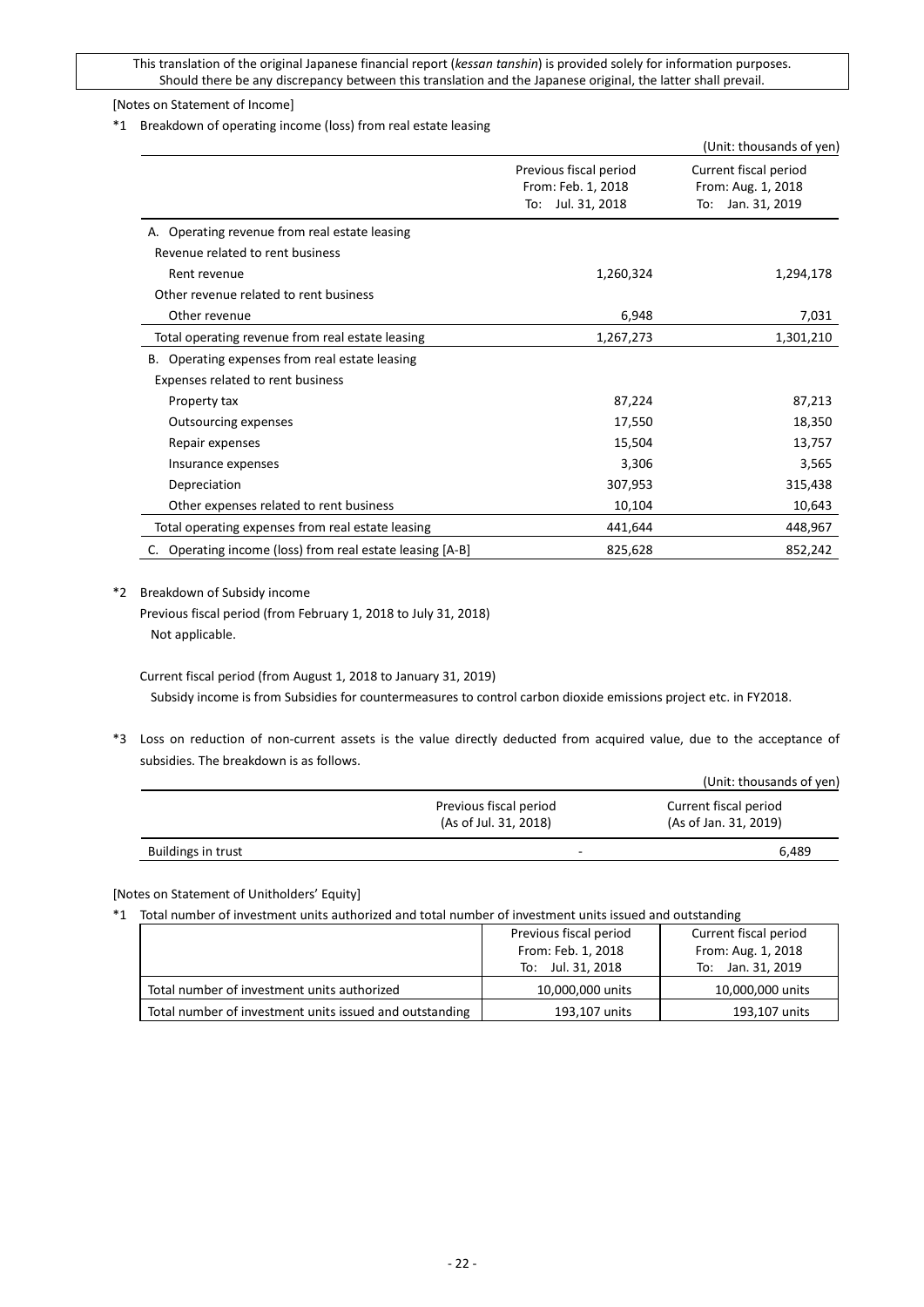### [Notes on Statement of Cash Flows]

\*1 Reconciliation of cash and cash equivalents at end of period to the amount of balance sheet items

|                                     |                                                                                                                                             | (Unit: thousands of yen) |
|-------------------------------------|---------------------------------------------------------------------------------------------------------------------------------------------|--------------------------|
|                                     | Previous fiscal period<br>Current fiscal period<br>From: Feb. 1, 2018<br>From: Aug. 1, 2018<br>Jul. 31, 2018<br>Jan. 31, 2019<br>To:<br>To: |                          |
| Cash and deposits                   | 1,018,147                                                                                                                                   | 1,318,873                |
| Cash and deposits in trust          | 44,708                                                                                                                                      | 108,051                  |
| Restricted deposits in trust (Note) | -                                                                                                                                           | (25,500)                 |
| Cash and cash equivalents           | 1,062,856                                                                                                                                   | 1,401,425                |

(Note) Restricted deposits in trust refer to deposits in trust reserved for refund of leasehold received from tenants, etc.

#### [Notes on Operating Leases Transactions]

Non-cancellable operating leases (as lessor)

|                       |                                               | (Unit: thousands of yen)                     |
|-----------------------|-----------------------------------------------|----------------------------------------------|
|                       | Previous fiscal period<br>As of Jul. 31, 2018 | Current fiscal period<br>As of Jan. 31, 2019 |
| Not later than 1 year | 2,142,929                                     | 2,242,742                                    |
| Later than 1 year     | 14,286,257                                    | 13,499,806                                   |
| Total                 | 16,429,186                                    | 15,742,548                                   |

#### [Notes on Financial Instruments]

- 1. Matters concerning status of financial instruments
	- (1) Policy for handling financial instruments

Pursuant to the policy of conducting stable and sound financial management, HCM raises funds for asset acquisition, repayment of loans, etc. by means of loans from banks or issuance of new investment units, etc. As to finance by loans, HCM pays attention to extending loan periods, fixing interest rates, diversifying repayment dates and such to secure financial stability and avoid a risk of interest rate rise in the future.

Derivative transactions shall be limited to those invested for the purpose of hedging the risk of fluctuations in interest rates on loans, etc. and other risks.

(2) Description of financial instruments and associated risks, and risk management system Loans are used primarily for acquisition of trust beneficiary interests in real estate.

Although loans are exposed to liquidity risks on the repayment date, impact of the market interest rate rise on the management of HCM is limited by appropriately managing the ratio of interest-bearing liabilities, and such risks are controlled by diversifying repayment dates.

Although loans with floating interest rates are exposed to interest rate fluctuation risks, the ratios of loan balances with floating rates and fixed rates against the entire loans are adjusted according to the financing environment. Furthermore, derivative transactions (interest rate swap transactions) have been used for part of loans with floating rates to avoid interest fluctuation risks and to fix interest payment. Execution/management of derivative transactions carried out for the purpose of hedging interest rate fluctuation risks is conducted pursuant to provisions that stipulate the basic policy of risk management.

Although tenant leasehold and security deposits are deposits from tenants and are exposed to liquidity risks at the time of refunding upon tenants' move-outs, HCM controls liquidity risks by maintaining liquidity at hand, etc.

For deposits, such risks are controlled by setting lower limit to the credit rating of financial institutions at which deposits are made (excluding deposits for settlement), etc.

(3) Supplementary explanation to matters concerning fair value, etc. of financial instruments

The fair value of financial instruments, aside from values based on market price, includes values based on reasonable calculation when no market price is available. Certain assumptions are adopted in the calculation of the concerned values. Accordingly, there may be cases where the concerned values will differ when different assumptions are adopted.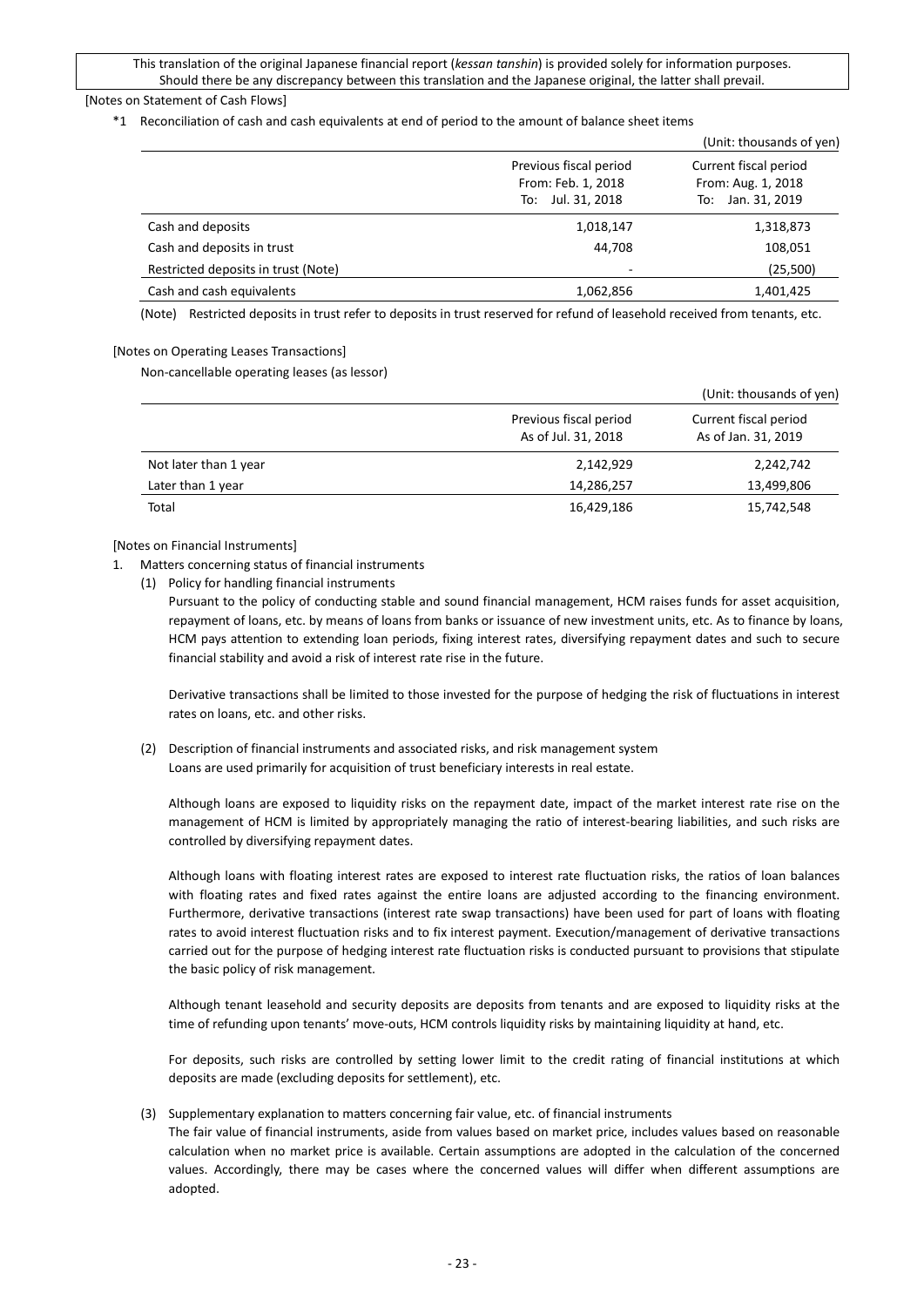### 2. Matters concerning fair value, etc. of financial instruments

Carrying amount, fair value and difference between the two were as follows. The financial instruments whose fair values are deemed extremely difficult to determine are excluded from the table below. (Please refer to (Note 2).)

Previous fiscal period (from February 1, 2018 to July 31, 2018)

| (Unit: thousands of yen)                       |                 |            |                         |  |
|------------------------------------------------|-----------------|------------|-------------------------|--|
|                                                | Carrying amount | Fair value | Amount of<br>difference |  |
| (1) Cash and deposits                          | 1,018,147       | 1,018,147  |                         |  |
| (2) Cash and deposits in trust                 | 44,708          | 44,708     |                         |  |
| Total assets                                   | 1,062,856       | 1,062,856  |                         |  |
| (3) Short-term loans payable                   | 1,000,000       | 1,000,000  |                         |  |
| (4) Current portion of long-term loans payable |                 |            |                         |  |
| (5) Long-term loans payable                    | 19,700,000      | 19,669,884 | (30, 115)               |  |
| <b>Total liabilities</b>                       | 20,700,000      | 20,669,884 | (30, 115)               |  |
| (6) Derivatives transaction                    | 455             | 455        |                         |  |

Current fiscal period (from August 1, 2018 to January 31, 2019)

| (Unit: thousands of yen)                       |                 |            |                         |
|------------------------------------------------|-----------------|------------|-------------------------|
|                                                | Carrying amount | Fair value | Amount of<br>difference |
| (1) Cash and deposits                          | 1,318,873       | 1,318,873  |                         |
| (2) Cash and deposits in trust                 | 108,051         | 108,051    |                         |
| Total assets                                   | 1,426,925       | 1,426,925  |                         |
| (3) Short-term loans payable                   | 2,750,000       | 2,750,000  |                         |
| (4) Current portion of long-term loans payable | 6,700,000       | 6,698,637  | (1, 362)                |
| (5) Long-term loans payable                    | 13,000,000      | 12,999,936 | (63)                    |
| <b>Total liabilities</b>                       | 22,450,000      | 22,448,573 | (1,426)                 |
| (6) Derivatives transaction                    | (25, 769)       | (25, 769)  |                         |

(Note 1) Method of calculation of the fair value of financial instruments and matters concerning derivative transactions

(1) Cash and deposits; (2) Cash and deposits in trust; (3) Short-term loans payable

Because these are settled in a short period of time, the fair value is approximately the same as the book value and thus stated at that book value.

(4) Current portion of long-term loans payable; (5) Long-term loans payable

For those with floating interest rates that reflect market interest rates within a short period of time, the book value is deemed a reasonable approximation of the fair value as there are no significant changes in HCM's credit standing after borrowing; therefore, the book value is used as the fair value equivalent. Those with fixed interest rates are calculated by discounting the sum of principal and interest (\*) at a reasonable rate estimated for a similar loan that is made corresponding to the remaining period.

(\*) For long-term loans with floating interest rate to which special treatment for interest rate swaps is applied (please refer to "Derivative Transactions" below), the sum of principal and interest under the interest rates after the interest rate swaps are indicated.

(6) Derivative transactions

Please refer to "Notes on Derivative Transactions" below.

(Note 2) Financial instruments for which estimation of fair value is recognized to be difficult.

(Unit: thousands of yen)

(Unit: the subset of  $\mathcal{L}$  yen)

|                                                 | Previous fiscal period<br>(As of Jul. 31, 2018) | Current fiscal period<br>(As of Jan. 31, 2019) |  |  |
|-------------------------------------------------|-------------------------------------------------|------------------------------------------------|--|--|
| Tenant leasehold and security deposits          | 1,009,999                                       | 1,009,999                                      |  |  |
| Tenant leasehold and security deposits in trust | 9,104                                           | 34.604                                         |  |  |

Tenant leasehold and security deposits and Tenant leasehold and security deposits in trust are not subject to valuation at fair value, because a reasonable estimation of cash flows is recognized to be extremely difficult due to there being no market price and difficulty of calculating the actual deposit period from when lessees move in to when they move out.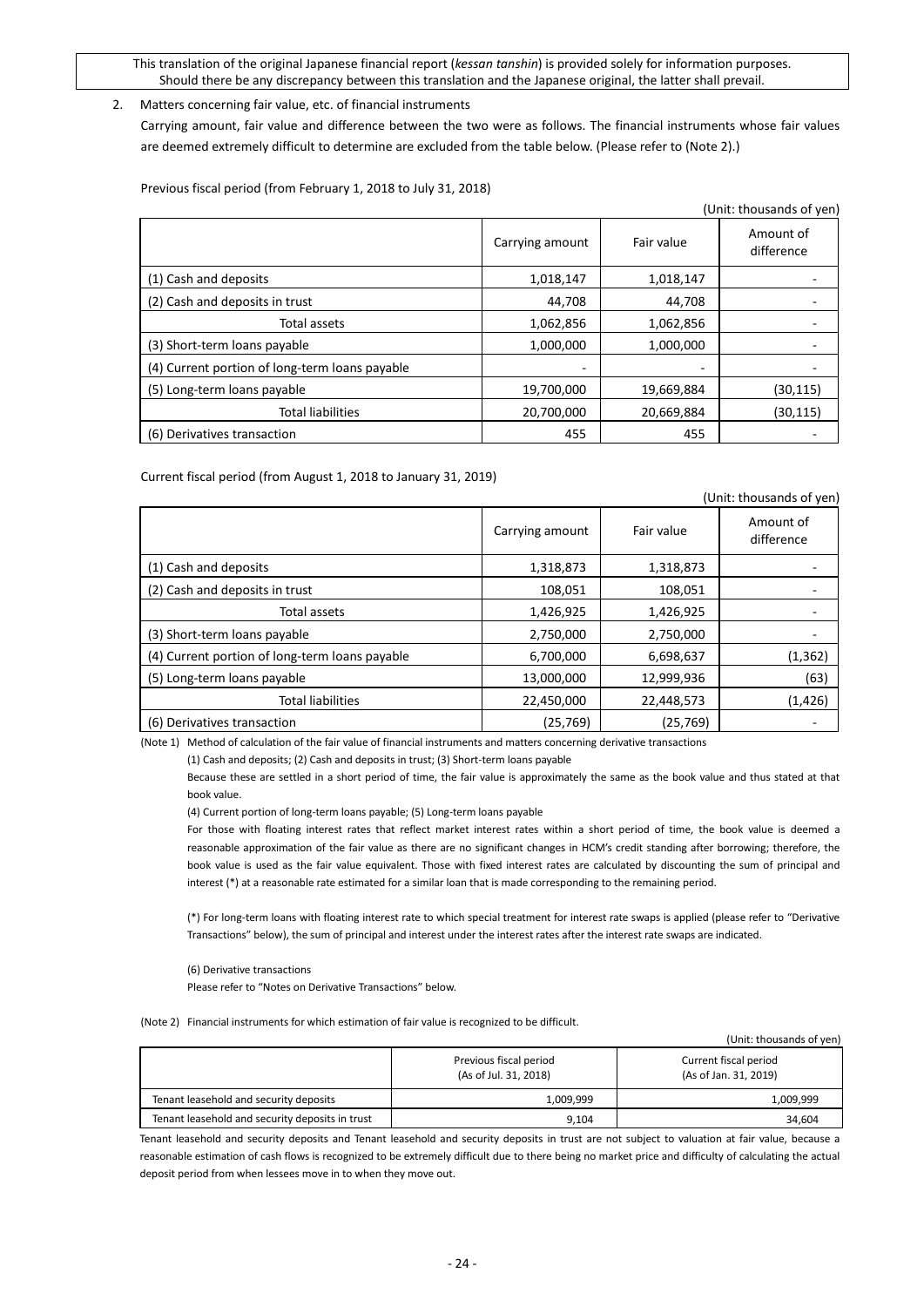(Note 3) Amount of redemption of monetary claims scheduled to be due after the account closing date

Previous fiscal period (As of July 31, 2018)

|                            | (Unit: thousands of yen) |
|----------------------------|--------------------------|
|                            | Not later than 1 year    |
| Cash and deposits          | 1,018,147                |
| Cash and deposits in trust | 44,708                   |
| Total                      | 1,062,856                |

Current fiscal period (As of January 31, 2019)

|                            | (Unit: thousands of yen) |
|----------------------------|--------------------------|
|                            | Not later than 1 year    |
| Cash and deposits          | 1,318,873                |
| Cash and deposits in trust | 108,051                  |
| Total                      | 1,426,925                |

(Note 4) Amount of repayment of loans scheduled to be due after the account closing date

Previous fiscal period (As of July 31, 2018)

|                             |                       |                                                    |                                                     |                                                     |                                                     | (Unit: thousands of yen |
|-----------------------------|-----------------------|----------------------------------------------------|-----------------------------------------------------|-----------------------------------------------------|-----------------------------------------------------|-------------------------|
|                             | Not later than 1 year | Later than 1 year<br>and not<br>later than 2 years | Later than 2 years<br>and not<br>later than 3 years | Later than 3 years<br>and not<br>later than 4 years | Later than 4 years<br>and not<br>later than 5 years | Later than 5 years      |
| Short-term<br>loans payable | 1,000,000             |                                                    |                                                     |                                                     |                                                     |                         |
| Long-term<br>loans payable  |                       | 6,700,000                                          | 3,000,000                                           | 5,000,000                                           | 4,000,000                                           | 1,000,000               |
| Total                       | 1,000,000             | 6,700,000                                          | 3,000,000                                           | 5,000,000                                           | 4,000,000                                           | 1,000,000               |

Current fiscal period (As of January 31, 2019)

(Unit: thousands of yen)

|                             |                       |                                                    |                                                     |                                                     |                                                     | ו יוסי ויט כשוושטווי |
|-----------------------------|-----------------------|----------------------------------------------------|-----------------------------------------------------|-----------------------------------------------------|-----------------------------------------------------|----------------------|
|                             | Not later than 1 year | Later than 1 year<br>and not<br>later than 2 years | Later than 2 years<br>and not<br>later than 3 years | Later than 3 years<br>and not<br>later than 4 years | Later than 4 years<br>and not<br>later than 5 years | Later than 5 years   |
| Short-term<br>loans payable | 2,750,000             |                                                    |                                                     |                                                     |                                                     |                      |
| Long-term<br>loans payable  | 6,700,000             | 3,000,000                                          | 5,000,000                                           | 4,000,000                                           | 1,000,000                                           | ۰                    |
| Total                       | 9,450,000             | 3,000,000                                          | 5,000,000                                           | 4,000,000                                           | 1,000,000                                           |                      |

#### [Notes on Securities]

Previous fiscal period (As of July 31, 2018) Not applicable.

Current fiscal period (As of January 31, 2019) Not applicable.

[Notes on Derivative Transactions]

1. Derivative transactions to which hedge accounting is not applied Previous fiscal period (As of July 31, 2018) Not applicable.

Current fiscal period (As of January 31, 2019) Not applicable.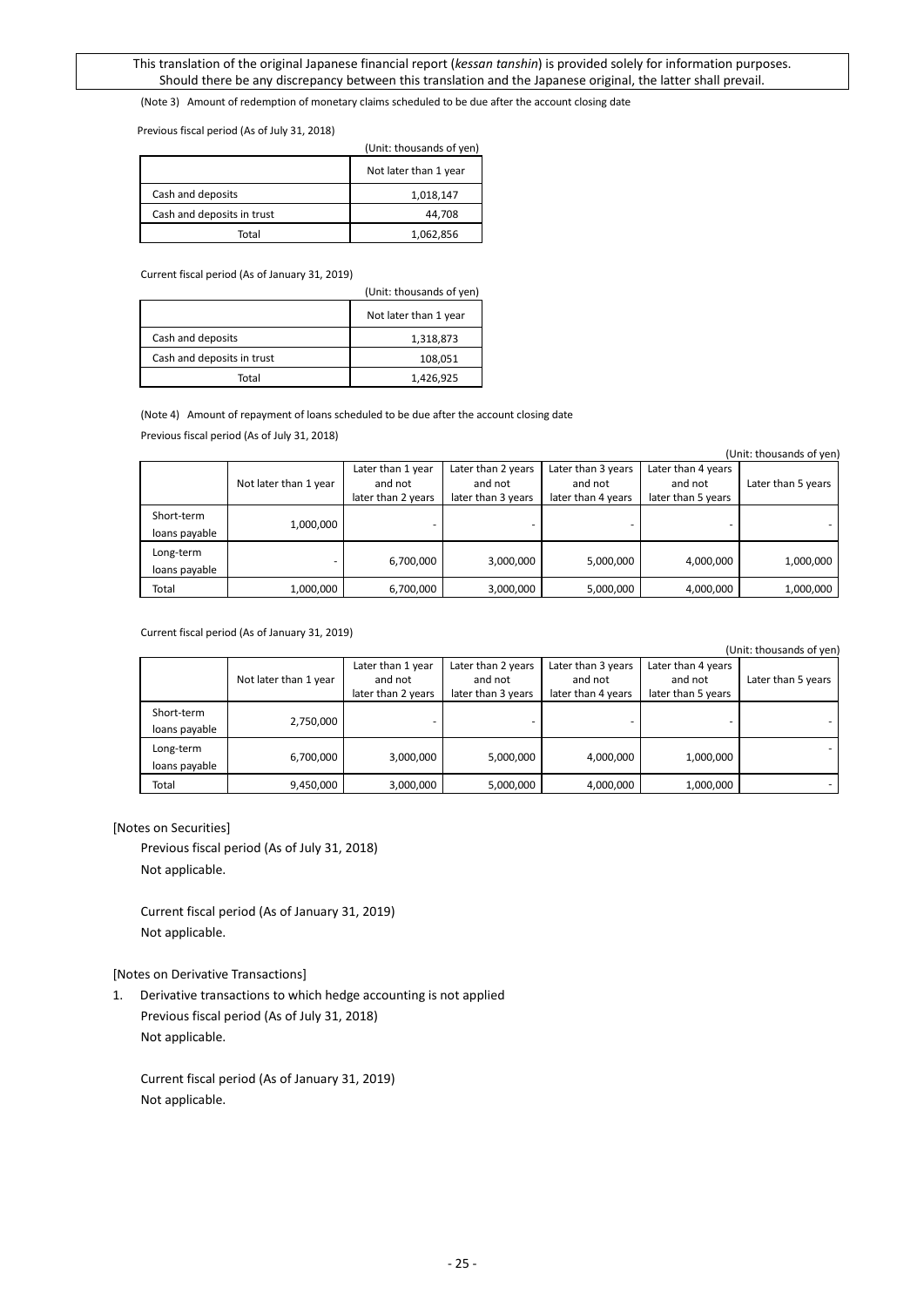# 2. Derivative transactions to which hedge accounting is applied Previous fiscal period (As of July 31, 2018)

|                                                    |                                                                            |                            |           |                       |            | (Unit: thousands of yen)                                                            |
|----------------------------------------------------|----------------------------------------------------------------------------|----------------------------|-----------|-----------------------|------------|-------------------------------------------------------------------------------------|
| Hedge                                              | Type, etc. of                                                              | Main hedged                |           | Contract amount, etc. |            | Calculation                                                                         |
| accounting                                         | derivative                                                                 | item                       |           | Due after one year    | Fair value | method for                                                                          |
| approach                                           | transaction                                                                |                            |           |                       |            | the fair value                                                                      |
| Principle<br>accounting<br>method                  | Interest rate swap<br>transaction<br>Floating receivable;<br>fixed payable | Long-term loans<br>payable | 4,000,000 | 4,000,000             | 455        | Based on the<br>price presented<br>bv<br>correspondent<br>financial<br>institutions |
| Special<br>treatment for<br>interest rate<br>swaps | Interest rate swap<br>transaction<br>Floating receivable;<br>fixed payable | Long-term loans<br>payable | 1,000,000 | 1,000,000             | (Note)     |                                                                                     |
|                                                    | Total                                                                      |                            | 5,000,000 | 5,000,000             | 455        |                                                                                     |

(Note) Since those with special treatment of interest rate swaps are treated integrally with hedged long-term loans payable, the market values of such are shown as included in the market value in "(4) Current portion of long-term loans payable and (5) Long-term loans payable" in "[Notes on Financial Instruments], 2. Matters concerning fair value, etc. of financial instrument" above.

Current fiscal period (As of January 31, 2019)

|                                                    |                                                                            |                            |            |                       |                       | (Unit: thousands of yen)                                                            |
|----------------------------------------------------|----------------------------------------------------------------------------|----------------------------|------------|-----------------------|-----------------------|-------------------------------------------------------------------------------------|
| Hedge                                              | Type, etc. of                                                              | Main hedged                |            | Contract amount, etc. |                       | Calculation                                                                         |
| accounting                                         | derivative                                                                 | item                       |            | Due after one year    | Fair value            | method for                                                                          |
| approach                                           | transaction                                                                |                            |            |                       |                       | the fair value                                                                      |
| Principle<br>accounting<br>method                  | Interest rate swap<br>transaction<br>Floating receivable;<br>fixed payable | Long-term loans<br>payable | 13,750,000 | 13,750,000            | (25, 769)<br>(Note 1) | Based on the<br>price presented<br>by<br>correspondent<br>financial<br>institutions |
| Special<br>treatment for<br>interest rate<br>swaps | Interest rate swap<br>transaction<br>Floating receivable;<br>fixed payable | Long-term loans<br>payable | 1,000,000  | 1,000,000             | (Note 2)              |                                                                                     |
|                                                    | Total                                                                      |                            | 14,750,000 | 14,750,000            | (25, 769)             |                                                                                     |

(Note 1) The figure includes the fair value of the interest rate swap contracts concluded on January 30, 2019 (total principal: 9,750,000 thousand yen, contract term: from February 1, 2019 to the repayment date of loans).

(Note 2) Since those with special treatment of interest rate swaps are treated integrally with hedged long-term loans payable, the market values of such are shown as included in the market value in "(5) Long-term loans payable" in "[Notes on Financial Instruments], 2. Matters concerning fair value, etc. of financial instrument" above.

# [Notes on Retirement Benefits]

Previous fiscal period (As of July 31, 2018) Not applicable.

Current fiscal period (As of January 31, 2019) Not applicable.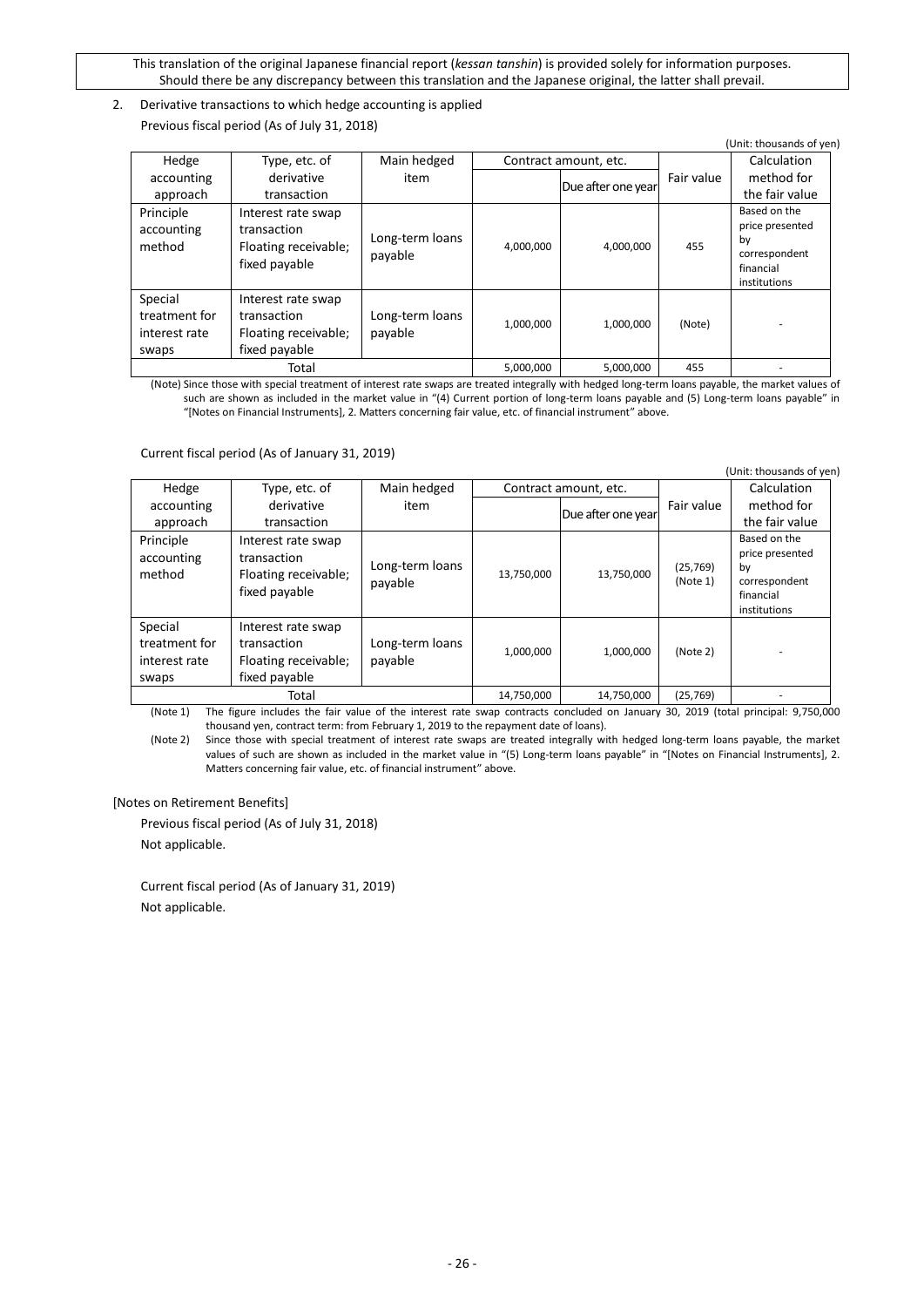### [Notes on Tax-Effect Accounting]

1. Breakdown of main causes for occurrence of deferred tax assets and deferred tax liabilities

|                                       |                                               | (Unit: thousands of yen)                     |  |
|---------------------------------------|-----------------------------------------------|----------------------------------------------|--|
|                                       | Previous fiscal period<br>As of Jul. 31, 2018 | Current fiscal period<br>As of Jan. 31, 2019 |  |
| Deferred tax assets                   |                                               |                                              |  |
| Non-deductible accrued enterprise tax | 12                                            | 16                                           |  |
| Deferred gains or losses on hedges    |                                               | 8,119                                        |  |
| Subtotal deferred tax assets          | 12                                            | 8,136                                        |  |
| Valuation allowance                   |                                               | (8, 119)                                     |  |
| Total deferred tax assets             | 12                                            | 16                                           |  |
| Deferred tax liabilities              |                                               |                                              |  |
| Deferred gains or losses on hedges    | 143                                           |                                              |  |
| Total deferred tax liabilities        | 143                                           |                                              |  |
| Net deferred tax assets               | (131)                                         | 16                                           |  |

2. Breakdown of major components that caused any significant differences between the statutory tax rate and the effective income tax rate after application of tax-effect accounting

|                                                                         |                                               | (Unit: %)                                    |
|-------------------------------------------------------------------------|-----------------------------------------------|----------------------------------------------|
|                                                                         | Previous fiscal period<br>As of Jul. 31, 2018 | Current fiscal period<br>As of Jan. 31, 2019 |
| Statutory tax rate                                                      | 31.74                                         | 31.51                                        |
| [Adjustments]                                                           |                                               |                                              |
| Deductible distributions payable                                        | (31.69)                                       | (31.45)                                      |
| Other                                                                   | 0.11                                          | 0.12                                         |
| Effective income tax rate<br>after application of tax-effect accounting | 0.16                                          | 0.18                                         |

[Notes on Share of Profit (Loss) of Entities Accounted for Using Equity Method, etc.]

Previous fiscal period (As of July 31, 2018) Not applicable.

Current fiscal period (As of January 31, 2020) Not applicable.

[Notes on Related-Party Transactions]

1. Parent company, major corporate unitholder, etc. Previous fiscal period (from February 1, 2018 to July 31, 2018) Not applicable.

Current fiscal period (from August 1, 2018 to January 31, 2019) Not applicable.

2. Affiliated company, etc. Previous fiscal period (from February 1, 2018 to July 31, 2018) Not applicable.

Current fiscal period (from August 1, 2018 to January 31, 2019) Not applicable.

3. Fellow subsidiary, etc. Previous fiscal period (from February 1, 2018 to July 31, 2018) Not applicable.

Current fiscal period (from August 1, 2018 to January 31, 2019) Not applicable.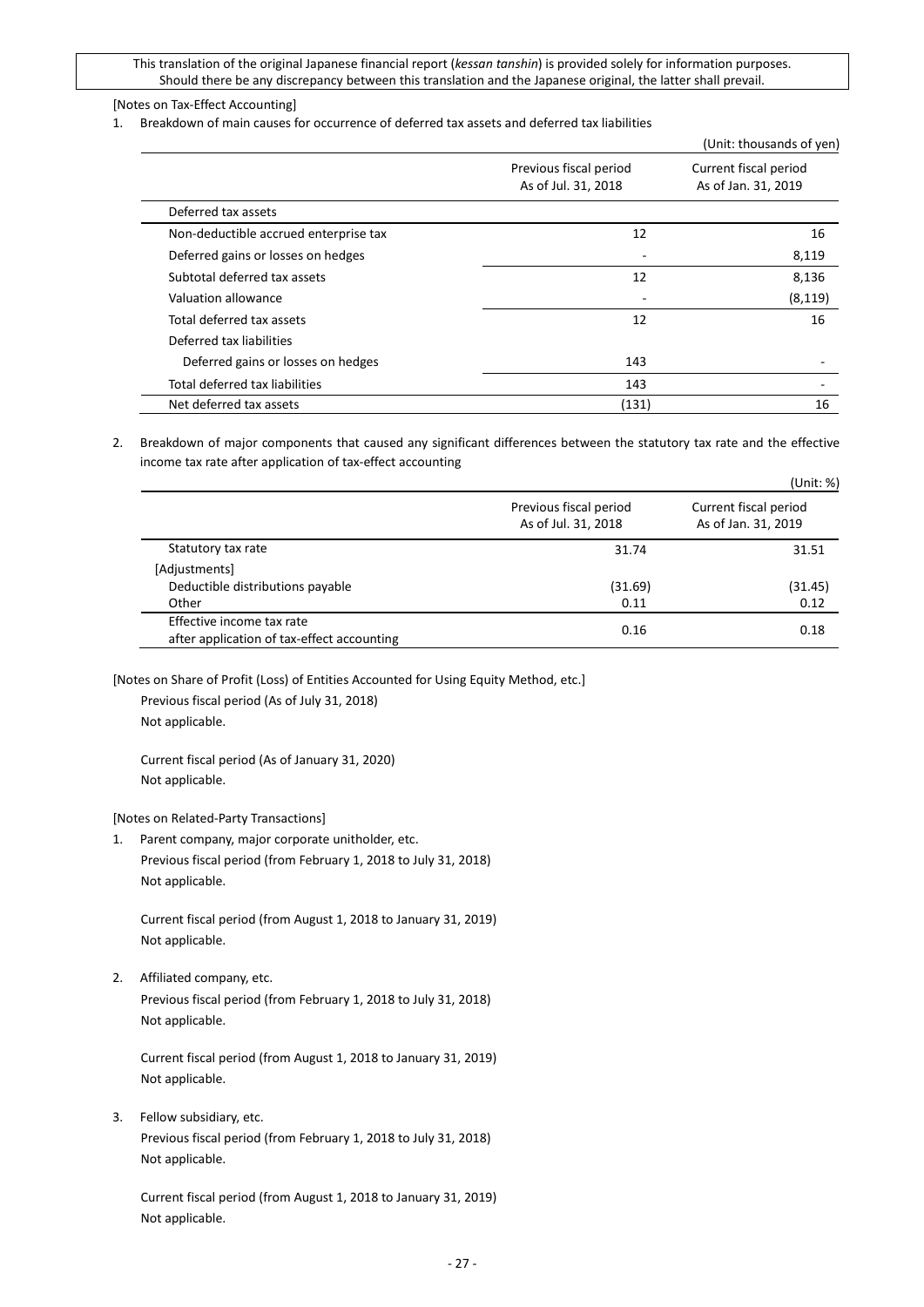## 4. Director, major individual unitholder, etc.

|                                                  |                                          |         |                                                      | Previous fiscal period (from February 1, 2018 to July 31, 2018)                                    |                                                      |                                                          |                                                                                               |                                                                                   |                                                    |                     |                                       |
|--------------------------------------------------|------------------------------------------|---------|------------------------------------------------------|----------------------------------------------------------------------------------------------------|------------------------------------------------------|----------------------------------------------------------|-----------------------------------------------------------------------------------------------|-----------------------------------------------------------------------------------|----------------------------------------------------|---------------------|---------------------------------------|
|                                                  |                                          |         | Capital stock                                        |                                                                                                    | Percentage                                           |                                                          | Relationship                                                                                  |                                                                                   |                                                    |                     | Balance at                            |
| Classification                                   | Name of<br>company,<br>etc. or<br>person | Address | or<br>investments<br>in capital<br>(thousand<br>yen) | Description of<br>business or<br>occupation                                                        | of voting<br>rights, etc.<br>held by (in)<br>HCM (%) | Concurrent<br>holding of<br>director's<br>position, etc. | <b>Business</b><br>relationship                                                               | Description of<br>transaction                                                     | Transaction<br>amount<br><i>(thousand)</i><br>yen) | Account<br>item     | end of<br>period<br>(thousand<br>yen) |
| Director, or<br>close<br>relative of<br>director | Seiji<br>Yoshioka                        |         |                                                      | Executive<br>Director of<br>HCM and<br>President &<br>CEO of the<br>Asset<br>Management<br>Company |                                                      |                                                          | <b>Executive Director of HCM</b><br>and President & CEO of<br>the Asset Management<br>Company | Payment of<br>asset<br>management<br>fee to the<br>Asset<br>Management<br>Company | 119,445<br>(Note)                                  | Accrued<br>expenses | 129,000                               |

Of the amounts above, the transaction amount does not include consumption tax.

(Note) Terms and conditions of transactions and decision-making approach to such, etc.

1. Terms and conditions of transactions are decided taking into account the actual market value.

2. The transaction is one that was conducted by Seiji Yoshioka as President and CEO of a third party (Healthcare Asset Management Co., Ltd.),

and the amount of the asset management fee is based on the terms and conditions provided in the Articles of Incorporation of HCM.

#### Current fiscal period (from August 1, 2018 to January 31, 2019)

|                                                  |                                          |                | Capital stock                                        |                                                                                                    | Percentage                                           |                                                          | Relationship                                                                           |                                                                                   |                                            |                     | Balance at                             |
|--------------------------------------------------|------------------------------------------|----------------|------------------------------------------------------|----------------------------------------------------------------------------------------------------|------------------------------------------------------|----------------------------------------------------------|----------------------------------------------------------------------------------------|-----------------------------------------------------------------------------------|--------------------------------------------|---------------------|----------------------------------------|
| Classification                                   | Name of<br>company,<br>etc. or<br>person | <b>Address</b> | or<br>investments<br>in capital<br>(thousand<br>yen) | Description of<br>business or<br>occupation                                                        | of voting<br>rights, etc.<br>held by (in)<br>HCM (%) | Concurrent<br>holding of<br>director's<br>position, etc. | <b>Business</b><br>relationship                                                        | Description of<br>transaction                                                     | Transaction<br>amount<br>(thousand<br>yen) | Account<br>item     | end of<br>period<br>(thousand)<br>yen) |
| Director, or<br>close<br>relative of<br>director | Seiji<br>Yoshioka                        |                |                                                      | Executive<br>Director of<br>HCM and<br>President &<br>CEO of the<br>Asset<br>Management<br>Company |                                                      |                                                          | Executive Director of HCM<br>and President & CEO of<br>the Asset Management<br>Company | Payment of<br>asset<br>management<br>fee to the<br>Asset<br>Management<br>Company | 130,704<br>(Note 1)<br>(Note 2)            | Accrued<br>expenses | 132,056                                |

Of the amounts above, the transaction amount does not include consumption tax.

(Note 1) The transaction amount for the payment of asset management fee to the Asset Management Company under "Description of transaction" includes the property acquisition incentive portion included in the book value of individual real estate, etc. in the amount of 8,430 thousand yen.

(Note 2) Terms and conditions of transactions and decision-making approach to such, etc.

1. Terms and conditions of transactions are decided taking into account the actual market value.

2. The transaction is one that was conducted by Seiji Yoshioka as President and CEO of a third party (Healthcare Asset Management Co., Ltd.), and the amount of the asset management fee is based on the terms and conditions provided in the Articles of Incorporation of HCM.

[Notes on Asset Retirement Obligations]

Previous fiscal period (as of July 31, 2018) Not applicable.

Current fiscal period (as of January 31, 2019) Not applicable.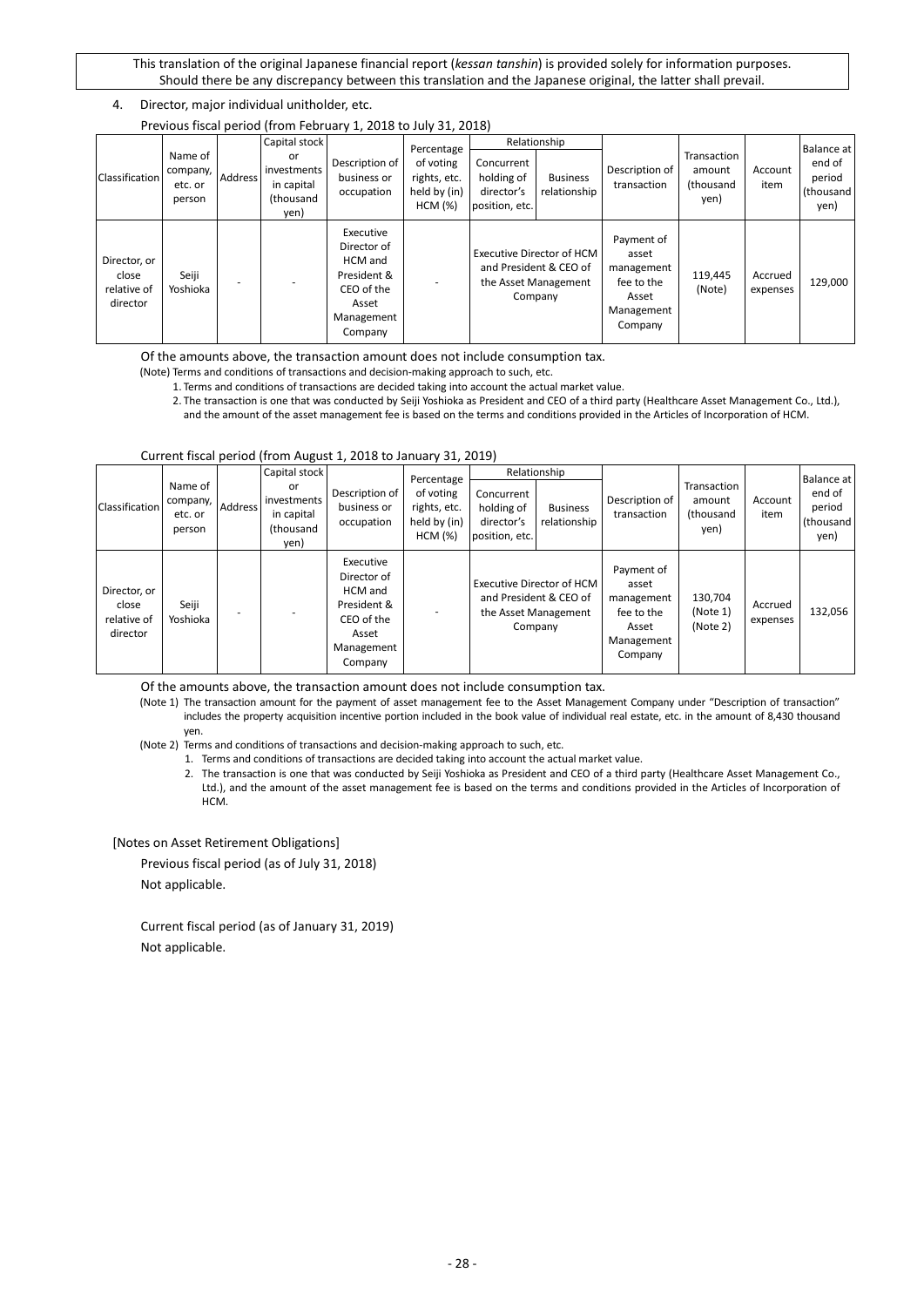### [Notes on Investment and Rental Properties]

HCM owns healthcare facilities (27 properties in total) primarily in the Three Major Metropolitan Areas and Core Cities. The carrying amount, amount of increase (decrease) during the period and fair value of these investment and rental properties are as follows:

|                                             |                                                                   | (Unit: thousands of yen)                                            |
|---------------------------------------------|-------------------------------------------------------------------|---------------------------------------------------------------------|
|                                             | Previous fiscal period<br>From: Feb. 1, 2018<br>To: Jul. 31, 2018 | Current fiscal period<br>From: Aug. 1, 2018<br>Jan. 31, 2019<br>To: |
| Carrying amount                             |                                                                   |                                                                     |
| Balance at beginning of period              | 41,408,406                                                        | 41,149,494                                                          |
| Amount of increase (decrease) during period | (258, 911)                                                        | 1,560,663                                                           |
| Balance at end of period                    | 41,149,494                                                        | 42,710,158                                                          |
| Fair value at end of period                 | 44,028,000                                                        | 45,792,000                                                          |

(Note 1) "Carrying amount" is the amount of the cost of acquisition, less accumulated depreciation.

(Note 2) Out of the amount of increase (decrease) during period for the previous fiscal period, the amount of decrease is mainly attributable to depreciation (307,953 thousand yen). Out of the amount of increase (decrease) during period for the current fiscal period, the amount of increase is mainly attributable to the acquisition of 2 properties (1,766,255 thousand yen) and the amount of decrease is mainly attributable to depreciation (315,438 thousand yen).

(Note 3) "Fair value at end of period" is the appraisal value or investigation value by an outside real estate appraiser.

The income (loss) concerning investment and rental properties is as stated in "Notes on Statement of Income" earlier in this document.

#### [Notes on Segment Information]

1. Segment information

Segment information is omitted because HCM operates a single segment, which is the real estate leasing business.

2. Related information

Previous fiscal period (from February 1, 2018 to July 31, 2018)

(1) Information about products and services

Information about products and services is omitted because net sales to external customers for a single products and services category are in excess of 90% of operating revenue on the statement of income.

- (2) Information about geographic areas
- ➀ Net sales

Information about net sales is omitted because net sales to external customers in Japan are in excess of 90% of operating revenue on the statement of income.

- ➁ Property, plant and equipment Information about property, plant and equipment is omitted because the amount of property, plant and equipment located in Japan is in excess of 90% of the amount of property, plant and equipment on the balance sheet.
- (3) Information about major customers Information on net sales to a single external customer is omitted because consent has not been obtained from the tenant.

Current fiscal period (from August 1, 2018 to January 31, 2019)

(1) Information about products and services

Information about products and services is omitted because net sales to external customers for a single products and services category are in excess of 90% of operating revenue on the statement of income.

- (2) Information about geographic areas
- ➀ Net sales

Information about net sales is omitted because net sales to external customers in Japan are in excess of 90% of operating revenue on the statement of income.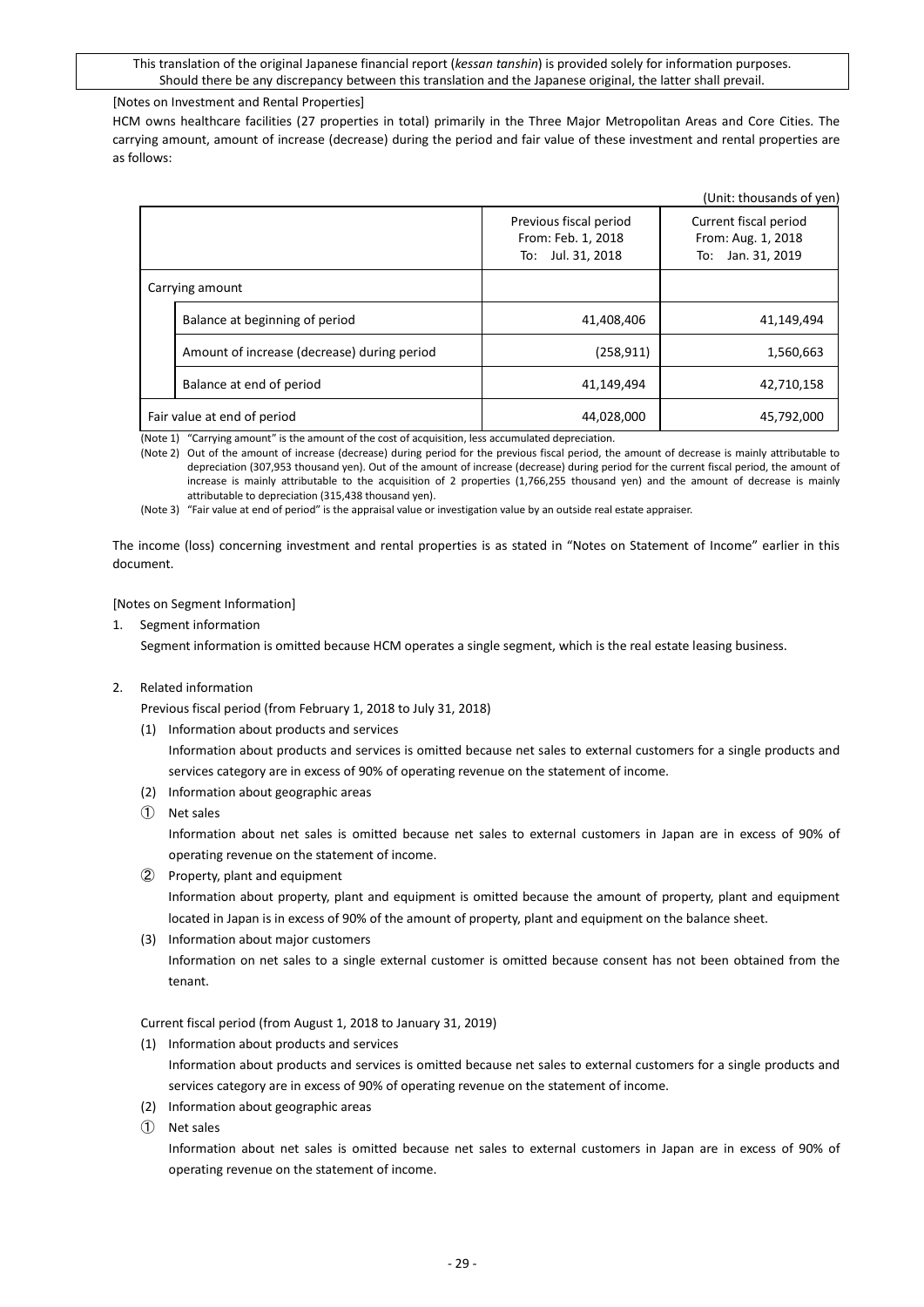### ➁ Property, plant and equipment

Information about property, plant and equipment is omitted because the amount of property, plant and equipment located in Japan is in excess of 90% of the amount of property, plant and equipment on the balance sheet.

(3) Information about major customers

Information on net sales to a single external customer is omitted because consent has not been obtained from the tenant.

[Notes on Per Unit Information]

|                     | Previous fiscal period<br>From: Feb. 1, 2018<br>To: Jul. 31, 2018 | Current fiscal period<br>From: Aug. 1, 2018<br>To: Jan. 31, 2019 |
|---------------------|-------------------------------------------------------------------|------------------------------------------------------------------|
| Net assets per unit | 105,238 yen                                                       | 105,198 yen                                                      |
| Net income per unit | 2,698 ven                                                         | 2,794 yen                                                        |

(Note 1) Net income per unit is calculated by dividing net income by the average number of investment units during the period (the daily weighted average number of investment units). In addition, diluted net income per unit is not stated because there are no diluted investment units. (Note 2) The following is the basis for calculation of net income per unit.

|                                                                          | Previous fiscal period<br>From: Feb. 1, 2018<br>To: Jul. 31, 2018 | Current fiscal period<br>From: Aug. 1, 2018<br>Jan. 31, 2019<br>To: |
|--------------------------------------------------------------------------|-------------------------------------------------------------------|---------------------------------------------------------------------|
| Net income (thousands of yen)                                            | 521,141                                                           | 539,678                                                             |
| Amount not attributable to common unitholders (thousands of yen)         |                                                                   |                                                                     |
| Net income attributable to common investment units<br>(thousands of yen) | 521,141                                                           | 539,678                                                             |
| Average number of investment units during period (units)                 | 193,107                                                           | 193,107                                                             |

[Notes on Significant Subsequent Events]

1. Acquisition of Assets

HCM concluded a purchase agreement related to the acquisition of the following Assets Acquired in the 9th fiscal period on January 11, 2019 and acquired them on February 1, 2019.

| Property name                         | Location                        | Acquisition price<br>(million yen) | Date of acquisition |
|---------------------------------------|---------------------------------|------------------------------------|---------------------|
| SOMPO CARE La vie Re<br>Hama-Kawasaki | Kawasaki-shi, Kanagawa          | 1,710                              |                     |
| Hanakotoba Shin-Yokohama              | Yokohama-shi, Kanagawa          | 2,071                              |                     |
| Hanakotoba Shin-Yokohama II           | Yokohama-shi, Kanagawa          | 375                                |                     |
| Hanakotoba Odawara                    | Odawara-shi, Kanagawa           | 880                                |                     |
| Verde Minowa                          | Takasaki-shi, Gunma             | 1,620                              | February 1, 2019    |
| Verde Hotaka                          | Kawaba-mura, Tone-gun,<br>Gunma | 1,290                              |                     |
| Sunny Life Kita-Shinagawa             | Shinagawa-ku, Tokyo             | 1,825                              |                     |
| <b>SHIP Senri Building</b>            | Toyonaka-shi, Osaka             | 12,920                             |                     |
| Total (8 properties)                  |                                 | 22,691                             |                     |

(Note) "Acquisition price" does not include acquisition-related expenses, property tax, urban planning tax, consumption tax and local consumption tax.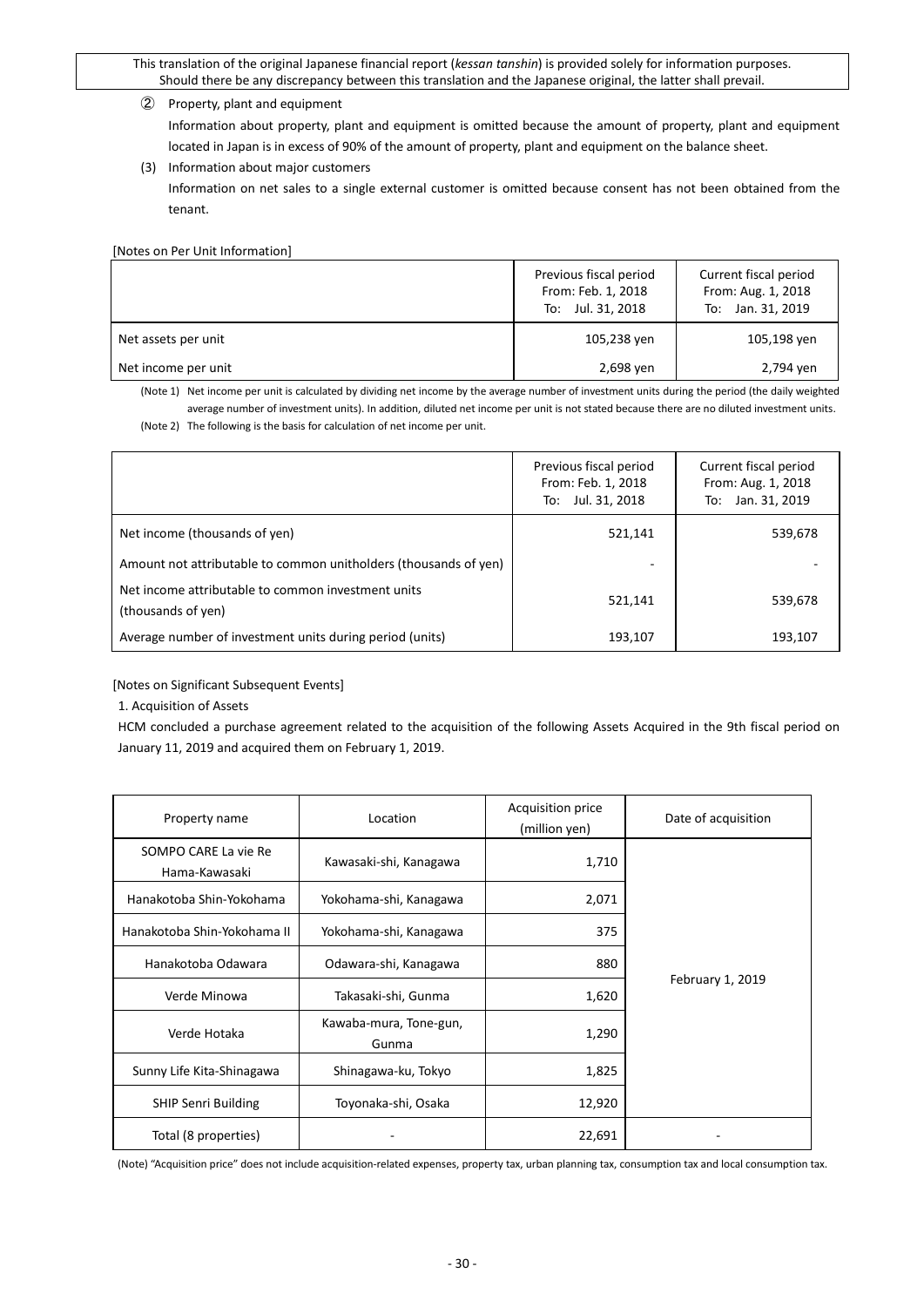2. Issuance of New Investment Units

Based on the resolutions at the board of directors' meetings held on January 11, 2019 and January 22, 2019, HCM issued new investment units (112,280 units) by public offering in order to partially raise funds for the acquisition of the Assets Acquired in the 9th fiscal period and issued new investment units (5,614 units) by third-party allotment with SMBC Nikko Securities Inc. as an allotted party for the purpose of repaying loans or partially funding acquisition of specified assets with cash on hand in the future. New investment units issued by public offering and by third-party allotment were paid in on February 1, 2019 and on February 27, 2019, respectively, and the total paid-in amount came to 12,680 million yen. As a result, HCM's unitholders' capital stands at 32,480 million yen and the total number of investment units issued and outstanding stands at 311,001 units.

Issuance of new investment units by public offering

| Number of new investment units issued | : 112,280 units             |
|---------------------------------------|-----------------------------|
| Issue price (offer price)             | : 111,442 yen per unit      |
| Total issue price (offer price)       | : 12,512,707,760 yen        |
| Paid-in amount (issue value)          | : 107,555 yen per unit      |
| Total paid-in amount (issue value)    | : 12,076,275,400 yen        |
| Payment date                          | : February 1, 2019 (Friday) |
|                                       |                             |

Issuance of new investment units by third-party allotment

| Number of new investment units issued | : 5,614 units                   |
|---------------------------------------|---------------------------------|
| Paid-in amount (issue value)          | : 107,555 yen per unit          |
| Total paid-in amount (issue value)    | : 603,813,770 yen               |
| Payment date                          | : February 27, 2019 (Wednesday) |
| Allotted party                        | : SMBC Nikko Securities Inc.    |
|                                       |                                 |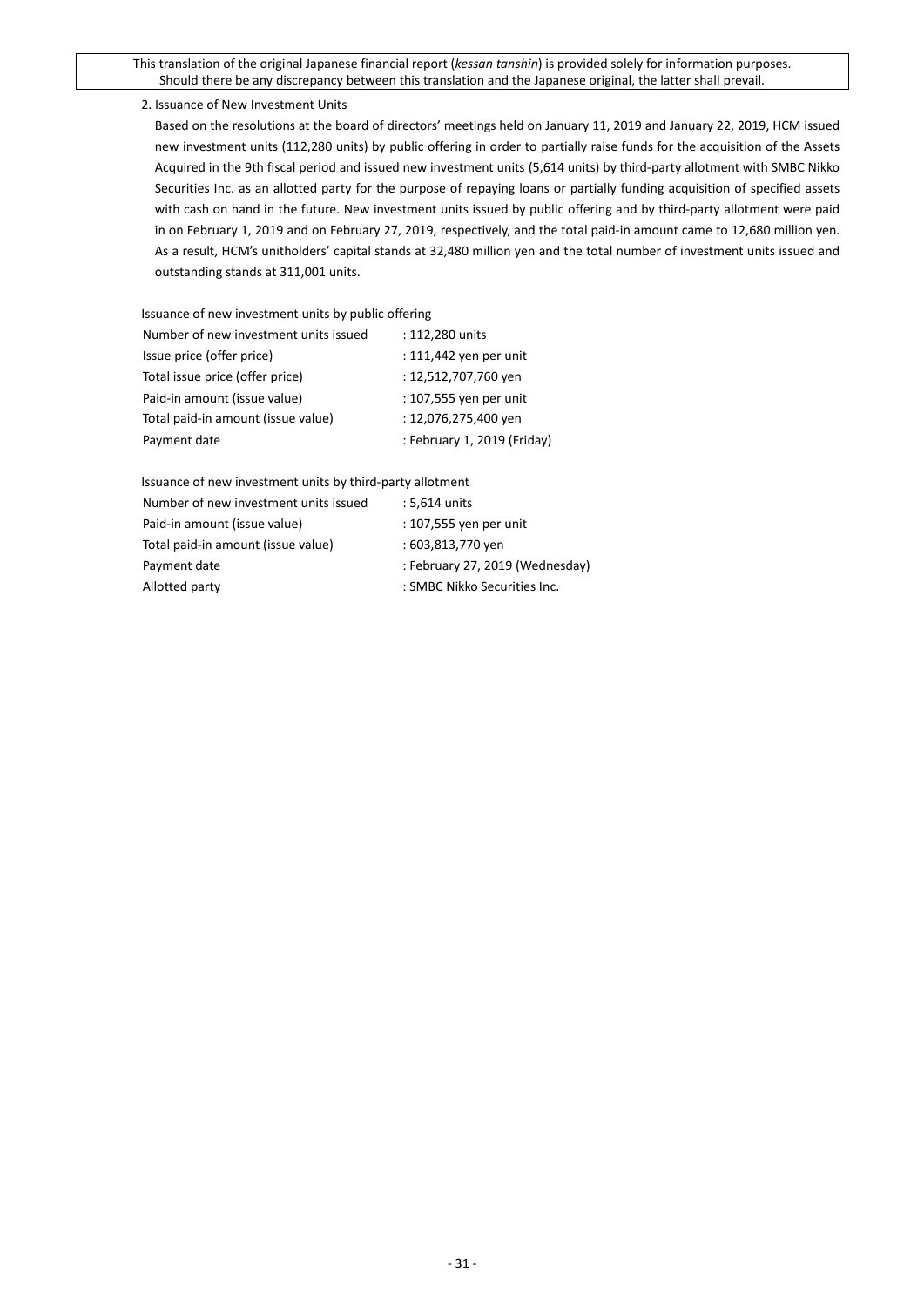# 3. Borrowing of Funds

HCM borrowed to partially fund the acquisition of the Assets Acquired in the 9th fiscal period and related expenses and to carry out early repayment of existing loans.

| Lender                                                                                                                                                                                                                                                   | Loan<br>amount<br>(million yen) | Interest rate<br>(Note 1)            | Drawdown<br>date    | Repayment<br>date   | Repayment method                                        | Security                         |
|----------------------------------------------------------------------------------------------------------------------------------------------------------------------------------------------------------------------------------------------------------|---------------------------------|--------------------------------------|---------------------|---------------------|---------------------------------------------------------|----------------------------------|
| Nippon Life<br><b>Insurance Company</b><br>The Hiroshima Bank,<br>Ltd.<br>The Dai-ichi Life<br><b>Insurance Company</b><br>Limited                                                                                                                       | 2,000                           | 0.45353%<br>(Fixed interest<br>rate) |                     | January 31,<br>2022 |                                                         |                                  |
| Sumitomo Mitsui<br>Trust Bank, Ltd.<br>Sumitomo Mitsui<br><b>Banking Corporation</b><br>Resona Bank, Ltd.<br>The Nishi-Nippon<br>City Bank, Ltd.<br>Shinkin Central Bank<br>The Bank of<br>Fukuoka, Ltd.<br>The Gunma Bank,<br>Ltd.                      | 4,000                           | 0.41988%<br>(Note 2)                 | February 1,<br>2019 | January 31,<br>2023 | Lump-sum<br>repayment on<br>principal repayment<br>date | Unsecured<br>and<br>unguaranteed |
| Sumitomo Mitsui<br><b>Banking Corporation</b><br>Sumitomo Mitsui<br>Trust Bank, Ltd.<br>Resona Bank, Ltd.<br>The Nishi-Nippon<br>City Bank, Ltd.<br>Shinkin Central Bank<br>The Bank of<br>Fukuoka, Ltd.<br>The Gunma Bank,<br>Ltd.<br>The 77 Bank, Ltd. | 5,750                           | 0.53900%<br>(Note 2)                 |                     | January 31,<br>2024 |                                                         |                                  |
| Total                                                                                                                                                                                                                                                    | 11,750                          | ×.                                   |                     | ÷                   | ä,                                                      |                                  |

(Note 1) Loan fees and other fees to be paid to the lenders are not included.

(Note 2) Interest rate swap agreements have been concluded and the indicated interest rates are those substantively fixed by the agreements.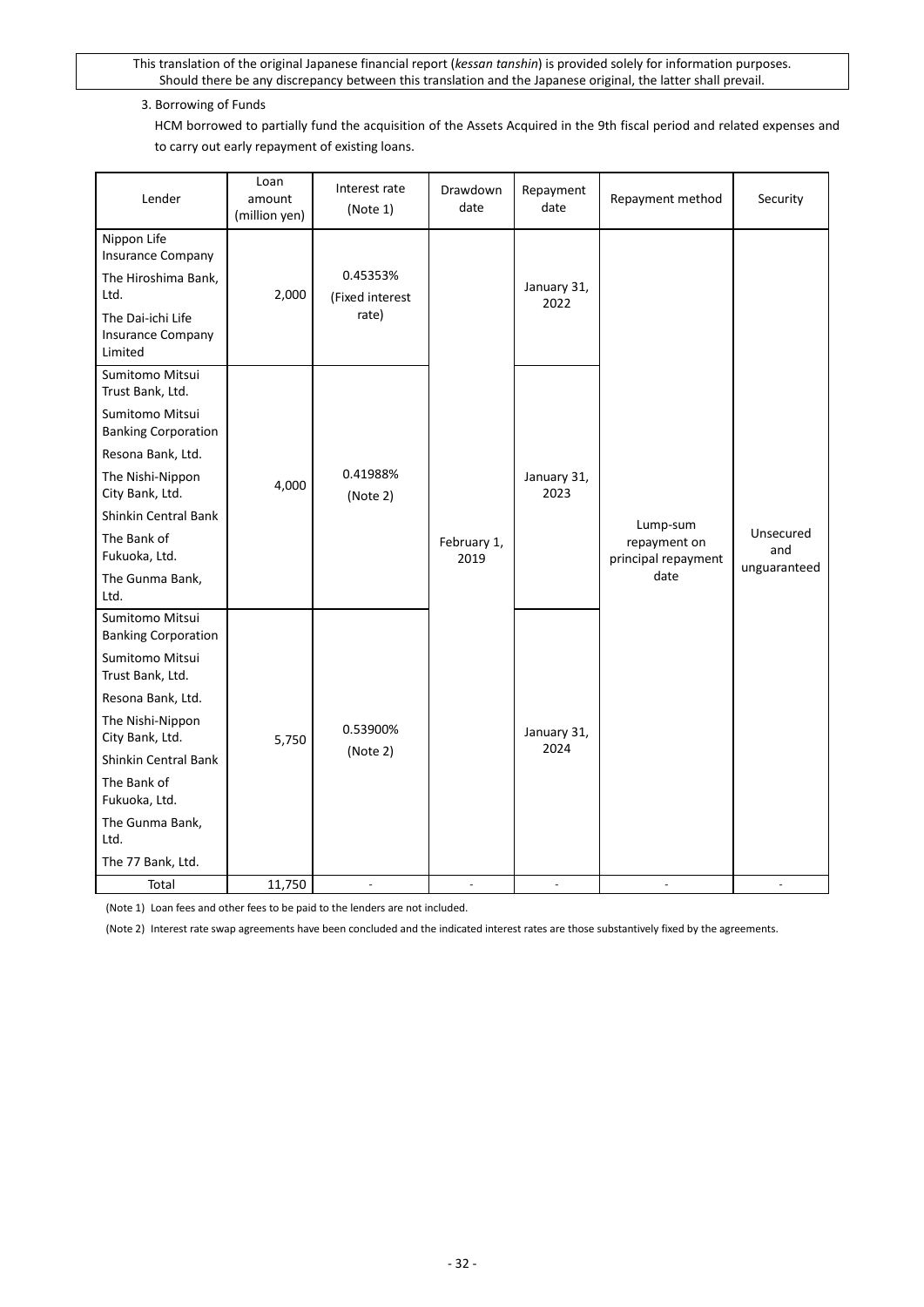# <span id="page-32-0"></span>(10) Changes in Total Number of Investment Units Issued and Outstanding

The following are changes in total number of investment units issued and outstanding and unitholders' capital since the establishment of HCM leading up to January 31, 2019.

| Date             | Description                                       | Total number of<br>investment units<br>issued and outstanding<br>(units) |                | Unitholders' capital<br>(millions of yen) | Remarks        |          |
|------------------|---------------------------------------------------|--------------------------------------------------------------------------|----------------|-------------------------------------------|----------------|----------|
|                  |                                                   | Change                                                                   | <b>Balance</b> | Change                                    | <b>Balance</b> |          |
| December 9, 2014 | Establishment through<br>private placement        | 2,000                                                                    | 2,000          | 200                                       | 200            | (Note 1) |
| March 18, 2015   | Capital increase through<br>public offering       | 106,500                                                                  | 108,500        | 11,246                                    | 11,446         | (Note 2) |
| April 21, 2015   | Capital increase through<br>third-party allotment | 12,000                                                                   | 120,500        | 1,267                                     | 12,713         | (Note3)  |
| February 1, 2017 | Capital increase through<br>public offering       | 69,150                                                                   | 189,650        | 6,749                                     | 19,463         | (Note 4) |
| March 1, 2017    | Capital increase through<br>third-party allotment | 3,457                                                                    | 193,107        | 337                                       | 19,800         | (Note 5) |

(Note 1) HCM was established with paid-in amount of 100,000 yen per unit.

(Note 2) New investment units were issued through public offering with issue price of 110,000 yen (paid-in amount of 105,600 yen) per unit.

(Note 3) New investment units were issued through third-party allotment in line with public offering, with paid-in amount of 105,600 yen per unit.

(Note 4) New investment units were issued through public offering with issue price of 101,244 yen (paid-in amount of 97,609 yen) per unit.

(Note 5) New investment units were issued through third-party allotment in line with public offering, with paid-in amount of 97,609 yen per unit.

# <span id="page-32-1"></span>4. Change in Directors

- <span id="page-32-2"></span>(1) Change in Directors of HCM Not applicable.
- <span id="page-32-3"></span>(2) Change in Directors of the Asset Management Company Not applicable.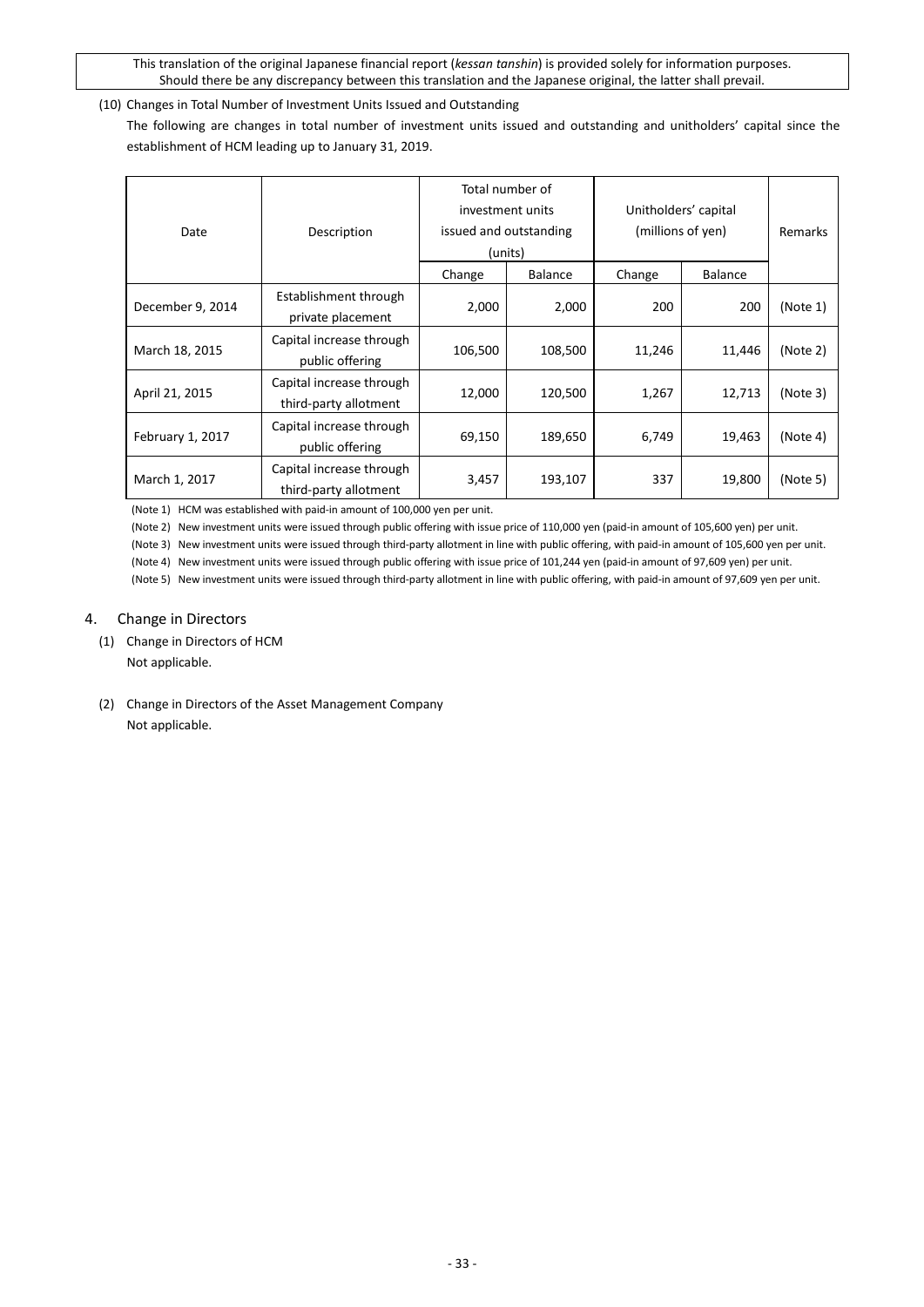# <span id="page-33-1"></span><span id="page-33-0"></span>5. Reference Information

## (1) Investment Status

|                                                  | Asset use                                                          |                                          |                                               | Current fiscal period (as of Jan. 31, 2019)         |                                                    |  |  |
|--------------------------------------------------|--------------------------------------------------------------------|------------------------------------------|-----------------------------------------------|-----------------------------------------------------|----------------------------------------------------|--|--|
| Asset type                                       |                                                                    |                                          | Area                                          | Total amount owned<br>(millions of yen)<br>(Note 1) | As a percentage of total<br>assets<br>(%) (Note 2) |  |  |
| Trust beneficiary<br>interests in real<br>estate | Homes and<br>Paid nursing<br>facilities for<br>home<br>the elderly |                                          | Three Major<br>Metropolitan Areas<br>(Note 3) | 33,480                                              | 75.5                                               |  |  |
|                                                  |                                                                    |                                          | Core Cities (Note 4)                          | 3,613                                               | 8.2                                                |  |  |
|                                                  |                                                                    |                                          | Other area (Note 5)                           | 391                                                 | 0.9                                                |  |  |
|                                                  |                                                                    | Serviced<br>housing for<br>the elderly   | Three Major<br>Metropolitan Areas<br>(Note 3) | 3,171                                               | 7.2                                                |  |  |
|                                                  |                                                                    |                                          | Core Cities (Note 4)                          |                                                     |                                                    |  |  |
|                                                  |                                                                    |                                          | Other area (Note 5)                           |                                                     |                                                    |  |  |
|                                                  |                                                                    | dementia                                 | Group homes for the elderly with              |                                                     |                                                    |  |  |
|                                                  |                                                                    |                                          | Other facilities for the elderly              |                                                     |                                                    |  |  |
|                                                  |                                                                    |                                          | Subtotal                                      | 40,657                                              | 91.7                                               |  |  |
|                                                  |                                                                    | Medical service-related facilities, etc. |                                               | 2,052                                               | 4.6                                                |  |  |
|                                                  | Other                                                              |                                          |                                               |                                                     |                                                    |  |  |
|                                                  |                                                                    | Total                                    |                                               | 42,710                                              | 96.4                                               |  |  |
| Deposits and other assets                        |                                                                    |                                          | 1,617                                         | 3.6                                                 |                                                    |  |  |
| Total amount of assets                           |                                                                    |                                          |                                               | 44,327                                              | 100.0                                              |  |  |

(Note 1) "Total amount owned" is the carrying amount (in the case of trust beneficiary interests in real estate, the book value after depreciation and amortization).

(Note 2) Figures in "As a percentage of total assets" are rounded to one decimal place.

(Note 3) "Three Major Metropolitan Areas" refers to Tokyo Metropolitan Area (Tokyo, Kanagawa, Saitama, Chiba Prefectures), Kinki Areas (Osaka, Kyoto, Hyogo Prefectures) and Chubu Area (Aichi Prefecture).

(Note 4) "Core Cities" refers to designated cities, prefectural capitals and regional core cities other than Three Metropolitan Areas. Regional core cities refer to cities with a population of 200,000 or more.

(Note 5) "Other area" refers to areas other than Three Metropolitan Areas and Core Cities.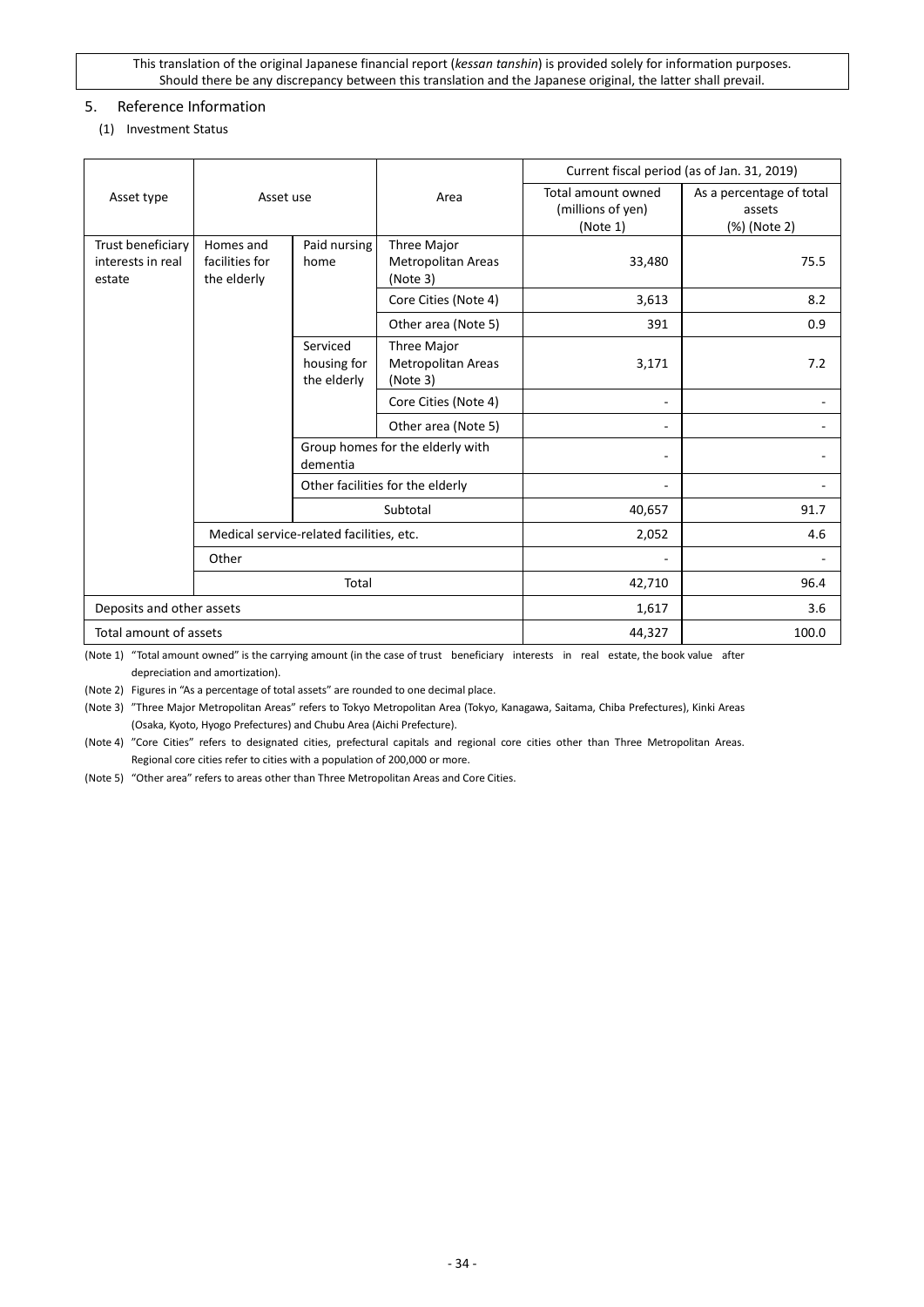<span id="page-34-1"></span><span id="page-34-0"></span>(2) Investment Real Estate Properties

① Acquisition prices, etc. of investment real estate properties and their shares of investment Overview of trust beneficiary interests in real estate that HCM owns as of January 31, 2019 is as follows.

|                               |                       | Overview of trust beneficiary interests in real estate that HCM owns as of January 31, 2019 is as follows. |                                                    |                                     |                                                  |                                                                |  |
|-------------------------------|-----------------------|------------------------------------------------------------------------------------------------------------|----------------------------------------------------|-------------------------------------|--------------------------------------------------|----------------------------------------------------------------|--|
|                               |                       |                                                                                                            |                                                    |                                     | Current fiscal period<br>(as of Jan. 31, 2019)   |                                                                |  |
| Type of<br>specified<br>asset | Area                  | Property name                                                                                              | Acquisition price<br>(millions of yen)<br>(Note 1) | Share of investment<br>(%) (Note 2) | Carrying amount<br>(millions of yen)<br>(Note 3) | Period-end<br>appraisal value<br>(millions of yen)<br>(Note 4) |  |
|                               |                       | Bonsejour Chitose-funabashi                                                                                | 824                                                | 2.0                                 | 828                                              | 974                                                            |  |
|                               |                       | <b>Bonsejour Hino</b>                                                                                      | 724                                                | 1.7                                 | 728                                              | 818                                                            |  |
|                               |                       | Bonsejour Musashi-shinjo                                                                                   | 582                                                | 1.4                                 | 585                                              | 643                                                            |  |
|                               |                       | <b>Medical Rehabilitation Home</b><br>Bonsejour Hadanoshibusawa                                            | 728                                                | 1.7                                 | 729                                              | 850                                                            |  |
|                               |                       | SOMPO CARE La vie Re<br>Machidaonoji                                                                       | 3,580                                              | 8.5                                 | 3,555                                            | 3,810                                                          |  |
|                               |                       | SOMPO CARE La vie Re<br>Azamino                                                                            | 3,050                                              | 7.2                                 | 3,118                                            | 3,270                                                          |  |
|                               | Tokyo                 | ASHEIM Hikarigaoka                                                                                         | 1,385                                              | 3.3                                 | 1,403                                            | 1,570                                                          |  |
|                               |                       | Metropolitan area ASHEIM Bunkyohakusan                                                                     | 1,430                                              | 3.4                                 | 1,430                                            | 1,630                                                          |  |
|                               |                       | GOOD TIME HOME Fudo-mae                                                                                    | 1,740                                              | 4.1                                 | 1,818                                            | 1,940                                                          |  |
|                               |                       | Bonsejour Yotsugi                                                                                          | 824                                                | 2.0                                 | 835                                              | 886                                                            |  |
|                               |                       | Granda Tsuruma-Yamato                                                                                      | 1,000                                              | 2.4                                 | 1,028                                            | 1,060                                                          |  |
|                               |                       | Smiling Home Medice Adachi                                                                                 | 2,253                                              | 5.3                                 | 2,298                                            | 2,440                                                          |  |
|                               |                       | Hanakotoba Minami                                                                                          | 1,071                                              | 2.5                                 | 1,109                                            | 1,190                                                          |  |
|                               |                       | Hanakotoba Miura                                                                                           | 615                                                | 1.5                                 | 651                                              | 664                                                            |  |
|                               |                       | Subtotal                                                                                                   | 19,806                                             | 46.9                                | 20,122                                           | 21,745                                                         |  |
| Trust<br>beneficiary          |                       | AQUAMARINE<br>Nishinomiyahama                                                                              | 1,950                                              | 4.6                                 | 1,972                                            | 2,140                                                          |  |
| interests in<br>real estate   |                       | SOMPO CARE Sompo no ie<br>Awajiekimae                                                                      | 1,930                                              | 4.6                                 | 1,953                                            | 2,170                                                          |  |
|                               |                       | SOMPO CARE Sompo no ie<br>Kobekamisawa                                                                     | 1,200                                              | 2.8                                 | 1,218                                            | 1,340                                                          |  |
|                               | Kinki area            | Medical Home Bonsejour Itami                                                                               | 514                                                | 1.2                                 | 522                                              | 557                                                            |  |
|                               |                       | Kobe Gakuentoshi Building<br>(Hapine Kobe Gakuentoshi)                                                     | 4,320                                              | 10.2                                | 4,382                                            | 4,420                                                          |  |
|                               |                       | GreenLife Moriguchi                                                                                        | 4,150                                              | 9.8                                 | 4,245                                            | 4,410                                                          |  |
|                               |                       | Hapine Kobe Uozaki Nibankan                                                                                | 930                                                | 2.2                                 | 956                                              | 995                                                            |  |
|                               |                       | Subtotal                                                                                                   | 14,994                                             | 35.5                                | 15,251                                           | 16,032                                                         |  |
|                               | Chubu area            | <b>Medical Rehabilitation Home</b><br>Bonsejour Komaki                                                     | 1,270                                              | 3.0                                 | 1,277                                            | 1,450                                                          |  |
|                               |                       | Subtotal                                                                                                   | 1,270                                              | 3.0                                 | 1,277                                            | 1,450                                                          |  |
|                               |                       | SAWAYAKA Tachibanakan                                                                                      | 1,520                                              | 3.6                                 | 1,470                                            | 1,580                                                          |  |
|                               |                       | SAWAYAKA Mekarikan                                                                                         | 1,380                                              | 3.3                                 | 1,347                                            | 1,450                                                          |  |
|                               | Core cities           | AIKOEN ICHIBANKAN Building                                                                                 | 770                                                | 1.8                                 | 795                                              | 863                                                            |  |
|                               |                       | Niigata Rehabilitation Hospital                                                                            | 2,060                                              | 4.9                                 | 2,052                                            | 2,260                                                          |  |
|                               |                       | Subtotal                                                                                                   | 5,730                                              | 13.6                                | 5,666                                            | 6,153                                                          |  |
|                               | Other area            | SAWAYAKA Tagawakan                                                                                         | 390                                                | 0.9                                 | 391                                              | 412                                                            |  |
|                               |                       | Subtotal                                                                                                   | 390                                                | 0.9                                 | 391                                              | 412                                                            |  |
|                               | Total (27 properties) |                                                                                                            | 42,190                                             | 100.0                               | 42,710                                           | 45,792                                                         |  |

(Note 1) "Acquisition price" does not include acquisition-related expenses, property tax, urban planning tax, consumption tax and local consumption tax.

(Note 2) "Share of investment" refers to the acquisition price of each property as a percentage of the total acquisition price, and the figures are rounded to one decimal place.

(Note 3) "Carrying amount" indicates book value after depreciation and amortization as of January 31, 2019.

(Note 4) "Period-end appraisal value" indicates amounts stated in the appraisal report with appraisal date of January 31, 2019, prepared by real estate appraisers of Japan Real Estate Institute, the Tanizawa Sogo Appraisal Co., Ltd., Rich Appraisal Institute Co., Ltd. and Daiwa Real Estate Appraisal Co., Ltd., based on the Articles of Incorporation of HCM and the rules set by the Investment Trusts Association, Japan.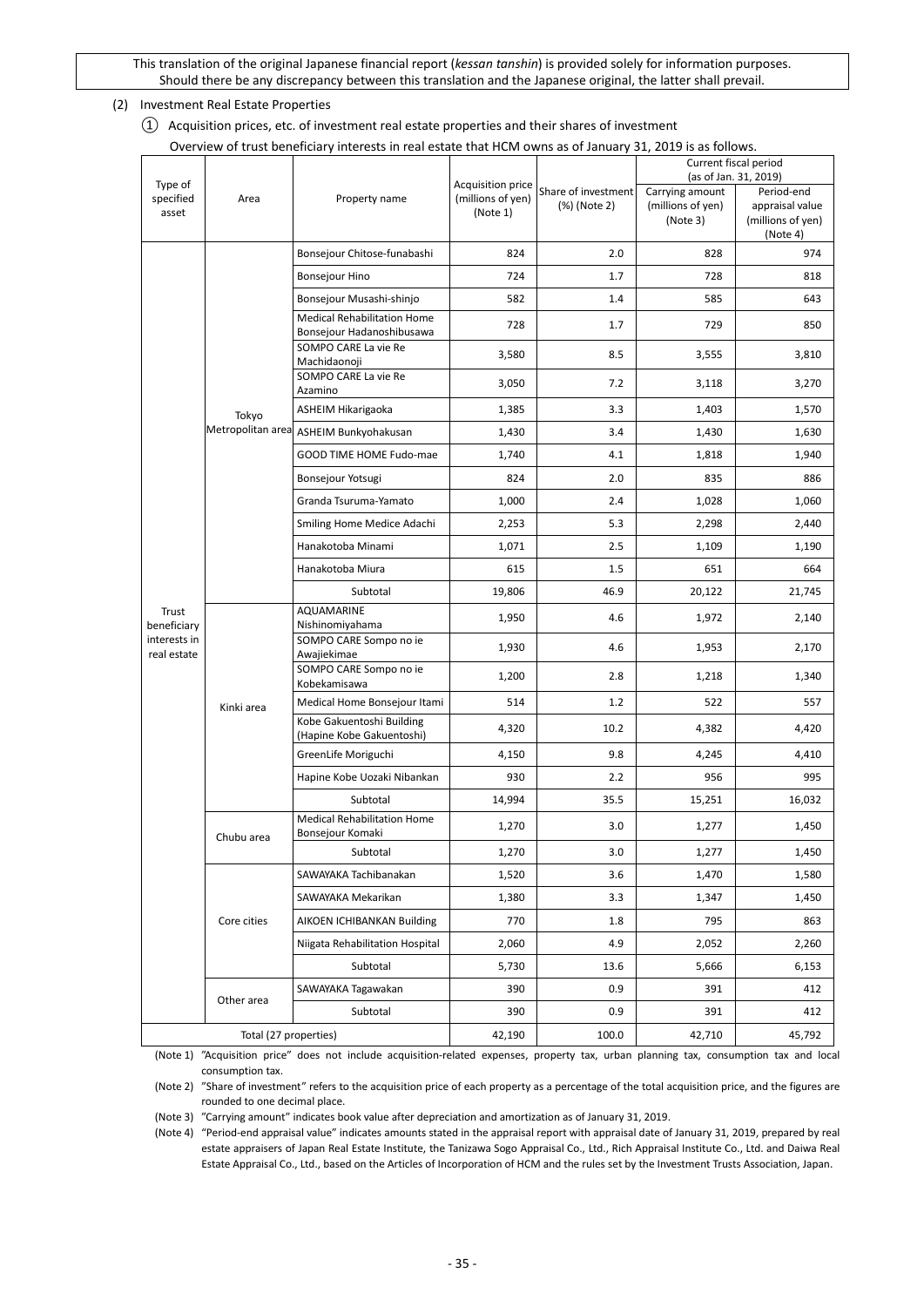<span id="page-35-0"></span>② Buildings of investment real estate properties and their leasing status

Annual rent of each property is not disclosed as consent from the tenants have not been obtained. The total annual rent from real estate in trust owned by HCM as of January 31, 2019 is 2,654 million yen (Note).

(Note) The amount is obtained by multiplying total of monthly rent in lease agreements effective as of January 31, 2019 by 12 (including tax, etc.), and is rounded down to the nearest million yen.

|              |                                             | Structure/No. of    | Construction        | Total leasable            | Total leased area     | No. of tenants<br>(companies) | Occupancy rate<br>(%) (Note 6) |  |
|--------------|---------------------------------------------|---------------------|---------------------|---------------------------|-----------------------|-------------------------------|--------------------------------|--|
| Area         | Property name                               | floors              | completion          | area<br>(m <sup>2</sup> ) | (m <sup>2</sup> )     |                               |                                |  |
|              |                                             | (Note 1)            | (Note 2)            | (Note 3)                  | (Note 4)              | (Note 5)                      |                                |  |
|              | Bonsejour Chitose-<br>funabashi             | <b>RC/B1 6F</b>     | Mar. 8, 1988        | 2,342.17                  | 2,342.17              | 1                             | 100.0                          |  |
|              | Bonsejour Hino                              | RC/3F               | May 2, 1990         | 1,984.17                  | 1,984.17              | $\mathbf{1}$                  | 100.0                          |  |
|              | Bonsejour                                   | RC/4F               | Feb. 21, 1985       | 1,710.43                  | 1,710.43              | $\mathbf{1}$                  | 100.0                          |  |
|              | Musashi-shinjo<br>Medical                   |                     |                     |                           |                       |                               |                                |  |
|              | Rehabilitation                              |                     |                     |                           |                       |                               |                                |  |
|              | Home Bonsejour                              | RC/5F               | Jul. 17, 1991       | 3,435.79                  | 3,435.79              | $\mathbf{1}$                  | 100.0                          |  |
|              | Hadanoshibusawa                             |                     |                     |                           |                       |                               |                                |  |
|              | SOMPO CARE La<br>vie Re                     | <b>RC/B1 6F</b>     | Oct. 29, 2007       | 7,720.17                  | 7,720.17              | 1                             | 100.0                          |  |
|              | Machidaonoji                                |                     |                     |                           |                       |                               |                                |  |
|              | SOMPO CARE La                               | <b>RC/B1 5F</b>     | Mar. 1, 2004        | 5,789.25                  | 5,789.25              | $\mathbf{1}$                  | 100.0                          |  |
| Metropolitan | vie Re Azamino<br>ASHEIM                    |                     |                     |                           |                       |                               |                                |  |
| area         | Hikarigaoka                                 | RC/3F               | Mar. 6, 2006        | 3,628.60                  | 3,628.60              | $\mathbf{1}$                  | 100.0                          |  |
|              | <b>ASHEIM</b><br>Bunkyohakusan              | RC/8F               | Feb. 27, 2007       | 2,494.78                  | 2,494.78              | $\overline{2}$                | 100.0                          |  |
|              | <b>GOOD TIME HOME</b>                       | RC (partly          |                     |                           |                       |                               |                                |  |
|              | Fudo-mae                                    | S)/B15F             | Mar. 18, 1992       | 3,400.20                  | 3,400.20              | $\mathbf{1}$                  | 100.0                          |  |
|              | Bonsejour Yotsugi<br>Granda Tsuruma-        | RC/5F<br>RC (partly | Mar. 28, 1989       | 1,962.89                  | 1,962.89              | $\mathbf{1}$                  | 100.0                          |  |
|              | Yamato                                      | S)/5F               | Mar. 6, 1998        | 3,427.08                  | 3,427.08              | $\mathbf{1}$                  | 100.0                          |  |
|              | <b>Smiling Home</b><br>Medice Adachi        | RC/4F               | Nov. 16, 2005       | 3,870.98                  | 3,870.98              | 2                             | 100.0                          |  |
|              | Hanakotoba                                  | RC/7F               | Feb. 24, 2010       | 1,710.68                  | 1,710.68              | $\mathbf{1}$                  | 100.0                          |  |
|              | Minami                                      | RC/4F               |                     |                           |                       |                               |                                |  |
|              | Hanakotoba Miura                            | Subtotal            | Jun. 27, 2007       | 1,959.64<br>45,436.83     | 1,959.64<br>45,436.83 | $\mathbf{1}$<br>16            | 100.0<br>100.0                 |  |
|              | <b>AQUAMARINE</b>                           | RC/5F               | May 18, 2007        | 5,157.26                  | 5,157.26              | 2                             | 100.0                          |  |
|              | Nishinomiyahama                             |                     |                     |                           |                       |                               |                                |  |
|              | <b>SOMPO CARE</b><br>Sompo no ie            | RC/12F              | Jun. 12, 2009       | 5,658.53                  | 5,658.53              | 1                             | 100.0                          |  |
|              | Awajiekimae                                 |                     |                     |                           |                       |                               |                                |  |
|              | SOMPO CARE                                  |                     | Jun. 11, 2009       |                           |                       |                               |                                |  |
|              | Sompo no ie<br>Kobekamisawa                 | S/9F                |                     | 3,626.25                  | 3,626.25              | $\mathbf{1}$                  | 100.0                          |  |
|              | <b>Medical Home</b>                         |                     |                     |                           |                       |                               | 100.0                          |  |
| Kinki area   | Bonsejour Itami                             | SRC/11F             | Mar. 3, 1989        | 2,129.87                  | 2,129.87              | $\mathbf{1}$                  |                                |  |
|              | Kobe Gakuentoshi<br><b>Building (Hapine</b> | <b>RC/B1 9F</b>     | Jan. 7, 2009        | 12,636.48                 | 12,636.48             | $\mathbf{1}$                  | 100.0                          |  |
|              | Kobe Gakuentoshi)                           |                     |                     |                           |                       |                               |                                |  |
|              | GreenLife                                   | SRC/9F              | Sept. 6, 2006       | 8,356.85                  | 8,356.85              | $\mathbf{1}$                  | 100.0                          |  |
|              | Moriguchi<br>Hapine Kobe                    |                     |                     |                           |                       |                               |                                |  |
|              | Uozaki Nibankan                             | S/B14F              | Mar. 31, 2010       | 1,772.89                  | 1,772.89              | $\mathbf{1}$                  | 100.0                          |  |
|              |                                             | Subtotal            |                     | 39,338.13                 | 39,338.13             | 8                             | 100.0                          |  |
|              | Medical<br>Rehabilitation                   |                     |                     |                           |                       |                               |                                |  |
| Chubu area   | Home Bonsejour                              | SRC/10F             | Mar. 13, 1991       | 8,858.49                  | 8,858.49              | 1                             | 100.0                          |  |
|              | Komaki                                      |                     |                     |                           |                       |                               |                                |  |
|              | SAWAYAKA                                    | Subtotal            |                     | 8,858.49                  | 8,858.49              | $\mathbf{1}$                  | 100.0                          |  |
|              | Tachibanakan                                | <b>RC/B1 6F</b>     | Oct. 31, 2005       | 5,652.94                  | 5,652.94              | $\mathbf{1}$                  | 100.0                          |  |
|              | SAWAYAKA                                    | RC/4F               | Nov. 15, 2005       | 4,720.46                  | 4,720.46              | $\mathbf{1}$                  | 100.0                          |  |
|              | Mekarikan<br>AIKOEN                         |                     |                     |                           |                       |                               |                                |  |
| Core cities  | ICHIBANKAN                                  | S/5F                | Feb. 4, 2010        | 4,311.20                  | 4,311.20              | 4                             | 100.0                          |  |
|              | <b>Building</b>                             |                     |                     |                           |                       |                               |                                |  |
|              | Niigata<br>Rehabilitation                   | $(1)$ RC/3F         | $(1)$ Apr. 20, 1990 | 13,476.55                 |                       | 1                             | 100.0                          |  |
|              | Hospital                                    | 2)S/5F              | 2)Feb. 28, 2001     |                           | 13,476.55             |                               |                                |  |
|              |                                             | Subtotal            |                     | 28,161.15                 | 28,161.15             | 7                             | 100.0                          |  |
| Other area   | SAWAYAKA<br>Tagawakan                       | RC/3F               | Jan. 20, 2006       | 2,366.20                  | 2,366.20              | $\mathbf{1}$                  | 100.0                          |  |
|              |                                             | Subtotal            |                     | 2,366.20                  | 2,366.20              | 1                             | 100.0                          |  |
|              |                                             | Total               |                     | 124,160.80                | 124,160.80            | 33                            | 100.0                          |  |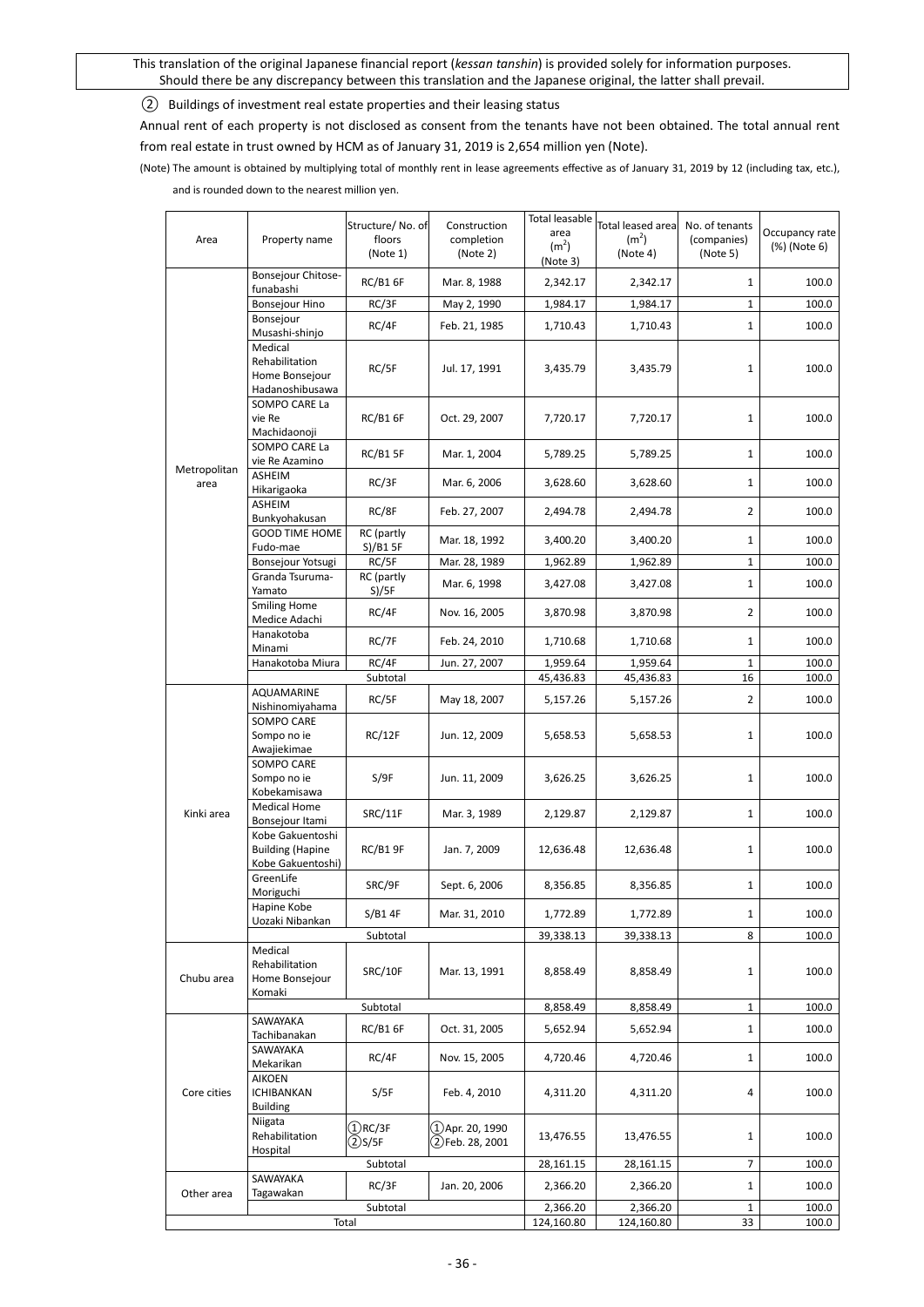- (Note 1) "Structure/ No. of floors" indicates information provided in the real estate registry of the building of each owned asset. "S" refers to steel structure, "RC" refers to reinforced concrete structure, "SRC" refers to steel-reinforced concrete structure, "B" refers to basement floor and "F" refers to floors above ground.
- (Note 2) "Construction completion" indicates date of new construction provided in the real estate registry of the building of each owned asset.
- (Note 3) "Total leasable area" indicates the areas believed to be leasable based on the lease agreement or the drawing of each building.
- (Note 4) "Total leased area" indicates the areas, out of the total leasable area, for which actual lease agreements have been concluded and are leased.
- (Note 5) "No. of tenants" indicates the number of tenants of each building based on the lease agreements. For the section of healthcare facilities in which the trustee of each owned asset and HCM conclude a lease agreement (master lease agreement) with an aim to have HCM sublease to the master lease company (section of paid nursing home with nursing care for Smiling Home Medice Adachi), the master lease company which operates the healthcare facilities in the respective sections (operator) is counted as a tenant, and accordingly indicated as the number of tenants. However, for the sections that are not subject to the lease agreement (master lease agreement) between the trustee and HCM, the number of lessees leasing a building from the trustee is counted as the number of tenants and indicated accordingly.
- (Note 6) "Occupancy rate" indicates the total leased area as a percentage of the total leasable area of each owned asset as of January 31, 2019, and is rounded to one decimal place.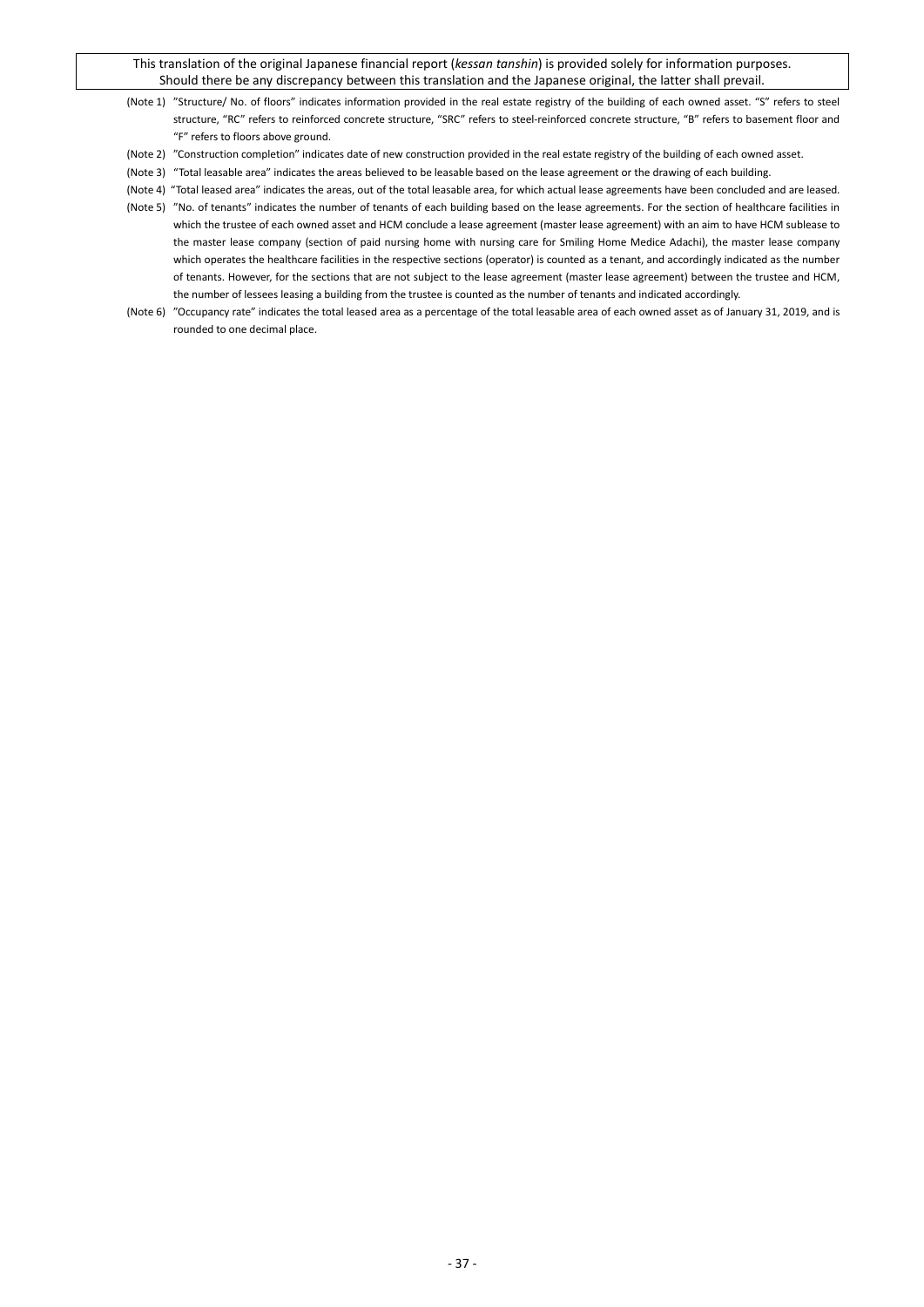<span id="page-37-0"></span>

| (3)                                                                 | Summary of Appraisal Report                  |                   |                                                             |                               |                                      |                             |                                           |                               |  |
|---------------------------------------------------------------------|----------------------------------------------|-------------------|-------------------------------------------------------------|-------------------------------|--------------------------------------|-----------------------------|-------------------------------------------|-------------------------------|--|
|                                                                     |                                              |                   |                                                             |                               |                                      | Summary of Appraisal Report |                                           |                               |  |
|                                                                     |                                              | Appraisal value   | Direct capitalization method<br>DCF method<br>Appraisal NOI |                               |                                      |                             |                                           |                               |  |
| Property name                                                       | Appraisal company                            | (millions of yen) | Indicated value<br>(millions of yen)                        | Capitalization<br>rate $(\%)$ | Indicated value<br>(millions of yen) | Discount<br>rate $(\%)$     | Terminal<br>capitalization<br>rate $(\%)$ | (millions of yen)<br>(Note 2) |  |
| AQUAMARINE<br>Nishinomiyahama                                       | <b>Rich Appraisal</b><br>Institute Co., Ltd. | 2,140             | 2,150                                                       | 5.3                           | 2,130                                | 5.0                         | 5.5                                       | 118                           |  |
| Bonsejour<br>Chitose-funabashi                                      | The Tanizawa Sogo<br>Appraisal Co., Ltd.     | 974               | 993                                                         | 4.4                           | 966                                  | 4.5                         | 4.6                                       | 49                            |  |
| <b>Bonsejour Hino</b>                                               | The Tanizawa Sogo<br>Appraisal Co., Ltd.     | 818               | 832                                                         | 4.8                           | 812                                  | 4.9                         | 5.0                                       | 43                            |  |
| Bonsejour<br>Musashi-shinjo                                         | The Tanizawa Sogo<br>Appraisal Co., Ltd.     | 643               | 653                                                         | 5.1                           | 638                                  | 5.2                         | 5.3                                       | 36                            |  |
| Medical<br>Rehabilitation<br>Home Bonsejour<br>Hadanoshibusawa      | The Tanizawa Sogo<br>Appraisal Co., Ltd.     | 850               | 864                                                         | 5.0                           | 844                                  | 5.1                         | 5.2                                       | 47                            |  |
| Medical<br>Rehabilitation<br>Home Bonsejour<br>Komaki               | The Tanizawa Sogo<br>Appraisal Co., Ltd.     | 1,450             | 1,460                                                       | 5.5                           | 1,440                                | 5.6                         | 5.7                                       | 92                            |  |
| ASHEIM<br>Hikarigaoka                                               | Japan Real Estate<br>Institute               | 1,570             | 1,590                                                       | 4.8                           | 1,550                                | 4.6                         | 5.0                                       | 76                            |  |
| ASHEIM<br>Bunkyohakusan                                             | Japan Real Estate<br>Institute               | 1,630             | 1,650                                                       | 4.4                           | 1,610                                | 4.2                         | 4.6                                       | 73                            |  |
| SOMPO CARE La<br>vie Re<br>Machidaonoji                             | Japan Real Estate<br>Institute               | 3,810             | 3,850                                                       | 4.9                           | 3,760                                | 4.7                         | 5.1                                       | 192                           |  |
| SOMPO CARE La<br>vie Re Azamino                                     | Japan Real Estate<br>Institute               | 3,270             | 3,310                                                       | 4.6                           | 3,220                                | 4.4                         | 4.8                                       | 155                           |  |
| SAWAYAKA<br>Tachibanakan                                            | Japan Real Estate<br>Institute               | 1,580             | 1,590                                                       | 5.6                           | 1,560                                | 5.4                         | 5.8                                       | 95                            |  |
| SAWAYAKA<br>Mekarikan                                               | Japan Real Estate<br>Institute               | 1,450             | 1,460                                                       | 5.7                           | 1,440                                | 5.5                         | 5.9                                       | 87                            |  |
| SAWAYAKA<br>Tagawakan                                               | Japan Real Estate<br>Institute               | 412               | 415                                                         | 5.8                           | 409                                  | 5.6                         | 6.0                                       | 26                            |  |
| <b>GOOD TIME</b><br>HOME Fudo-mae                                   | Japan Real Estate<br>Institute               | 1,940             | 1,960                                                       | 4.4                           | 1,910                                | 4.2                         | 4.6                                       | 91                            |  |
| Bonsejour Yotsugi                                                   | The Tanizawa Sogo<br>Appraisal Co., Ltd.     | 886               | 902                                                         | 4.7                           | 879                                  | 4.8                         | 4.9                                       | 48                            |  |
| <b>Medical Home</b><br>Bonsejour Itami                              | The Tanizawa Sogo<br>Appraisal Co., Ltd.     | 557               | 566                                                         | 5.1                           | 553                                  | 5.2                         | 5.3                                       | 36                            |  |
| Kobe Gakuentoshi<br><b>Building (Hapine</b><br>Kobe<br>Gakuentoshi) | Daiwa Real Estate<br>Appraisal Co., Ltd.     | 4,420             | 4,480                                                       | 4.7                           | 4,400                                | 4.5                         | 4.9                                       | 225                           |  |
| GreenLife<br>Moriguchi                                              | Daiwa Real Estate<br>Appraisal Co., Ltd.     | 4,410             | 4,470                                                       | 4.6                           | 4,380                                | 4.4                         | 4.8                                       | 221                           |  |
| Hapine Kobe<br>Uozaki Nibankan                                      | Daiwa Real Estate<br>Appraisal Co., Ltd.     | 995               | 1,010                                                       | 4.6                           | 989                                  | 4.4                         | 4.8                                       | 48                            |  |
| Granda Tsuruma-<br>Yamato                                           | The Tanizawa Sogo<br>Appraisal Co., Ltd.     | 1,060             | 1,070                                                       | 4.7                           | 1,050                                | 4.8                         | 4.9                                       | 53                            |  |
| <b>Smiling Home</b><br>Medice Adachi                                | The Tanizawa Sogo<br>Appraisal Co., Ltd.     | 2,440             | 2,470                                                       | 4.7                           | 2,430                                | 4.8                         | 4.9                                       | 119                           |  |
| AIKOEN<br><b>ICHIBANKAN</b><br><b>Building</b>                      | The Tanizawa Sogo<br>Appraisal Co., Ltd.     | 863               | 867                                                         | 5.2                           | 861                                  | 5.3                         | 5.4                                       | 45                            |  |
| Hanakotoba<br>Minami                                                | Japan Real Estate<br>Institute               | 1,190             | 1,200                                                       | 4.6                           | 1,170                                | 4.4                         | 4.8                                       | 56                            |  |
| Hanakotoba<br>Miura                                                 | The Tanizawa Sogo<br>Appraisal Co., Ltd.     | 664               | 672                                                         | 4.9                           | 661                                  | 5.0                         | 5.1                                       | 35                            |  |
| SOMPO CARE<br>Sompo no ie<br>Awajiekimae                            | Japan Real Estate<br>Institute               | 2,170             | 2,190                                                       | 5.2                           | 2,150                                | 5.0                         | 5.4                                       | 116                           |  |
| SOMPO CARE<br>Sompo no ie<br>Kobekamisawa                           | Japan Real Estate<br>Institute               | 1,340             | 1,350                                                       | 5.2                           | 1,330                                | 5.0                         | 5.4                                       | 72                            |  |
| Niigata<br>Rehabilitation<br>Hospital                               | Japan Real Estate<br>Institute               | 2,260             | 2,270                                                       | 6.6                           | 2,250                                | 6.4                         | 6.8                                       | 153                           |  |
|                                                                     | Total                                        | 45,792            | 46,294                                                      | $\sim$                        | 45,392                               | $\blacksquare$              | $\sim$                                    | 2,420                         |  |

(Note 1) Figures are based on appraisal reports with appraisal date of January 31, 2019.

(Note 2) "Appraisal NOI" indicates net operating income obtained by direct capitalization method stated in real estate appraisal report with January 31, 2019 as appraisal date, and is rounded down to the nearest million yen. The same shall apply hereinafter in this document.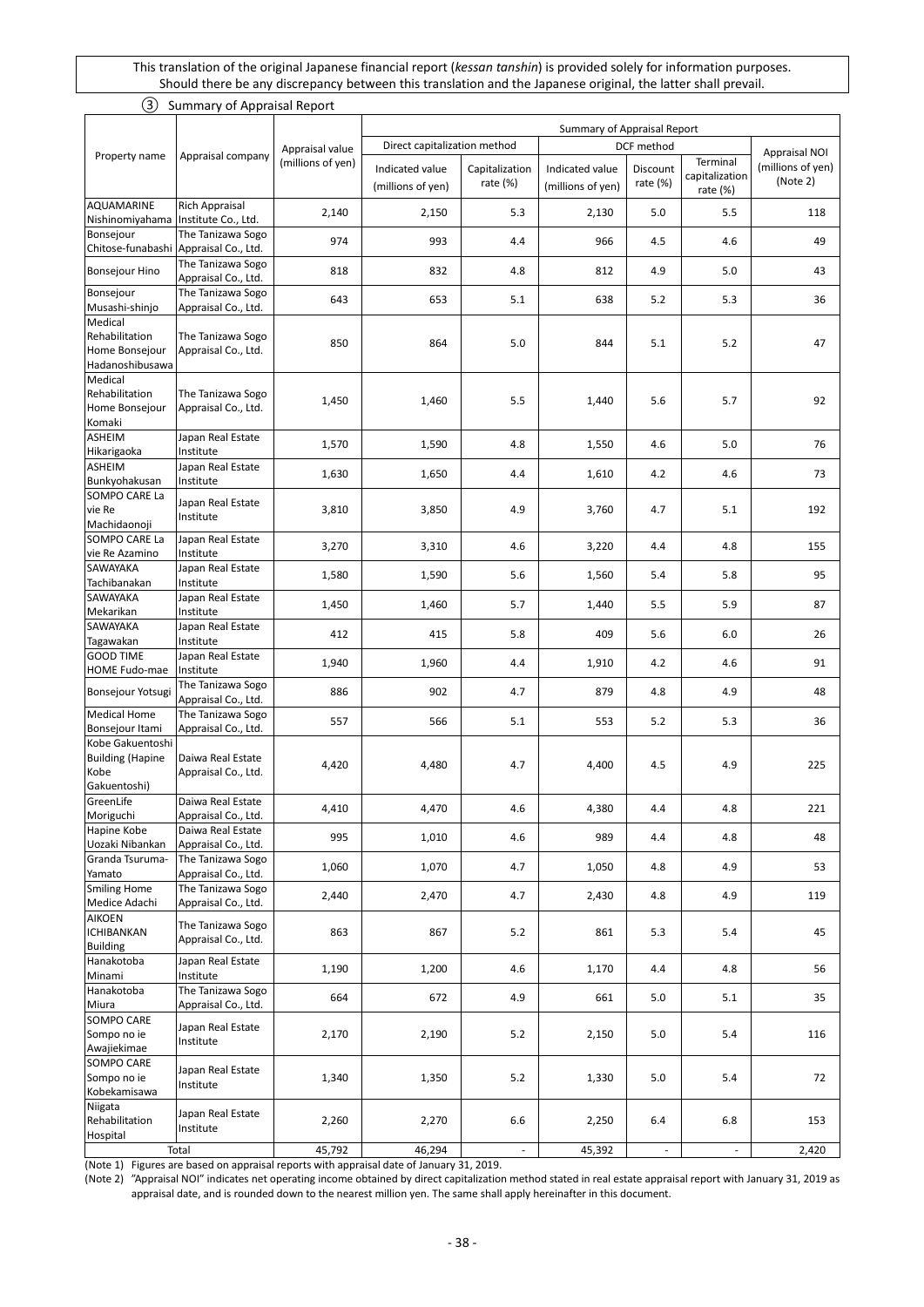- <span id="page-38-0"></span>④ Capital Expenditures of Assets under Management
	- a. Schedule of Capital Expenditures

Of capital expenditures associated with repair work, etc. currently planned for assets owned by HCM as of January 31, 2019, the following are the major estimated amounts. The estimated construction costs include the portion separately charged to expenses in accounting.

|                                                         |                                                             |                                      | Estimated construction costs<br>(thousands of yen) |                             |                                 |  |
|---------------------------------------------------------|-------------------------------------------------------------|--------------------------------------|----------------------------------------------------|-----------------------------|---------------------------------|--|
| Name of real estate, etc.                               | Purpose                                                     | Scheduled period                     | Total<br>amount                                    | Payment<br>during<br>period | Total<br>amount<br>already paid |  |
| Granda Tsuruma-Yamato<br>(Yamato-shi, Kanagawa)         | Exterior wall painting and<br>renewal of rooftop waterproof | From: January 2019<br>To: April 2019 | 34,000                                             |                             |                                 |  |
| ASHEIM Hikarigaoka<br>(Nerima-ku, Tokyo)                | Work on nurse call systems and<br>other equipment           | From: March 2019<br>To: June 2019    | 26,000                                             |                             |                                 |  |
| Smiling Home Medice Adachi<br>(Adachi-ku, Tokyo)        | Renewal of air conditioners in<br>common areas              | From: March 2019<br>To: June 2019    | 25,000                                             |                             |                                 |  |
| ASHEIM Bunkyohakusan<br>(Bunkyo-ku, Tokyo)              | Work on nurse call systems and<br>other equipment           | From: March 2019<br>To: June 2019    | 20,000                                             |                             |                                 |  |
| <b>GOOD TIME HOME Fudo-mae</b><br>(Shinagawa-ku, Tokyo) | Renewal of air conditioners in<br>common areas              | From: March 2019<br>To: June 2019    | 20,000                                             |                             |                                 |  |
| SAWAYAKA Tagawakan<br>(Tagawa-shi, Fukuoka)             | Reinforcement work for wall<br>tiles in the kitchen         | From: March 2019<br>To: June 2019    | 5,000                                              |                             |                                 |  |

# b. Capital Expenditures During Period

Of construction work falling under the category of capital expenditures conducted in the current fiscal period for assets owned by HCM as of January 31, 2019, the following are the major amounts. The capital expenditures in the current fiscal period amounted to 109,846 thousand yen and repair expenses separately charged to expenses amounted to 13,757 thousand yen for a combined total of 123,603 thousand yen of construction work implemented.

| Name of real estate, etc.                                | Purpose                                                                                       | Period                                  | Construction costs<br>(thousands of yen) |
|----------------------------------------------------------|-----------------------------------------------------------------------------------------------|-----------------------------------------|------------------------------------------|
| SOMPO CARE La vie Re Azamino<br>(Yokohama-shi, Kanagawa) | Exterior wall renovation<br>(periphery)                                                       | From: August 2018<br>To: December 2018  | 43,153                                   |
| SAWAYAKA Mekarikan<br>(Kitakyushu-shi, Fukuoka)          | Replacement of floor materials<br>(damaged by torrential rain)                                | From: November 2018<br>To: January 2019 | 14,093                                   |
| GOOD TIME HOME Fudo-mae<br>(Shinagawa-ku, Tokyo)         | Renewal of distribution<br>switchboard parts for power<br>receiving/transforming<br>equipment | From: October 2018<br>To: November 2018 | 8,872                                    |
| Other real estate, etc.                                  |                                                                                               |                                         | 43,727                                   |
|                                                          | Total                                                                                         |                                         | 109.846                                  |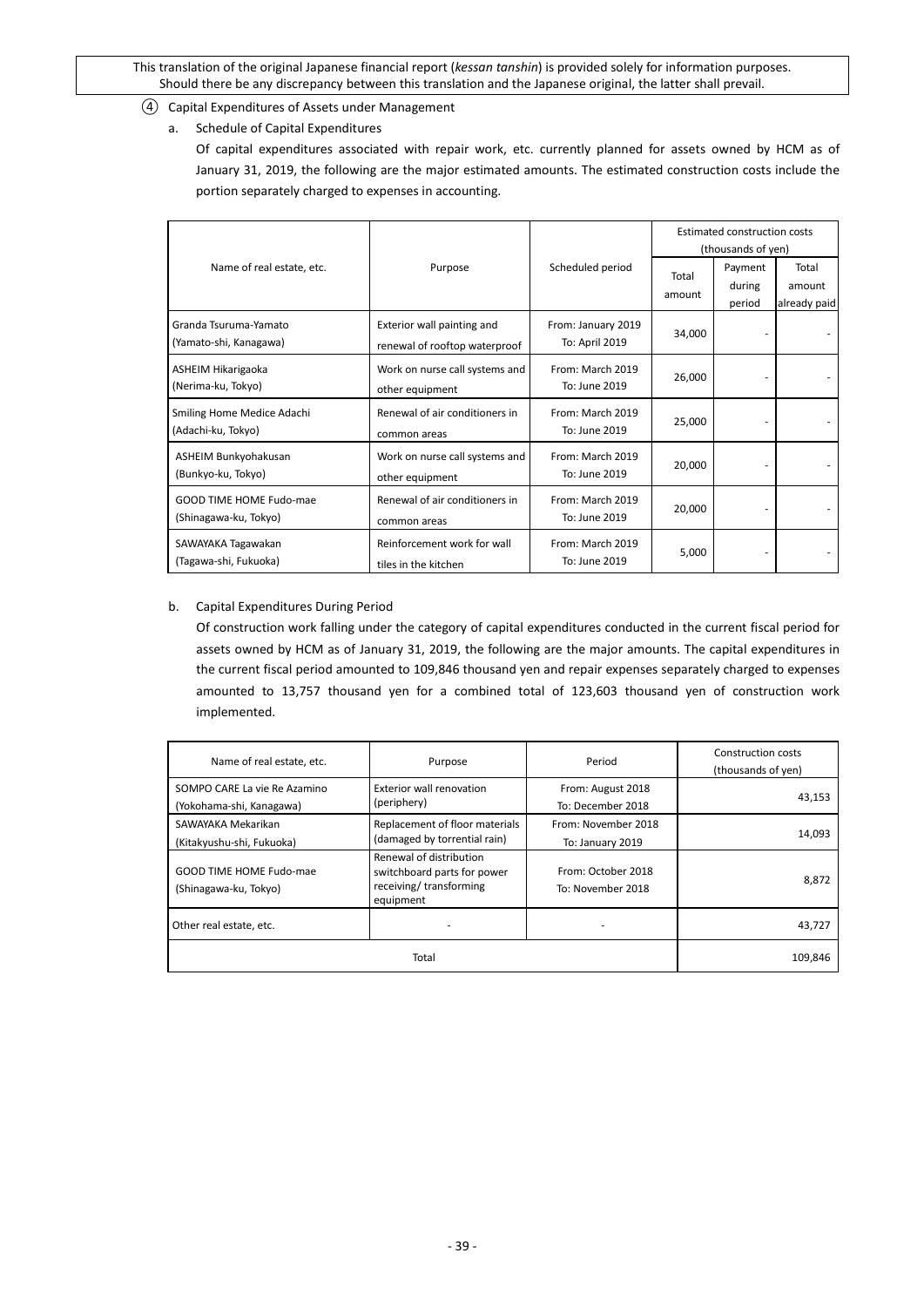# <span id="page-39-0"></span>⑤ Information of Major Tenants

"Major tenants" refers to tenants whose leased areas occupy 10% or more of total leased area of the entire portfolio at the end of the current fiscal period (on January 31, 2019). The annual rent and tenant leasehold and security deposits of each property are not disclosed as consent from the tenants has not been obtained.

| Leased area $(m2)$<br>Tenant name<br>Property name<br>(Note 1) |                                                          |           | Contract expiration date<br>(Note 2) | <b>Appraisal NOI</b><br>(millions of yen)<br>(Note 3) | Share<br>(%) (Note 4) |
|----------------------------------------------------------------|----------------------------------------------------------|-----------|--------------------------------------|-------------------------------------------------------|-----------------------|
|                                                                | AQUAMARINE Nishinomiyahama                               | 5,189.42  | May 31, 2037                         | 118                                                   | 4.2                   |
|                                                                | Kobe Gakuentoshi Building<br>(Hapine Kobe Gakuentoshi)   | 12.636.48 | March 28, 2041                       | 225                                                   | 10.1                  |
| GREEN LIFE Co., Ltd.                                           | GreenLife Moriguchi                                      | 8,356.85  | October 19, 2039                     | 221                                                   | 6.7                   |
|                                                                | Hapine Kobe Uozaki Nibankan                              | 1,772.89  | March 28, 2041                       | 48                                                    | 1.4                   |
|                                                                | Total                                                    | 27,955.64 |                                      | 614                                                   | 22.4                  |
|                                                                | Bonsejour Chitose-funabashi                              | 2,342.17  | May 24, 2026                         | 49                                                    | 1.9                   |
|                                                                | <b>Bonsejour Hino</b>                                    | 1,984.17  | May 24, 2026                         | 43                                                    | 1.6                   |
|                                                                | Bonsejour Musashi-shinjo                                 | 1,710.43  | November 23, 2026                    | 36                                                    | 1.4                   |
|                                                                | Medical Rehabilitation Home Bonsejour<br>Hadanoshibusawa | 3,435.79  | May 21, 2027                         | 47                                                    | 2.8                   |
| <b>Benesse Style Care</b><br>Co., Ltd.                         | Medical Rehabilitation Home Bonsejour<br>Komaki          | 8,858.49  | May 21, 2027                         | 92                                                    | 7.1                   |
|                                                                | Bonsejour Yotsugi                                        | 1,962.89  | January 5, 2026                      | 48                                                    | 1.6                   |
|                                                                | Medical Home Bonsejour Itami                             | 2,129.87  | May 21, 2027                         | 36                                                    | 1.7                   |
|                                                                | Granda Tsuruma-Yamato                                    | 3,427.08  | March 31, 2022                       | 53                                                    | 2.7                   |
|                                                                | Total                                                    | 25,850.89 |                                      | 408                                                   | 20.7                  |
|                                                                | SOMPO CARE La vie Re Machidaonoji                        | 7,720.17  | October 31, 2027                     | 192                                                   | 6.2                   |
|                                                                | SOMPO CARE La vie Re Azamino                             | 5,789.25  | June 27, 2027                        | 155                                                   | 4.6                   |
| Sompo Care Inc.                                                | SOMPO CARE Sompo no ie<br>Awajiekimae                    | 5,745.15  | July 31, 2034                        | 116                                                   | 4.6                   |
|                                                                | SOMPO CARE Sompo no ie<br>Kobekamisawa                   | 4,058.35  | July 31, 2034                        | 72                                                    | 3.3                   |
|                                                                | Total                                                    | 23,312.92 |                                      | 537                                                   | 18.7                  |
| <b>Medical Corporation</b>                                     | AIKOEN ICHIBANKAN Building                               | 3,806.36  | August 4, 2036                       | 45                                                    | 3.0                   |
|                                                                | Niigata Rehabilitation Hospital                          | 13,476.55 | March 23, 2047                       | 153                                                   | 10.8                  |
| <b>AIKOKAI</b>                                                 | Total                                                    | 17,282.91 |                                      | 198                                                   | 13.8                  |
|                                                                | SAWAYAKA Tachibanakan                                    | 5,652.94  | January 29, 2028                     | 95                                                    | 4.5                   |
| Sawayaka Club Co.,                                             | SAWAYAKA Mekarikan                                       | 4,720.46  | January 29, 2028                     | 87                                                    | 3.8                   |
| Ltd.                                                           | SAWAYAKA Tagawakan                                       | 2,366.20  | January 29, 2028                     | 26                                                    | 1.9                   |
|                                                                | Total                                                    | 12,739.60 | ٠                                    | 209                                                   | 10.2                  |

(Note 1) "Leased area" indicates not the area described in the drawing of each building but the area stated in lease agreements concluded with each operator as of January 31, 2019. The same shall apply in ⑤.

(Note 2) "Contract expiration date" indicates the contract expiration date stated in the lease agreement with the operator as the lessee.

(Note 3) "Appraisal NOI" indicates figures calculated for each property by including lessees other than the operators.

(Note 4) "Share" indicates the leased area of each property as a percentage of the total leased area of the properties owned by HCM as of January 31, 2019, and is rounded to one decimal place.

(Note 5) The above table has been revised based on the release dated April 25, 2019.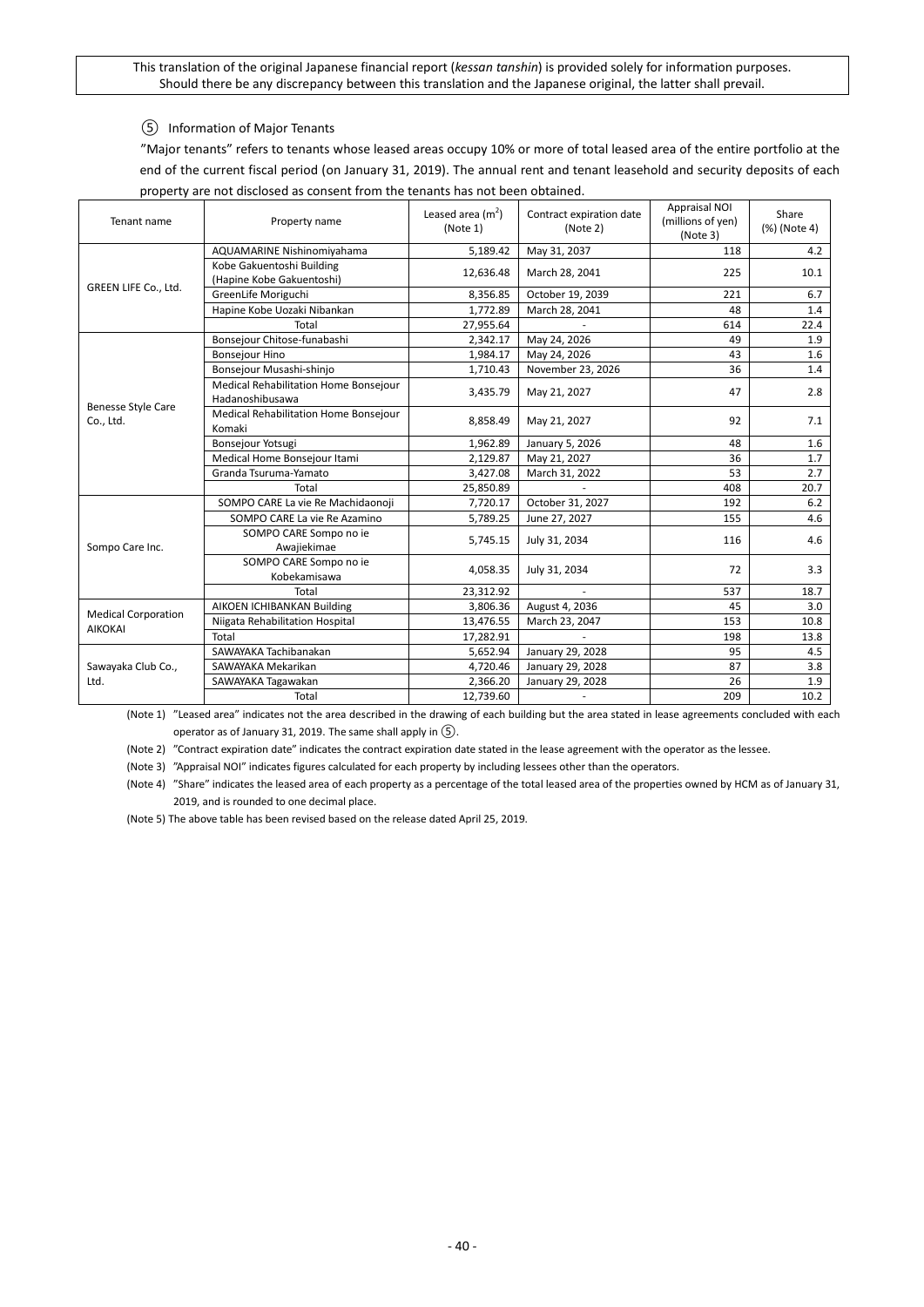### ⑥ Portfolio Overview

a. Overview of Homes and Facilities for the Elderly

<span id="page-40-0"></span>

| Property name                                                         | Type of facility                      | Operator                                     | No. of<br>rooms<br>(rooms)<br>(Note 1) | Capacity<br>(persons)<br>(Note 1) | No. of<br>residents<br>(persons)<br>(Note 1) | Occupancy<br>rate $(\%)$<br>(Note 2) | Preparation date<br>of Property<br>Disclosure<br>Statement of<br>important matters<br>(Note 3) |
|-----------------------------------------------------------------------|---------------------------------------|----------------------------------------------|----------------------------------------|-----------------------------------|----------------------------------------------|--------------------------------------|------------------------------------------------------------------------------------------------|
| <b>AQUAMARINE</b><br>Nishinomiyahama                                  | Paid nursing home                     | GREEN LIFE Co., Ltd.                         | 90                                     | 100                               | 96                                           | 96.0                                 | July 1, 2018                                                                                   |
| Bonsejour Chitose-<br>funabashi                                       | Paid nursing home                     | Benesse Style Care Co., Ltd.                 | 42                                     | 47                                | 45                                           | 95.7                                 | October 1, 2018                                                                                |
| <b>Bonsejour Hino</b>                                                 | Paid nursing home                     | Benesse Style Care Co., Ltd.                 | 56                                     | 58                                | 54                                           | 93.1                                 | October 1, 2018                                                                                |
| Bonsejour Musashi-<br>shinjo                                          | Paid nursing home                     | Benesse Style Care Co., Ltd.                 | 46                                     | 49                                | 44                                           | 89.8                                 | October 1, 2018                                                                                |
| Medical<br><b>Rehabilitation Home</b><br>Bonsejour<br>Hadanoshibusawa | Paid nursing home                     | Benesse Style Care Co., Ltd.                 | 100                                    | 101                               | 94                                           | 93.1                                 | October 1, 2018                                                                                |
| Medical<br><b>Rehabilitation Home</b><br>Bonsejour Komaki             | Residential type paid<br>nursing home | Benesse Style Care Co., Ltd.                 | 124                                    | 165                               | 111                                          | 67.3                                 | October 1, 2018                                                                                |
| ASHEIM Hikarigaoka                                                    | Paid nursing home                     | AS PARTNERS Co., Ltd.                        | 83                                     | 89                                | 81                                           | 91.0                                 | August 1, 2018                                                                                 |
| ASHEIM<br>Bunkyohakusan                                               | Paid nursing home                     | AS PARTNERS Co., Ltd.                        | 50                                     | 52                                | 45                                           | 86.5                                 | July 1, 2018                                                                                   |
| SOMPO CARE La vie<br>Re Machidaonoji                                  | Paid nursing home                     | Sompo Care Inc.                              | 163                                    | 169                               | 112                                          | 66.3                                 | July 1, 2018                                                                                   |
| SOMPO CARE La vie<br>Re Azamino                                       | Paid nursing home                     | Sompo Care Inc.                              | 145                                    | 145                               | 84                                           | 57.9                                 | July 1, 2018                                                                                   |
| SAWAYAKA<br>Tachibanakan                                              | Paid nursing home                     | Sawayaka Club Co., Ltd.                      | 104                                    | 104                               | 103                                          | 99.0                                 | July 1, 2018                                                                                   |
| SAWAYAKA<br>Mekarikan                                                 | Paid nursing home                     | Sawayaka Club Co., Ltd.                      | 95                                     | 95                                | 93                                           | 97.9                                 | July 1, 2018                                                                                   |
| SAWAYAKA<br>Tagawakan                                                 | Paid nursing home                     | Sawayaka Club Co., Ltd.                      | 60                                     | 60                                | 56                                           | 93.3                                 | July 1, 2018                                                                                   |
| <b>GOOD TIME HOME</b><br>Fudo-mae                                     | Paid nursing home                     | JAPAN LIFEDESIGN Inc.                        | 61                                     | 67                                | 63                                           | 94.0                                 | August 1, 2018                                                                                 |
| Bonsejour Yotsugi                                                     | Paid nursing home                     | Benesse Style Care Co., Ltd.                 | 61                                     | 65                                | 59                                           | 90.8                                 | October 1, 2018                                                                                |
| <b>Medical Home</b><br>Bonsejour Itami                                | Residential type paid<br>nursing home | Benesse Style Care Co., Ltd.                 | 62                                     | 64                                | 62                                           | 96.9                                 | October 1, 2018                                                                                |
| Kobe Gakuentoshi<br><b>Building</b><br>(Hapine Kobe<br>Gakuentoshi)   | Paid nursing home                     | GREEN LIFE Co., Ltd.                         | 128                                    | 138                               | 127                                          | 92.0                                 | July 1, 2018                                                                                   |
| GreenLife Moriguchi                                                   | Paid nursing home                     | GREEN LIFE Co., Ltd.                         | 155                                    | 189                               | 184                                          | 97.4                                 | July 1, 2018                                                                                   |
| Hapine Kobe Uozaki<br>Nibankan                                        | Paid nursing home                     | GREEN LIFE Co., Ltd.                         | 47                                     | 47                                | 46                                           | 97.9                                 | July 1, 2018                                                                                   |
| Granda Tsuruma-<br>Yamato                                             | Paid nursing home                     | Benesse Style Care Co., Ltd.                 | 73                                     | 90                                | 72                                           | 80.0                                 | October 1, 2018                                                                                |
| <b>Smiling Home</b><br>Medice Adachi                                  | Paid nursing home                     | <b>GREEN LIFE HIGASHI NIHON</b><br>Co., Ltd. | 82                                     | 82                                | 71                                           |                                      | 86.6 November 1, 2018                                                                          |
| AIKOEN ICHIBANKAN<br><b>Building</b>                                  | Paid nursing home                     | <b>Medical Corporation</b><br><b>AIKOEN</b>  | 90                                     | 90                                | 89                                           | 98.9                                 | July 1, 2018                                                                                   |
| Hanakotoba Minami                                                     | Paid nursing home                     | Proud Life Inc.                              | 51                                     | 51                                | 51                                           | 100.0                                | November 28, 2018                                                                              |
| Hanakotoba Miura                                                      | Paid nursing home                     | Proud Life Inc.                              | 53                                     | 54                                | 50                                           | 92.6                                 | October 1, 2018                                                                                |
| SOMPO CARE Sompo<br>no ie Awajiekimae                                 | Serviced housing for the<br>elderly   | Sompo Care Inc.                              | 137<br>(Note 4)                        | 137<br>(Note 4)                   | 123                                          | 89.8                                 | November 1, 2018                                                                               |
| SOMPO CARE Sompo<br>no ie Kobekamisawa                                | Serviced housing for the<br>elderly   | Sompo Care Inc.                              | 85                                     | 85                                | 84                                           | 98.8                                 | November 1, 2018                                                                               |
|                                                                       | Total                                 | 2,243                                        | 2,393                                  | 2,099                             | 87.7                                         |                                      |                                                                                                |

(Note 1) "No. of rooms," "Capacity" and "No. of residents" indicate figures stated in Property Disclosure Statement of Important Matters (hereinafter the "Property Disclosure Statement of Important Matters") of the paid nursing home provided by the operators or figures posted on the website of each property prepared by the operators as of January 31, 2019.

(Note 2) "Occupancy rate" indicates the occupancy rate stated in the Property Disclosure Statement of Important Matters or the rate obtained by dividing the number of residents by capacity, rounded to one decimal place.

(Note 3) "Preparation date of Property Disclosure Statement of Important Matters" indicates the date of application, reference date or preparation date stated on the document.

(Note 4) Actual number of rooms and capacity for serviced housing for the elderly are 136 rooms and 136 persons, respectively.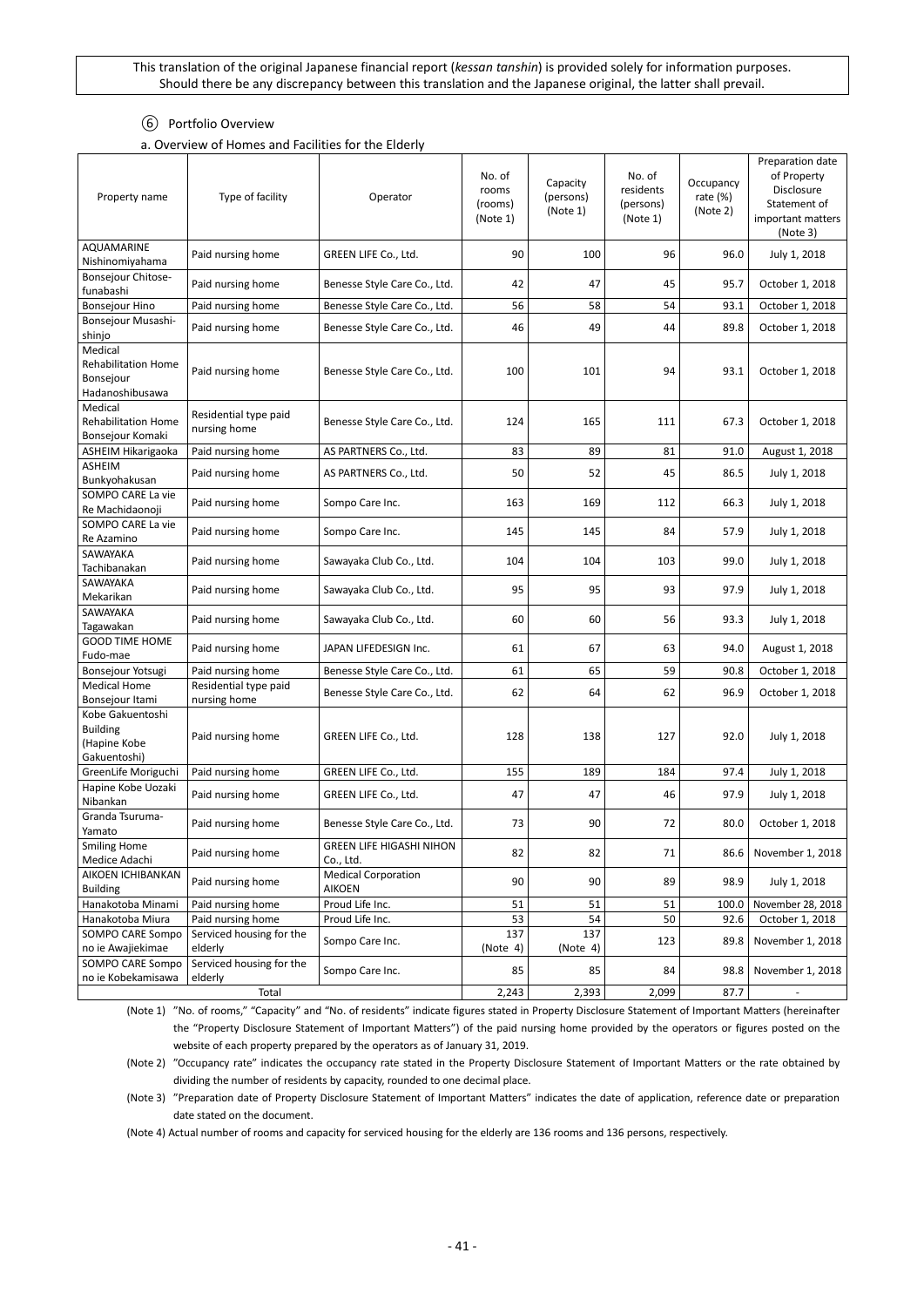# b. Overview of Medical Service-Related Facilities, etc.

| Property<br>name                   |                        | Niigata Rehabilitation Hospital                                                                                                                                                                                                                                                                                                           |                              |                                                                                                                                                                                                                                                                                                                                                  |  |  |  |
|------------------------------------|------------------------|-------------------------------------------------------------------------------------------------------------------------------------------------------------------------------------------------------------------------------------------------------------------------------------------------------------------------------------------|------------------------------|--------------------------------------------------------------------------------------------------------------------------------------------------------------------------------------------------------------------------------------------------------------------------------------------------------------------------------------------------|--|--|--|
| Operator                           |                        | <b>Medical Corporation AIKOKAI</b>                                                                                                                                                                                                                                                                                                        | Date of<br>establishment     | June 1990<br>(established as Oyama Hospital, the precursor)                                                                                                                                                                                                                                                                                      |  |  |  |
| Type of<br>facility                |                        | Hospital                                                                                                                                                                                                                                                                                                                                  | Authorized<br>number of beds | 168 beds (general bed: 108 beds/convalescent-<br>stage beds: 60 beds)                                                                                                                                                                                                                                                                            |  |  |  |
| Subject of<br>medical<br>treatment | oral surgery           | Rehabilitation, orthopedic surgery, internal<br>medicine, neurology, dental & dental and                                                                                                                                                                                                                                                  | Facility<br>certification    | Training facility certified by the Japanese Association<br>of Rehabilitation Medicine<br>Training facility certified by Japan Society of<br>Ultrasonics in Medicine specialists                                                                                                                                                                  |  |  |  |
| Main facility<br>criteria          | Hospitalization<br>fee | Hospital ward on 2nd floor (48 beds)<br>Hospital ward on 3rd floor (60 beds)                                                                                                                                                                                                                                                              | fee $1)$                     | Hospitalization fee of hospital ward for comprehensive community care 1<br>Basic hospitalization fee for general hospital ward (local general hospitalization<br>· Medical management fee for comprehensive community care 1<br>Hospital ward on 4th floor (60 beds) Hospitalization fee of hospital ward for rehabilitation at recovery stage 1 |  |  |  |
|                                    | <b>Others</b>          | Emergency medical care management addition, specimen examination management addition I, fee for<br>coordinated guidance on cancer treatment, rehabilitation fee for cerebrovascular disease, etc. I,<br>rehabilitation fee for locomotor I, rehabilitation fee for respiratory apparatus II, fee for group<br>communication therapy, etc. |                              |                                                                                                                                                                                                                                                                                                                                                  |  |  |  |
| External<br>evaluation             |                        | Hospital certified by Japan Council for Quality Health Care. (Certification number: JC1424-3) 3rdG:Ver.1.1<br>Rehabilitation function (Certification number: JC1424-R2) Ver.3.0<br>Added function                                                                                                                                         |                              |                                                                                                                                                                                                                                                                                                                                                  |  |  |  |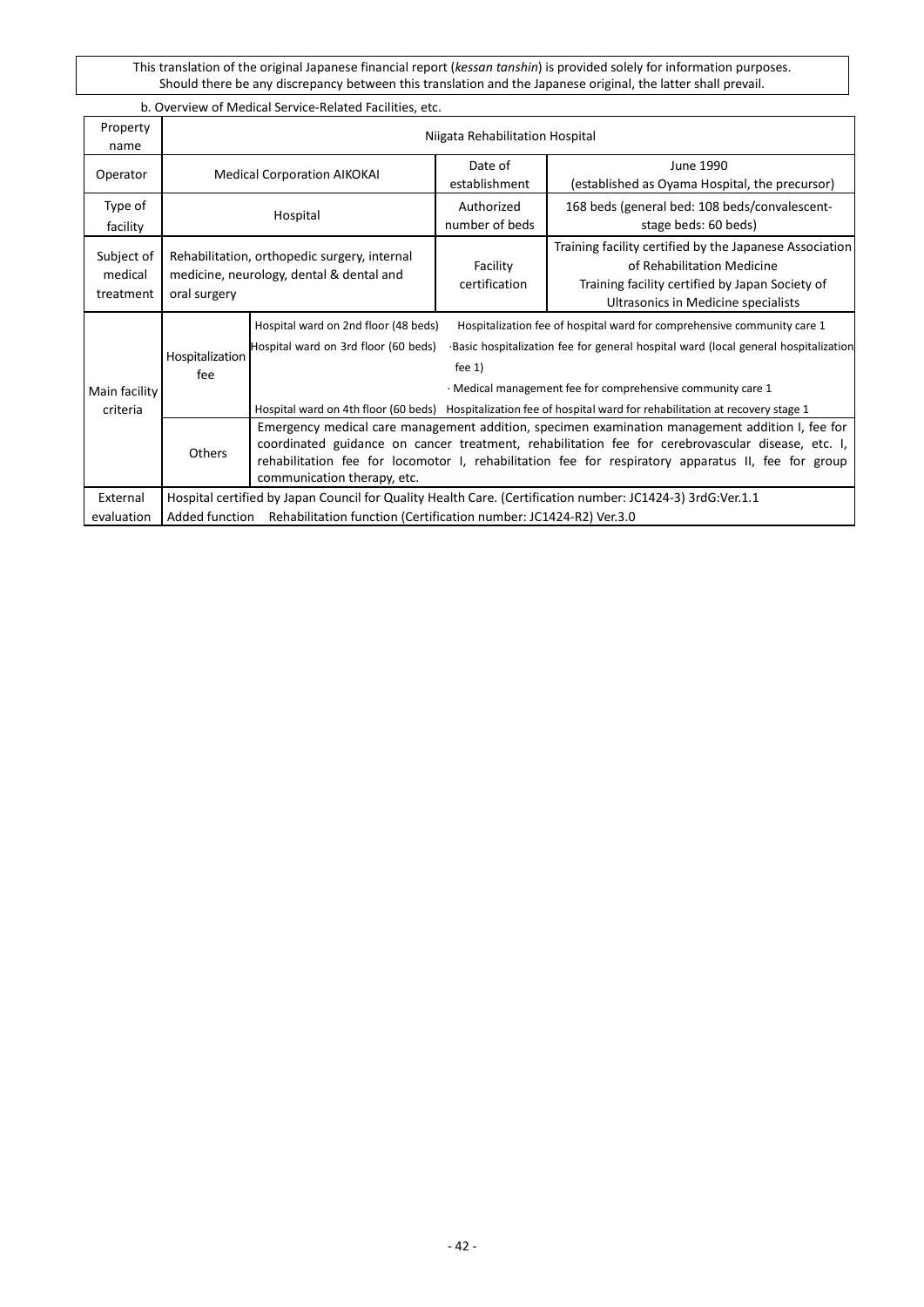| c. Leasing status     |                                    |                                                                 |                                                    |                                                                                 |                                                                |  |  |  |
|-----------------------|------------------------------------|-----------------------------------------------------------------|----------------------------------------------------|---------------------------------------------------------------------------------|----------------------------------------------------------------|--|--|--|
|                       |                                    | Current fiscal period (from August 1, 2018 to January 31, 2019) |                                                    |                                                                                 |                                                                |  |  |  |
| Area                  | Property name                      | No. of tenants<br>(Note 1)                                      | Occupancy rate<br>(as of the end of<br>period) (%) | Revenue related to<br>rent business<br>(during the period)<br>(millions of yen) | Percentage of total<br>revenue related to<br>rent business (%) |  |  |  |
|                       | Bonsejour Chitose-funabashi        | $\mathbf{1}$                                                    | 100.0                                              |                                                                                 |                                                                |  |  |  |
|                       | <b>Bonsejour Hino</b>              | $\mathbf{1}$                                                    | 100.0                                              |                                                                                 |                                                                |  |  |  |
|                       | Bonsejour Musashi-shinjo           | $\mathbf{1}$                                                    | 100.0                                              |                                                                                 |                                                                |  |  |  |
|                       | <b>Medical Rehabilitation Home</b> | $\mathbf{1}$                                                    | 100.0                                              |                                                                                 |                                                                |  |  |  |
|                       | Bonsejour Hadanoshibusawa          |                                                                 |                                                    |                                                                                 |                                                                |  |  |  |
|                       | SOMPO CARE La vie Re Machidaonoji  | $\mathbf{1}$                                                    | 100.0                                              |                                                                                 |                                                                |  |  |  |
|                       | SOMPO CARE La vie Re Azamino       | $\mathbf{1}$                                                    | 100.0                                              |                                                                                 |                                                                |  |  |  |
| Tokyo<br>Metropolitan | ASHEIM Hikarigaoka                 | $\mathbf{1}$                                                    | 100.0                                              |                                                                                 |                                                                |  |  |  |
| area                  | ASHEIM Bunkyohakusan               | $\overline{2}$                                                  | 100.0                                              |                                                                                 |                                                                |  |  |  |
|                       | GOOD TIME HOME Fudo-mae            | $\mathbf{1}$                                                    | 100.0                                              |                                                                                 |                                                                |  |  |  |
|                       | Bonsejour Yotsugi                  | $\mathbf{1}$                                                    | 100.0                                              |                                                                                 |                                                                |  |  |  |
|                       | Granda Tsuruma-Yamato              | $\mathbf{1}$                                                    | 100.0                                              |                                                                                 |                                                                |  |  |  |
|                       | Smiling Home Medice Adachi         | $\overline{2}$                                                  | 100.0                                              |                                                                                 |                                                                |  |  |  |
|                       | Hanakotoba Minami                  | $\mathbf{1}$                                                    | 100.0                                              |                                                                                 |                                                                |  |  |  |
|                       | Hanakotoba Miura                   | $\mathbf{1}$                                                    | 100.0                                              |                                                                                 |                                                                |  |  |  |
|                       | Subtotal                           | 16                                                              | 100.0                                              |                                                                                 |                                                                |  |  |  |
|                       | AQUAMARINE Nishinomiyahama         | $\overline{2}$                                                  | 100.0                                              |                                                                                 |                                                                |  |  |  |
|                       | SOMPO CARE Sompo no ie             | $\mathbf{1}$                                                    | 100.0                                              | Not disclosed                                                                   |                                                                |  |  |  |
|                       | Awajiekimae                        |                                                                 |                                                    | (Note 2)                                                                        |                                                                |  |  |  |
|                       | SOMPO CARE Sompo no ie             | $\mathbf{1}$                                                    | 100.0                                              |                                                                                 |                                                                |  |  |  |
|                       | Kobekamisawa                       |                                                                 |                                                    |                                                                                 |                                                                |  |  |  |
| Kinki area            | Medical Home Bonsejour Itami       | $\mathbf{1}$                                                    | 100.0                                              |                                                                                 |                                                                |  |  |  |
|                       | Kobe Gakuentoshi Building          | $\mathbf{1}$                                                    | 100.0                                              |                                                                                 |                                                                |  |  |  |
|                       | (Hapine Kobe Gakuentoshi)          |                                                                 |                                                    |                                                                                 |                                                                |  |  |  |
|                       | GreenLife Moriguchi                | $\mathbf{1}$                                                    | 100.0                                              |                                                                                 |                                                                |  |  |  |
|                       | Hapine Kobe Uozaki Nibankan        | $\mathbf{1}$                                                    | 100.0                                              |                                                                                 |                                                                |  |  |  |
|                       | Subtotal                           | 8                                                               | 100.0                                              |                                                                                 |                                                                |  |  |  |
|                       | <b>Medical Rehabilitation Home</b> | $\mathbf{1}$                                                    | 100.0                                              |                                                                                 |                                                                |  |  |  |
| Chubu area            | Bonsejour Komaki                   |                                                                 |                                                    |                                                                                 |                                                                |  |  |  |
|                       | Subtotal                           | $\mathbf{1}$                                                    | 100.0                                              |                                                                                 |                                                                |  |  |  |
|                       | SAWAYAKA Tachibanakan              | $\mathbf{1}$                                                    | 100.0                                              |                                                                                 |                                                                |  |  |  |
|                       | SAWAYAKA Mekarikan                 | $\mathbf{1}$<br>$\overline{4}$                                  | 100.0                                              |                                                                                 |                                                                |  |  |  |
| Core cities           | AIKOEN ICHIBANKAN Building         |                                                                 | 100.0                                              |                                                                                 |                                                                |  |  |  |
|                       | Niigata Rehabilitation Hospital    | $\mathbf{1}$<br>$\overline{7}$                                  | 100.0                                              |                                                                                 |                                                                |  |  |  |
|                       | Subtotal                           |                                                                 | 100.0                                              |                                                                                 |                                                                |  |  |  |
| Other                 | SAWAYAKA Tagawakan                 | $\mathbf{1}$<br>$\mathbf{1}$                                    | 100.0<br>100.0                                     |                                                                                 |                                                                |  |  |  |
|                       | Subtotal                           | 33                                                              | 100.0                                              | 1.294                                                                           | 100.0                                                          |  |  |  |
|                       | Total                              |                                                                 |                                                    |                                                                                 |                                                                |  |  |  |

(Note 1) "No. of tenants" indicates the number of tenants of each building based on the lease agreements. For the section of healthcare facilities in which the trustee of each owned asset and HCM conclude a lease agreement (master lease agreement) with an aim to have HCM sublease to the master lease company (section of paid nursing home with nursing care for Smiling Home Medice Adachi), the master lease company which operates the healthcare facilities in the respective sections (operator) is counted as a tenant, and accordingly indicated as the number of tenants. However, for the sections that are not subject to the lease agreement (master lease agreement) between the trustee and HCM, the number of lessees leasing a building from the trustee is counted as the number of tenants and indicated accordingly.

(Note 2) "Revenue related to rent business" and "Percentage of total revenue related to rent business" of each property are not disclosed as consent for disclosure of revenue related to rent business has not been obtained from the tenants. The total is the sum of amounts received as rent for the current fiscal period based on the lease agreements.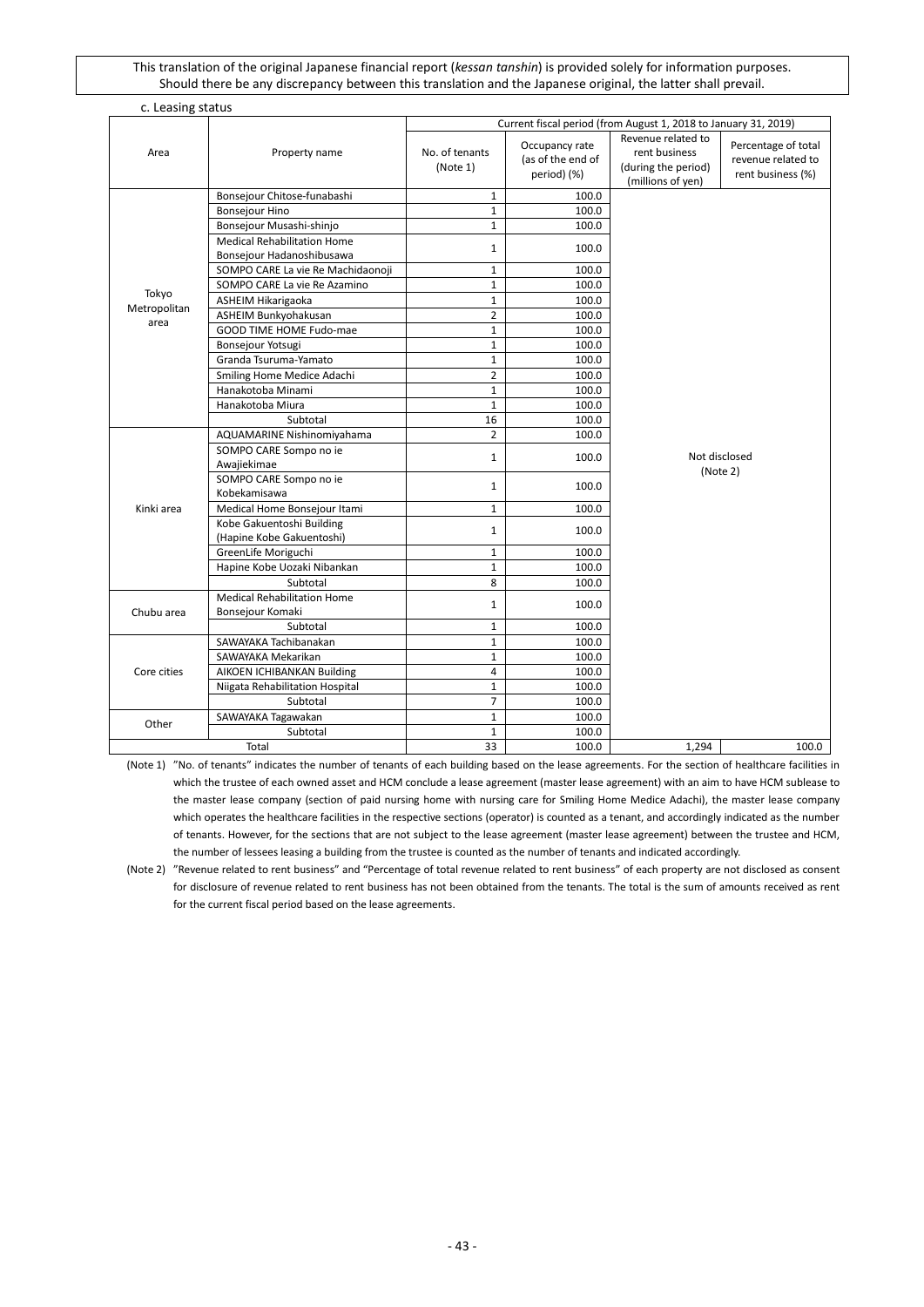#### d. Earnings Performance

(Unit: thousands of yen)

|                                                                     |           |                                    |                  |         |                          | Current fiscal period (from August 1, 2018 to January 31, 2019) |                          |                          |                |        |                        |
|---------------------------------------------------------------------|-----------|------------------------------------|------------------|---------|--------------------------|-----------------------------------------------------------------|--------------------------|--------------------------|----------------|--------|------------------------|
|                                                                     |           | Real estate lease business revenue |                  |         |                          | Real estate lease business expenses                             |                          |                          |                |        |                        |
| Property name                                                       |           | Rent<br>revenue                    | Other<br>revenue |         | Property<br>tax          | Outsourcing                                                     | Insurance<br>expenses    | Repair<br>expenses       | Depreciation   | Other  | <b>NOI</b><br>(Note 3) |
| AQUAMARINE<br>Nishinomiyahama                                       |           |                                    |                  | 23,209  | 4,478                    | 2,100                                                           | 151                      | 1,219                    | 14,860         | 400    | 58,994                 |
| Bonsejour<br>Chitose-funabashi                                      |           |                                    |                  | 5,544   | 1,790                    | 224                                                             | 76                       |                          | 3,048          | 404    | 21,425                 |
| <b>Bonsejour Hino</b>                                               |           |                                    |                  | 5,042   | 1,240                    | 213                                                             | 58                       | $\overline{\phantom{a}}$ | 3,130          | 400    | 19,521                 |
| Bonsejour                                                           |           |                                    |                  |         |                          |                                                                 |                          | $\overline{\phantom{a}}$ |                |        |                        |
| Musashi-shinjo                                                      |           |                                    |                  | 4,064   | 998                      | 167                                                             | 51                       |                          | 2,447          | 400    | 16,186                 |
| Medical<br>Rehabilitation                                           |           |                                    |                  | 8,365   | 1,829                    | 213                                                             | 104                      |                          | 5,817          | 400    | 21,110                 |
| Home Bonsejour<br>Hadanoshibusawa                                   |           |                                    |                  |         |                          |                                                                 |                          |                          |                |        |                        |
| Medical<br>Rehabilitation<br>Home Bonsejour<br>Komaki               |           |                                    |                  | 14,038  | 4,568                    | 201                                                             | 241                      |                          | 8,627          | 400    | 39,599                 |
| ASHEIM<br>Hikarigaoka                                               |           |                                    |                  | 12,047  | 3,698                    | 388                                                             | 110                      | 189                      | 7,258          | 400    | 39,011                 |
| <b>ASHEIM</b><br>Bunkyohakusan                                      |           |                                    |                  | 10,234  | 2,494                    | 388                                                             | 82                       |                          | 6,868          | 400    | 36,466                 |
| SOMPO CARE La<br>vie Re                                             |           |                                    |                  | 45,889  | 5,843                    | 780                                                             | 244                      | 2,508                    | 36,112         | 400    | 95,085                 |
| Machidaonoji<br>SOMPO CARE La<br>vie Re Azamino                     |           |                                    |                  | 32,049  | 4,749                    | 780                                                             | 179                      | 450                      | 25,489         | 400    | 78,540                 |
| SAWAYAKA<br>Tachibanakan                                            |           |                                    |                  | 26,133  | 2,666                    | 1,140                                                           | 209                      | ÷,                       | 21,718         | 400    | 47,321                 |
| SAWAYAKA<br>Mekarikan                                               |           |                                    |                  | 25,493  | 2,988                    | 1,140                                                           | 133                      | $\overline{\phantom{a}}$ | 20,831         | 400    | 43,621                 |
| SAWAYAKA                                                            |           |                                    | 8,308            | 1,126   | 1,140                    | 63                                                              | $\overline{\phantom{a}}$ | 5,578                    | 400            | 12,964 |                        |
| Tagawakan<br><b>GOOD TIME</b>                                       |           |                                    |                  |         |                          |                                                                 |                          |                          |                |        |                        |
| HOME Fudo-mae                                                       |           | Not disclosed<br>(Note 2)          |                  | 11,769  | 3,051                    | 600                                                             | 115                      | 373                      | 7,228          | 400    | 46,459                 |
| Bonsejour Yotsugi<br><b>Medical Home</b>                            |           |                                    |                  | 4,927   | 968                      | 223                                                             | 49                       | $\overline{\phantom{a}}$ | 3,286          | 400    | 20,708                 |
| Bonsejour Itami                                                     |           |                                    |                  | 6,480   | 1,374                    | 371                                                             | 75                       | ä,                       | 4,260          | 400    | 13,972                 |
| Kobe Gakuentoshi<br><b>Building</b><br>(Hapine Kobe<br>Gakuentoshi) |           |                                    |                  | 50,521  | 9,547                    | 900                                                             | 382                      | 55                       | 39,236         | 400    | 114,215                |
| GreenLife<br>Moriguchi                                              |           |                                    |                  | 38,424  | 6,937                    | 1,388                                                           | 251                      | 6,006                    | 23,439         | 400    | 105,015                |
| Hapine Kobe<br>Uozaki Nibankan                                      |           |                                    |                  | 9,509   | 1,405                    | 1,200                                                           | 60                       |                          | 6,444          | 400    | 24,434                 |
| Granda Tsuruma-<br>Yamato                                           |           |                                    |                  | 6,848   | 1,938                    | 618                                                             | 100                      |                          | 3,791          | 400    | 27,100                 |
| <b>Smiling Home</b><br>Medice Adachi                                |           |                                    |                  | 12,837  | 3,219                    | 540                                                             | 117                      | 545                      | 8,013          | 400    | 59,904                 |
| AIKOEN<br><b>ICHIBANKAN</b>                                         |           |                                    |                  | 8,765   | 2,566                    | 780                                                             | 75                       | 313                      | 4,630          | 400    | 22,525                 |
| <b>Building</b><br>Hanakotoba<br>Minami                             |           |                                    |                  | 3,362   | $\overline{\phantom{a}}$ | 400                                                             | 31                       |                          | 2,661          | 269    | 19,698                 |
| Hanakotoba                                                          |           |                                    | 3,250            | ÷,      | 400                      | 37                                                              |                          | 2,543                    | 269            | 12,895 |                        |
| Miura<br>SOMPO CARE                                                 |           |                                    |                  |         |                          |                                                                 |                          |                          |                |        |                        |
| Sompo no ie<br>Awajiekimae                                          |           |                                    |                  | 28,202  | 4,942                    | 510                                                             | 186                      | 1,228                    | 20,934         | 400    | 57,195                 |
| SOMPO CARE<br>Sompo no ie<br>Kobekamisawa                           |           |                                    |                  | 17,418  | 2,916                    | 510                                                             | 118                      | 865                      | 12,608         | 400    | 35,484                 |
| Niigata<br>Rehabilitation<br>Hospital                               |           |                                    |                  | 26,228  | 9,872                    | 1,030                                                           | 257                      |                          | 14,569         | 500    | 78,220                 |
| Total                                                               | 1,301,210 | 1,294,178                          | 7,031            | 448,967 | 87,213                   | 18,350                                                          | 3,565                    | 13,757                   | 315,438 10,643 |        | 1,167,680              |

(Note 1) All figures indicated are rounded down to thousand yen.

(Note 2) "Real estate lease business revenue," "rent revenue" and "other revenue" of each property are not disclosed as consent for disclosure has not been obtained from tenants. The total is the sum of amounts received as rent for the current fiscal period based on the lease agreements.

(Note 3) "NOI" = Real estate lease business revenue – Real estate lease business expenses + depreciation and amortization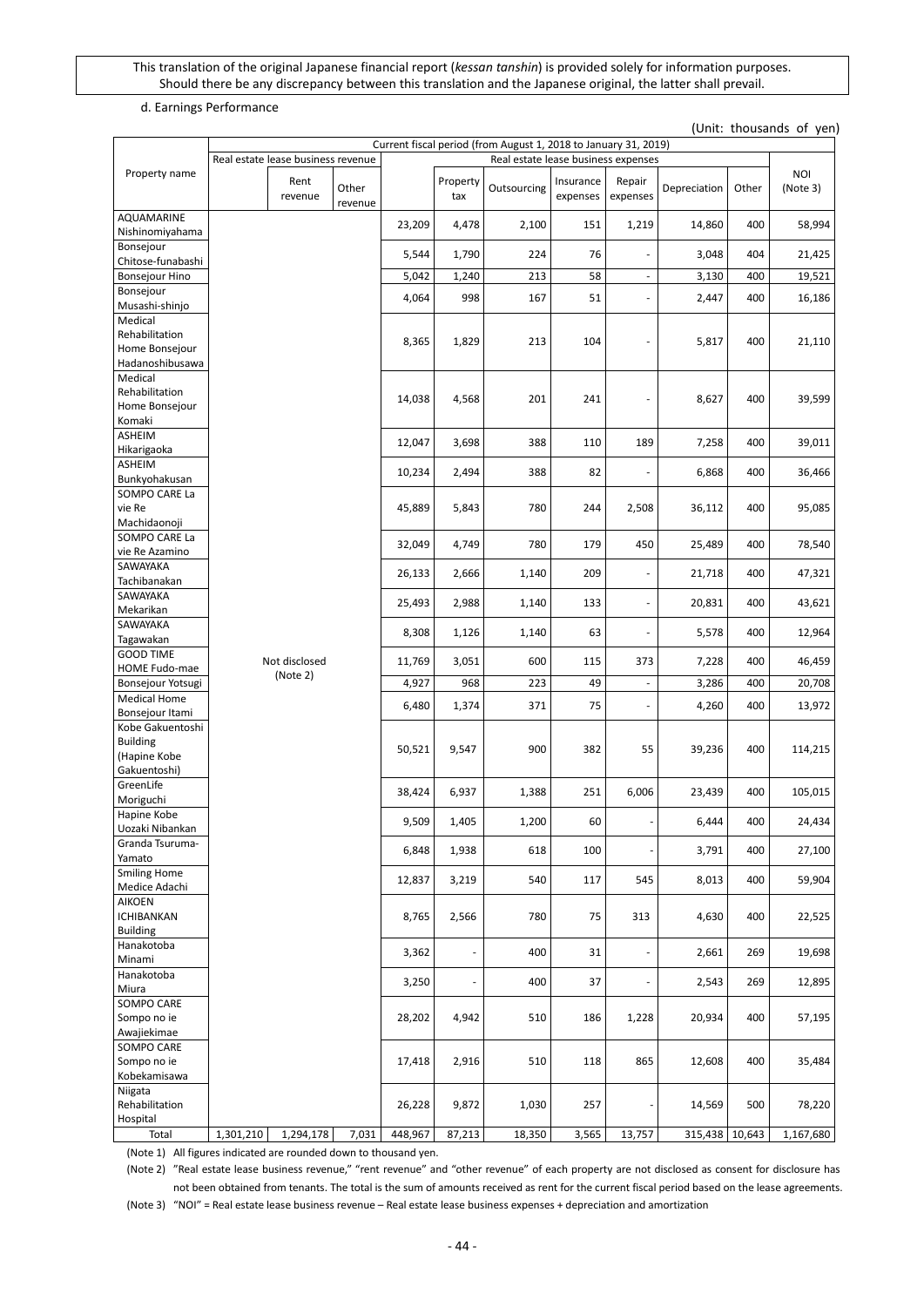### e. Diversification by type

| <b>Brand</b>                                | Number of<br>properties | Period-end<br>appraisal value<br>Acquisition price<br>(millions of yen)<br>(millions of yen)<br>(Note 1) |        | Share (%)<br>(Note 2) |
|---------------------------------------------|-------------------------|----------------------------------------------------------------------------------------------------------|--------|-----------------------|
| Paid nursing homes                          | 24                      | 37,000                                                                                                   | 40,022 | 87.7                  |
| Serviced housing for the<br>elderly         | 2                       | 3,130                                                                                                    | 3,510  | 7.4                   |
| Medical service-related<br>facilities, etc. | 1                       | 2,060                                                                                                    | 2,260  | 4.9                   |
| Total                                       | 27                      | 42,190                                                                                                   | 45,792 | 100.0                 |

(Note 1) "Period-end appraisal value" indicates amounts stated in the appraisal report with appraisal date of January 31, 2019, prepared by real estate appraisers of Japan Real Estate Institute, the Tanizawa Sogo Appraisal Co., Ltd., Rich Appraisal Institute Co., Ltd. and Daiwa Real Estate Appraisal Co., Ltd. based on the Articles of Incorporation of HCM and the rules set by the Investment Trusts Association, Japan.

(Note 2) "Share" refers to the percentage of the total acquisition price, and the figures are rounded to one decimal place.

#### f. Diversification by area

| Classification/region             |                               | Number of<br>properties | Period-end<br>appraisal value<br>Acquisition price<br>(millions of yen)<br>(millions of yen)<br>(Note 1) |        | Share (%)<br>(Note 2) |  |
|-----------------------------------|-------------------------------|-------------------------|----------------------------------------------------------------------------------------------------------|--------|-----------------------|--|
| Three Major Metropolitan<br>Areas |                               | 22                      | 36,070                                                                                                   | 39,227 | 85.5                  |  |
|                                   | Metropolitan<br>Tokyo<br>Area | 14                      | 19,806                                                                                                   | 21,745 | 46.9                  |  |
|                                   | Kinki Area                    | 7                       | 14,994                                                                                                   | 16,032 | 35.5                  |  |
|                                   | Chubu Area                    | 1                       | 1,270                                                                                                    | 1,450  | 3.0                   |  |
| <b>Core Cities</b>                |                               | 4                       | 5,730                                                                                                    | 6,153  | 13.6                  |  |
| <b>Other Areas</b>                |                               | 1                       |                                                                                                          | 412    | 0.9                   |  |
|                                   | Total                         | 27                      | 42,190                                                                                                   | 45,792 | 100.0                 |  |

(Note 1) "Period-end appraisal value" indicates amounts stated in the appraisal report with appraisal date of January 31, 2019, prepared by real estate appraisers of Japan Real Estate Institute, the Tanizawa Sogo Appraisal Co., Ltd., Rich Appraisal Institute Co., Ltd., and Daiwa Real Estate Appraisal Co., Ltd. based on the Articles of Incorporation of HCM and the rules set by the Investment Trusts Association, Japan.

(Note 2) "Share" refers to the percentage of the total acquisition price, and the figures are rounded to one decimal place.